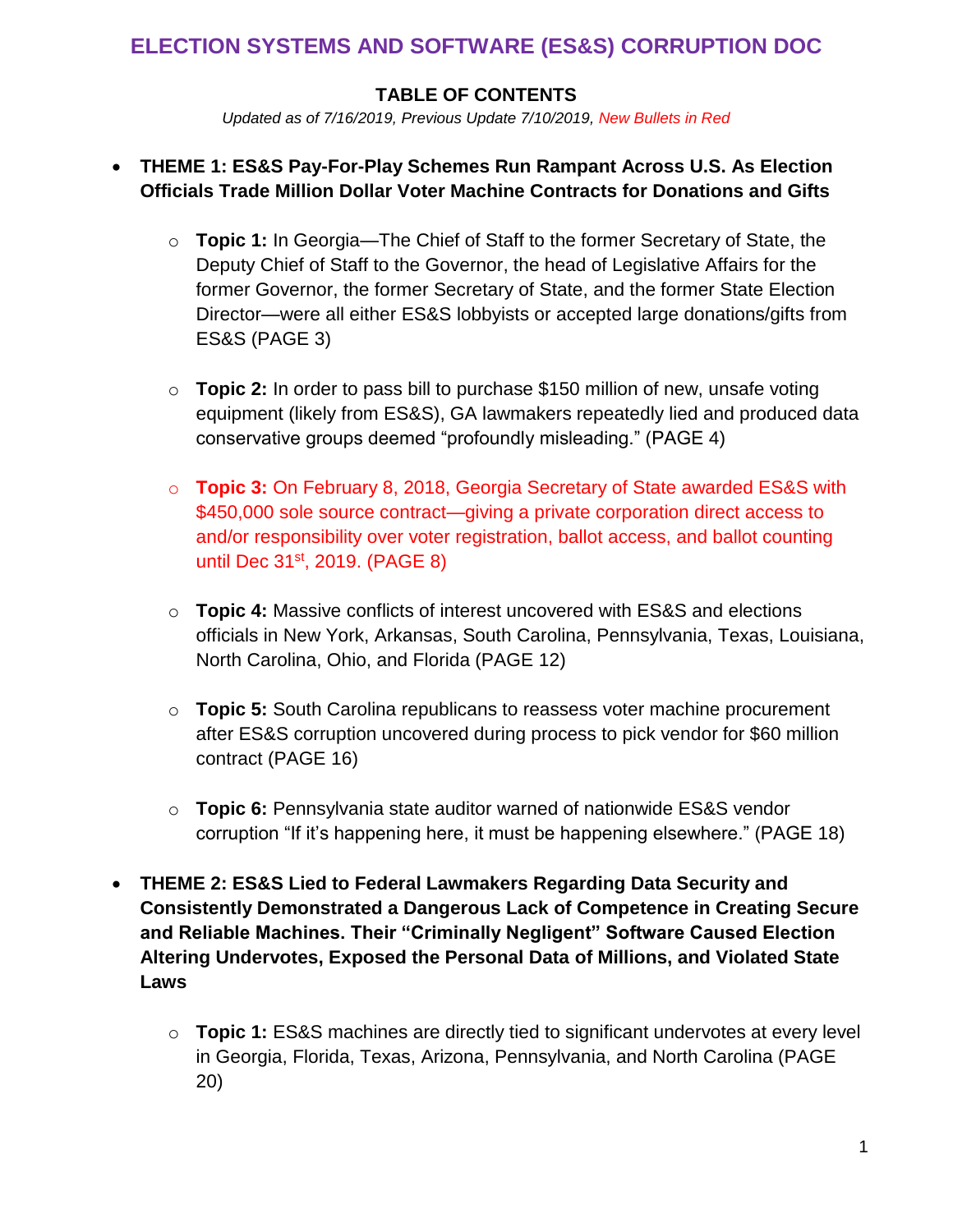- o **Topic 2:** Ohio software called "highly dangerous," "criminally negligent from the standpoint of data security" and "insanely risky" by election security experts. (PAGE 23)
- o **Topic 3:** ES&S has consistently demonstrated a systematic disregard for basic security best practices and a complete lack of competence in the manufacturing of reliable voting machines (PAGE 25)
- o **Topic 4:** ES&S large-scale negligence exposed personal data of millions of voters, left tens of thousands of names off rolls and led to massive delays in vote counts across the country (PAGE 25)
- o **Topic 5:** US Senators express national security concerns after ES&S lied to federal lawmakers, refused to reveal which states were sent critically flawed machines, and vigorously fought attempts to reveal reliability information (PAGE 31)
- o **Topic 6:** ES&S Indiana contract terminated after investigation reveals ES&S violated state law, lied to election officials, and were responsible for errors resulting in long wait times, voter anxiety, discouraged voters, and embarrassment. (PAGE 35)
- **Appendix:**
	- o **A**: 2017 ES&S Security Test Report: Missing Operating Systems & Patches (PAGE 38)
	- o **B:** Georgia Vendor RFI Analysis: Statewide Voting Machine Contracts (PAGE 39)
	- o **C:** Map of Voting Systems Across the U.S.—Pew Research Center/Verified Voting Foundation (PAGE 40)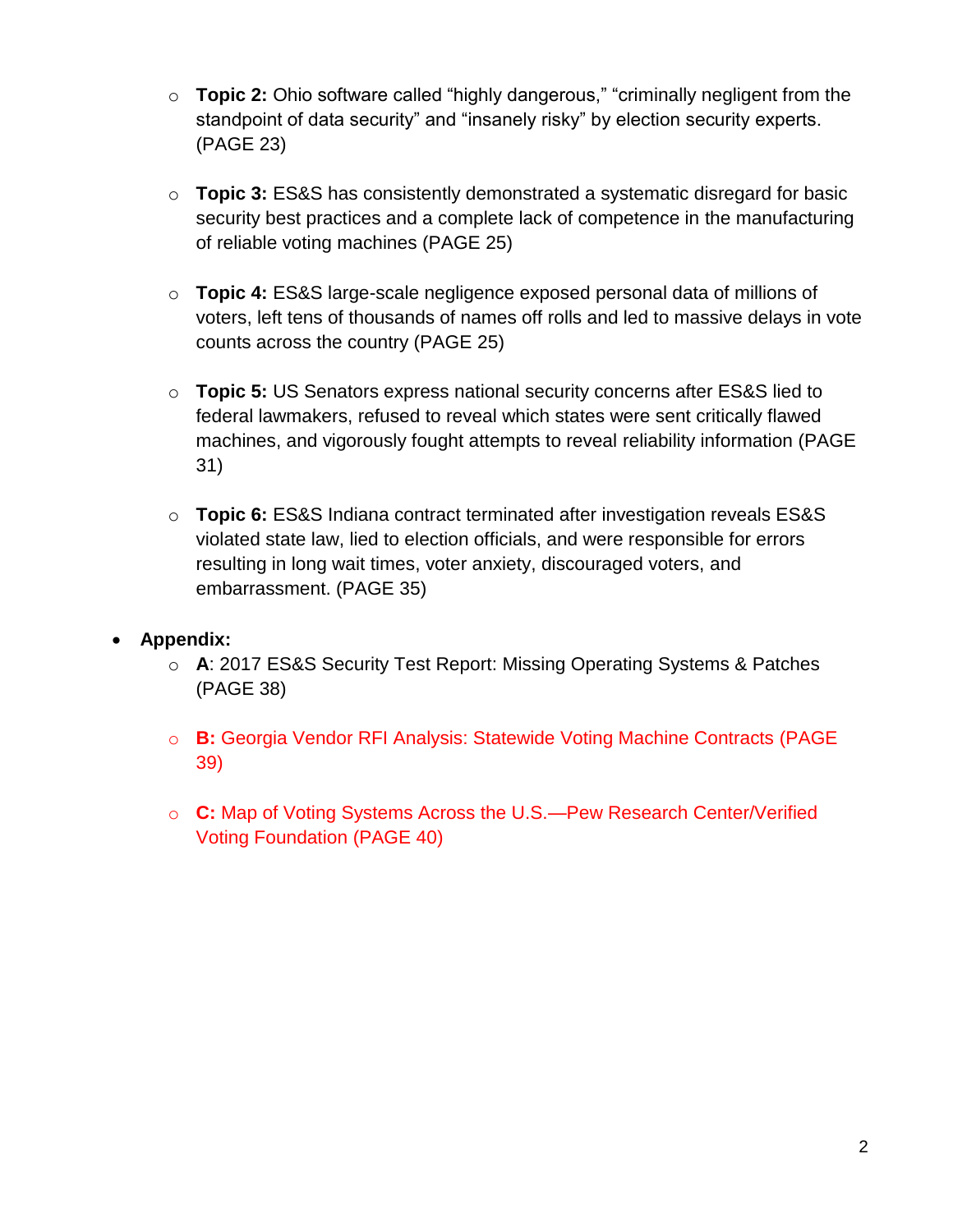## **ES&S PAY-FOR-PLAY SCHEMES RUN RAMPANT ACROSS U.S. AS ELECTION OFFICIALS TRADE MILLION DOLLAR VOTER MACHINE CONTRACTS FOR DONATIONS AND GIFTS**

IN GEORGIA—THE CHIEF OF STAFF TO THE FORMER SECRETARY OF STATE, THE DEPUTY CHIEF OF STAFF TO THE GOVERNOR, THE HEAD OF LEGISLATIVE AFFAIRS FOR THE FORMER GOVERNOR, THE FORMER SECRETARY OF STATE, AND THE FORMER STATE ELECTION DIRECTOR WERE ALL EITHER ES&S LOBBYISTS OR ACCEPTED LARGE DONATIONS/GIFTS

**David Dove, Chief of Staff to former Secretary of State Brian Kemp, Accepted Las Vegas Trips From ES&S While His Office Was In The Market For New Voter Machines.** In March of 2017, when Dove attended an E.S. & S. junket in Las Vegas, Kemp's office was in the market to replace the state's entire inventory of voting machines. "It's highly inappropriate for any election official to be accepting anything of value from a primary contractor," Virginia Canter, the chief ethics officer at Citizens for Responsibility and Ethics in Washington, told McClatchy. "It shocks the conscience." [\(The New Yorker,](https://www.newyorker.com/tech/annals-of-technology/how-voting-machine-lobbyists-undermine-the-democratic-process) 1/22/2019)

**Kathy Rogers, Georgia's Former State Elections Director Who Opposed Paper Ballot Records, Is Now an ES&S Lobbyist and ES&S's Senior Vice President for Government Affairs.** "Kathy Rogers, E.S. & S.'s senior vice-president for governmental affairs, told McClatchy that there was nothing untoward about the advisory board, which she said has been "immensely valuable in providing customer feedback."…In 2006, a bill requiring a verifiable paper record of each ballot, introduced in the Georgia legislature at the urging of election-integrity advocates, failed after the state's elections director, Kathy Rogers, opposed it. Rogers, of course, later went to work for E.S. & S. Election-integrity advocates sued in response, challenging the legality of the state's voting equipment." [\(The New Yorker,](https://www.newyorker.com/tech/annals-of-technology/how-voting-machine-lobbyists-undermine-the-democratic-process) 1/22/2019)

**Karen Handel, Georgia's former Secretary of State, Received \$25,000 in Contributions From Voting Machine Lobbying Firm.** "In the three years that the case wended its way through the courts, where it was eventually dismissed by the Georgia Supreme Court, the new secretary of state, Karen Handel, was found to have received twenty-five thousand dollars in campaign contributions from employees and family members associated with Massey and Bowers' lobbying firm." [\(The New Yorker,](https://www.newyorker.com/tech/annals-of-technology/how-voting-machine-lobbyists-undermine-the-democratic-process) 1/22/2019)

**Charles Harper, Brian Kemp's current Deputy Chief of Staff and former Legislative Director, Was a Lobbyist for ES&S as Recently as June 2018.** "In 2012, Charles Harper, a sod farmer who had been elected to the Georgia House of Representative a decade earlier, became a registered lobbyist in the office of the Georgia secretary of state, Brian Kemp, where he served as legislative director. At the end of 2017, as Kemp was ramping up his campaign for governor, Harper did not renew his lobbying credentials with the secretary of state. Instead, he registered to lobby for E.S. & S...After Kemp won the governor's race, in November, he named Harper, whose contract with E.S. & S. ended in June, 2018, to his transition team. Harper is now Kemp's deputy chief of staff." [\(The New Yorker,](https://www.newyorker.com/tech/annals-of-technology/how-voting-machine-lobbyists-undermine-the-democratic-process) 1/22/2019)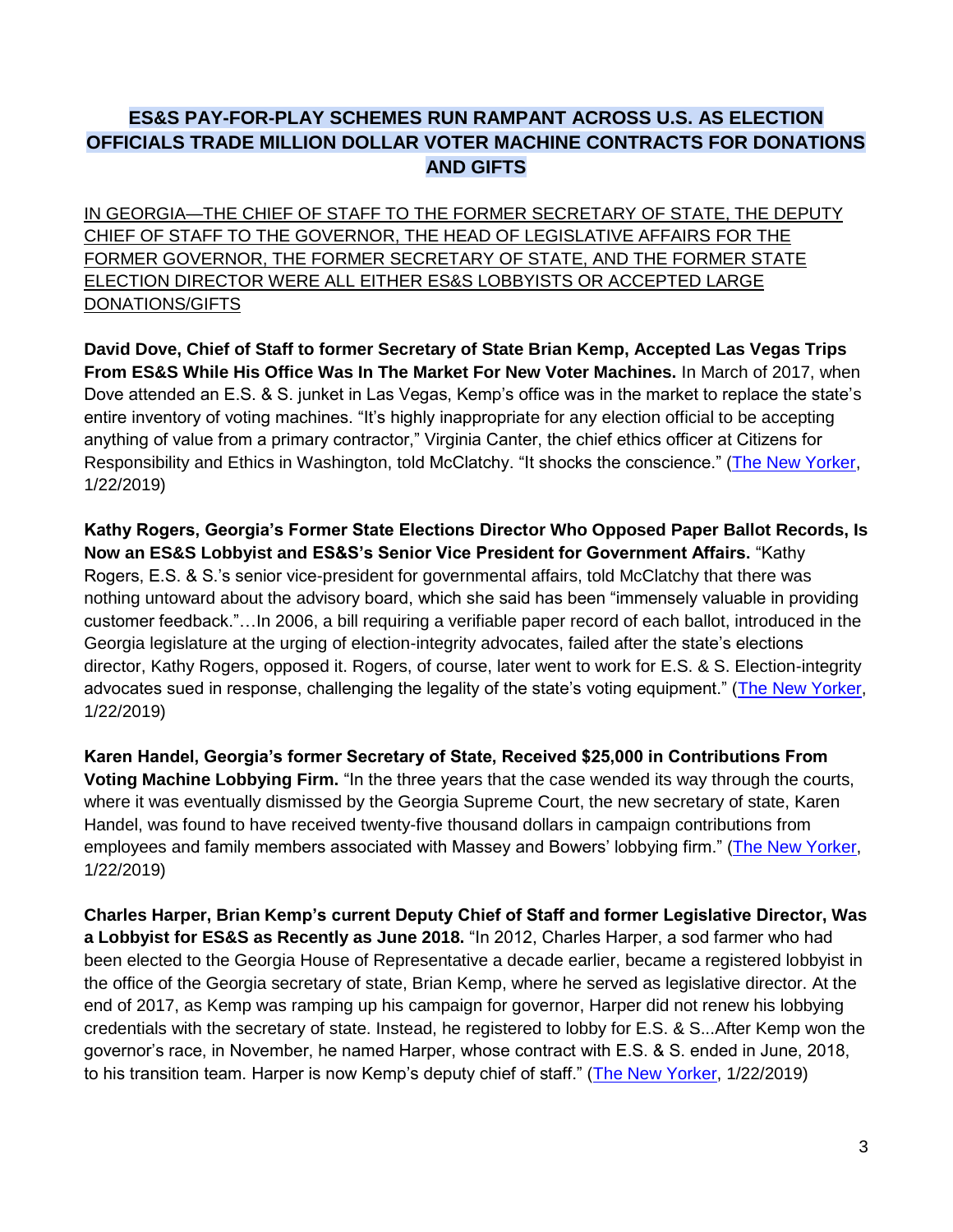**John Bozeman, the Head of Legislative Affairs for Former Governor Sonny Perdue, Has Been a Registered Lobbyist with ES&S Since 2017.** "At the end of 2017, as Kemp was ramping up his campaign for governor, Harper did not renew his lobbying credentials with the secretary of state. Instead, he registered to lobby for E.S. & S. Around the same time, John Bozeman, then the head of legislative affairs for Georgia's former governor, Sonny Perdue (who is now the Secretary of Agriculture in the Trump Administration), also registered to lobby on behalf of E.S. & S." [\(The New Yorker,](https://www.newyorker.com/tech/annals-of-technology/how-voting-machine-lobbyists-undermine-the-democratic-process) 1/22/2019)

IN ORDER TO PASS BILL TO PURCHASE \$150 MILLION OF NEW, UNSAFE VOTING EQUIPMENT (LIKELY FROM ES&S), GA LAWMAKERS REPEATEDLY LIED AND PRODUCED ANALYSIS CONSERVATIVE GROUPS DEEMED "PROFOUNDLY MISLEADING"

**Georgia Lawmakers Chose New Voting Equipment that Shared "Similar Risks" to Machines a Federal Judge Deemed a Constitutional Risk.** "The new equipment would replace the state's paperless, electronic machines — technology so risky that a federal judge said last year that its continued use threatened Georgians' "constitutional interests." But security researchers say similar risks exist in the new electronic machines that the GOP-led legislature has chosen, which would embed the voter's choice in a barcode on a slip of paper." [\(Politico,](https://www.politico.com/story/2019/03/28/georgia-voting-machines-safe-1241033) 3/28/2019)

**Cybersecurity Experts Said Georgia Lawmakers Made "False and Misleading" Statements that Flatly Contradicted Objective Evidence in Support of Bad Voting Machine Bill.** "The bill's sponsors made false and misleading statements during the entire legislative session in hearings leading up to the vote, often flatly contradicting objective evidence or mischaracterizing scientific writing," said Georgia Institute of Technology computer science professor Rich DeMillo, who testified throughout the process." [\(Politico,](https://www.politico.com/story/2019/03/28/georgia-voting-machines-safe-1241033) 3/28/2019)

**Two Conservative Groups Called GOP Sec. of State's Brad Raffensperger's Hand-Marked Ballot vs Machine Marked Analysis "Profoundly Misleading."** "Two conservative groups, the National Election Defense Coalition and FreedomWorks, called the voting-machine deal a "boondoggle" in a letter last week to state Senate Republicans. "The Secretary of State is circulating a cost analysis that is profoundly misleading and wildly inflates the costs of conducting elections with hand-marked paper ballots," they wrote." [\(The New Republic,](https://newrepublic.com/article/153221/making-georgias-bad-elections-even-worse) 3/06/2019)

**GOP State Senator William Ligon Repeatedly Demonstrated a Lack of Understanding of Cyber Security and Ignored Warnings from Experts During Debate**. "Ligon, who praised ballot-marking devices as "the technology of today built upon the experience of the past," repeatedly demonstrated what experts called a lack of understanding about the cybersecurity implications of using computers to generate ballots, based on his comments during the Senate debate on the bill. "If there is any discrepancy discovered in an audit between what the machine says and what the paper says," he assured his colleagues, "the paper will control." But the paper ballot is generated by the machine and can thus be corrupted at the source, rendering a meaningful audit impossible. Stark, who invented the widely recommended audit technique known as a risk-limiting audit, warned Georgia lawmakers about this, but "they ignored his warning," DeMillo said." [\(Politico,](https://www.politico.com/story/2019/03/28/georgia-voting-machines-safe-1241033) 3/28/2019)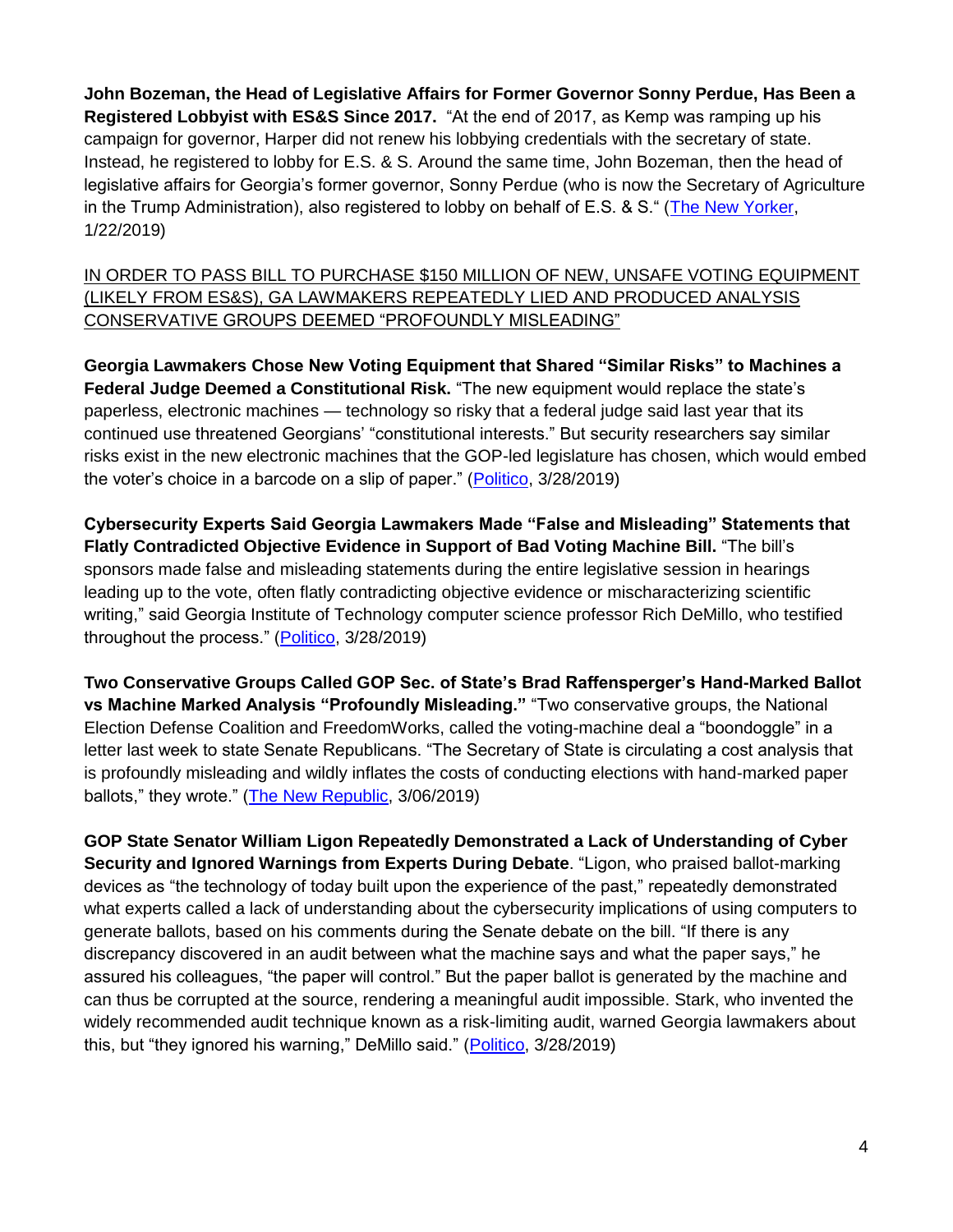**State Sen. Ligon Falsely Stated that Barcode Devices and Hand-Marked Paper Ballots Posed Equal Hacking Risk.** "State Sen. William Ligon, the bill's chief defender in the chamber, said the barcode devices and hand-marked paper ballots were equally at risk of hacking. That's just not the case, researchers said. "Hacking and configuration errors cannot cause pens to put the wrong votes on hand-marked paper ballots, but they can cause ballot-marking devices to print the wrong votes on the paper record," Philip Stark, a statistics professor and voting security expert at the University of California at Berkeley, said in an email." [\(Politico,](https://www.politico.com/story/2019/03/28/georgia-voting-machines-safe-1241033) 3/28/2019)

**State Sen. Ligon Falsely Stated that Optical Scanners Had Not Changed in 20 Years.** "Ligon said the technology of optical scanners was "pretty much the same" as it was in 2000, even though, as DeMillo noted, "imaging capabilities have increased by orders of magnitude in the last twenty years." [\(Politico,](https://www.politico.com/story/2019/03/28/georgia-voting-machines-safe-1241033) 3/28/2019)

**State Sen. Ligon Falsely Denied that Hand-Marked Paper Ballots Eliminated Need for Voter Verification.** "During a colloquy with Parent, Ligon also denied (wrongly, experts said) that removing the ballot-generating computer — as hand-marked ballots do — eliminated the need for a voter to verify his or her ballot, despite this being one of the chief advantages of not using computers to mark ballots. (Research shows that voters using ballot-marking devices do not check to make sure the computer marked their ballot properly.)" [\(Politico,](https://www.politico.com/story/2019/03/28/georgia-voting-machines-safe-1241033) 3/28/2019)

**HB316 Bill Sponsor, Georgia State. Sen. Ligon, Later Claimed He Was Not Familiar with Recommendations Provided by Election Experts on the GA [SAFE] Commission.** "Georgia state Senator William T. Ligon Jr. doesn't agree that touchscreens are a less reliable method for casting votes. He was a sponsor of the bill, now signed into law, overhauling Georgia's election system… Ligon said he wasn't familiar with Lee and his advice to the commission." [\(Quartz,](https://qz.com/1661870/georgias-new-voting-tech-raises-questions-over-election-security/) 7/9/2019)

**GOP State Senator Greg Dolezal Falsely Stated that "Hackability" of Various Voting System Was Uniform.** "Republican Sen. Greg Dolezal, too, said the "hackability" of various voting systems was "uniform," despite the widespread consensus from technical experts that it's not." [\(Politico,](https://www.politico.com/story/2019/03/28/georgia-voting-machines-safe-1241033) 3/28/2019)

**GOP State Senator P.K. Martin IV Claimed, Without Evidence, that There Were No Instances of Hackers Breaching GA Voting Systems.** "Sen. P.K. Martin IV, another Republican, said there had been "zero" instances of hackers breaching Georgia's current voting machines. But there's no evidence that hackers haven't tampered with Georgia's current voting system — paperless machines can be hacked to prevent any signs of tampering — and the machines have previously generated results that prompted questions about their reliability." [\(Politico,](https://www.politico.com/story/2019/03/28/georgia-voting-machines-safe-1241033) 3/28/2019)

**Despite the National Academies Recommending Against Barcode Technology in Voting Systems Last Year, GOP State Rep Barry Fleming Claimed the Technology Would Bring GA Into the 21st Century.** "Republicans largely hailed the [barcode] technology. "We can put our voters first in Georgia and bring us into the 21st century," Republican state Rep. Barry Fleming said after the vote, according to The Atlanta Journal-Constitution… In a landmark report published last year, the National Academies recommended against voting devices that tally barcodes. "Electronic voting systems that do not produce a human-readable paper ballot of record raise security and verifiability concerns," it said. "Additional research on ballots produced by BMDs will be necessary to understand the effectiveness of such ballots." [\(Politico,](https://www.politico.com/story/2019/03/01/election-vulnerable-voting-machines-1198780) 3/01/2019)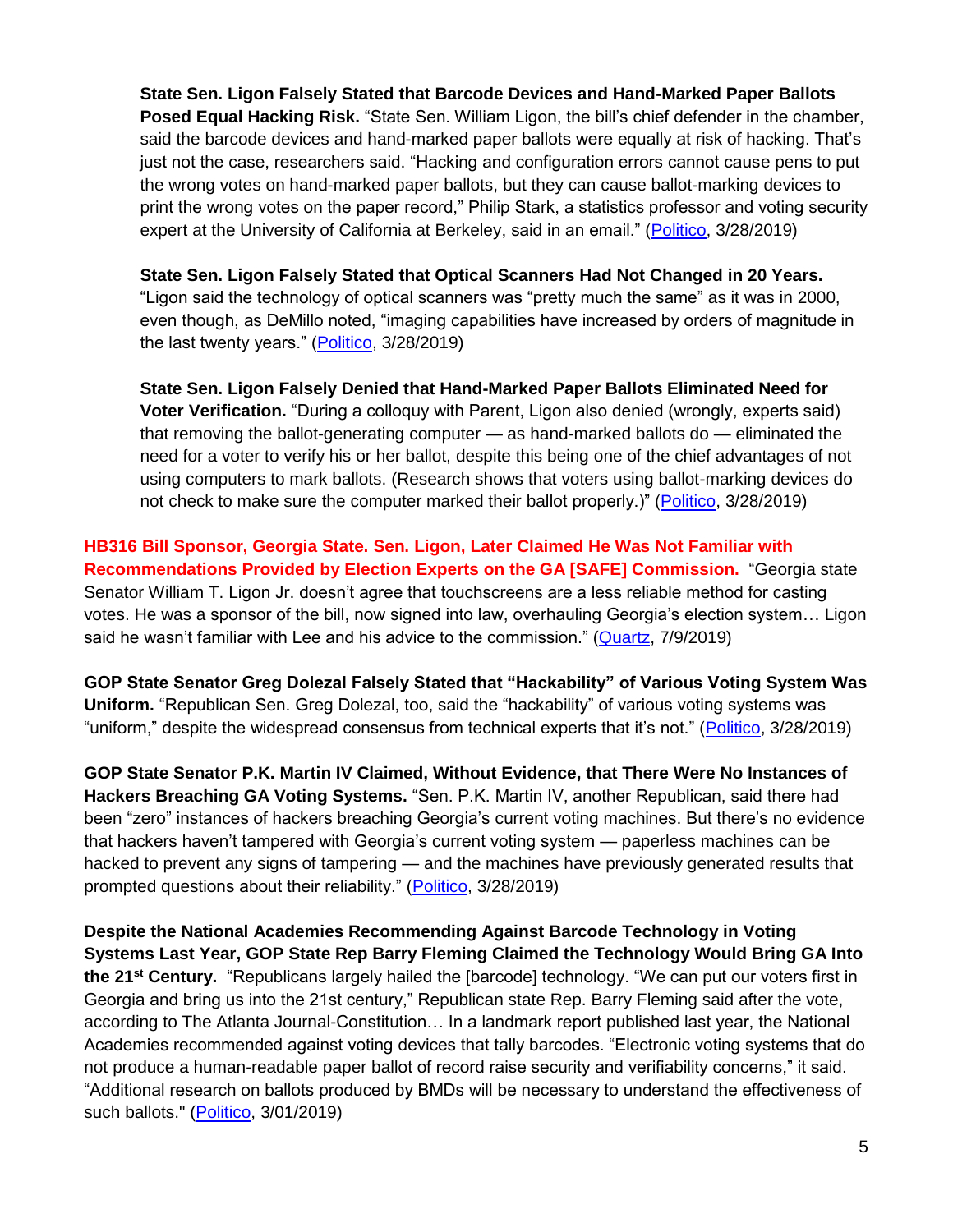**GA State Senator, Elena Parent, Said the Relationship Between ES&S and GA Officials "Reeks of Corruption" and There is "No Good Reason" to Buy ES&S Machines.** "Democratic state Sen. Elena Parent, who opposes the type of equipment the state is preparing to purchase — which includes an electronic marking device that produces a paper ballot — condemned the close ties between the company [ES&S] and the state. "I've been given absolutely no good reason why we should buy these things. There's not one good reason. So therefore it just reeks of corruption, that we're prioritizing vendors over voters," Parent said on the Senate floor during a debate in March." [\(NPR,](https://www.npr.org/2019/05/02/718270183/trips-to-vegas-and-chocolate-covered-pretzels-election-vendors-come-under-scruti) 5/2/2019)

**ES&S Repeatedly Told Georgia State Officials That Its Machines Were Not Connected to the Internet, Despite Strong Disagreement from Cyber Security Experts.** Quotes from ES&S Request For Information Response: "Furthermore, the EMS [Election Management System] system is closed (air-gapped) and therefore has no connection to the internet." (pg. 17) "Standalone hardened system that is not connected to the Internet or any other network." (pg. 17) "The data is accessed by the database server through a service account, thereby protecting the data files from being directly accessed. The EMS is isolated from any connection to the internet or other networks." (pg. 18) [\(ES&S](https://sos.ga.gov/admin/files/ESS%20RFI%20-%20Final%20-%20Redacted.pdf)  [GA RFI,](https://sos.ga.gov/admin/files/ESS%20RFI%20-%20Final%20-%20Redacted.pdf) 8/24/2018)

**National Election Defense Coalition Said the Assertion Voting Machines Are "Not Connected to the Internet" is a Damaging Myth Preventing Election Officials from Using Paper Ballots.** ''The incorrect assertion that voting machines or voting systems can't be hacked by remote attackers because they are 'not connected to the internet' is not just wrong, it's damaging,'' says Susan Greenhalgh, a spokeswoman for the National Election Defense Coalition, an elections integrity group. ''This oft-repeated myth instills a false sense of security that is inhibiting officials and lawmakers from urgently requiring that all voting systems use paper ballots and that all elections be robustly audited." [\(NYT,](https://www.nytimes.com/2018/02/21/magazine/the-myth-of-the-hacker-proof-voting-machine.html) 2/21/2018)

**Cybersecurity Experts Explain Election Data Transmitted Via Phone Lines Are Still Connected to the Internet.** "Election officials and vendors insist that the modem transmissions are safe because the connections go over phone lines and not the internet. But as security experts point out, many of the modems are cellular…These routers are technically part of the internet." [\(NYT,](https://www.nytimes.com/2018/02/21/magazine/the-myth-of-the-hacker-proof-voting-machine.html) 2/21/2018)

**Cybersecurity Experts Detail How Election Results Can Still Be Intercepted Since Phone Lines Are Part of the Internet.** "Because of this, attackers could theoretically intercept unofficial results as they're transmitted on election night — or, worse, use the modem connections to reach back into election machines at either end and install malware or alter election software and official results. ''Almost any phone call, whether on a cellular network or a so-called landline, goes through a part of the internet,'' says Andrew Appel, a computer-science professor at Princeton University and longtime voting-machine security expert." [\(NYT,](https://www.nytimes.com/2018/02/21/magazine/the-myth-of-the-hacker-proof-voting-machine.html) 2/21/2018)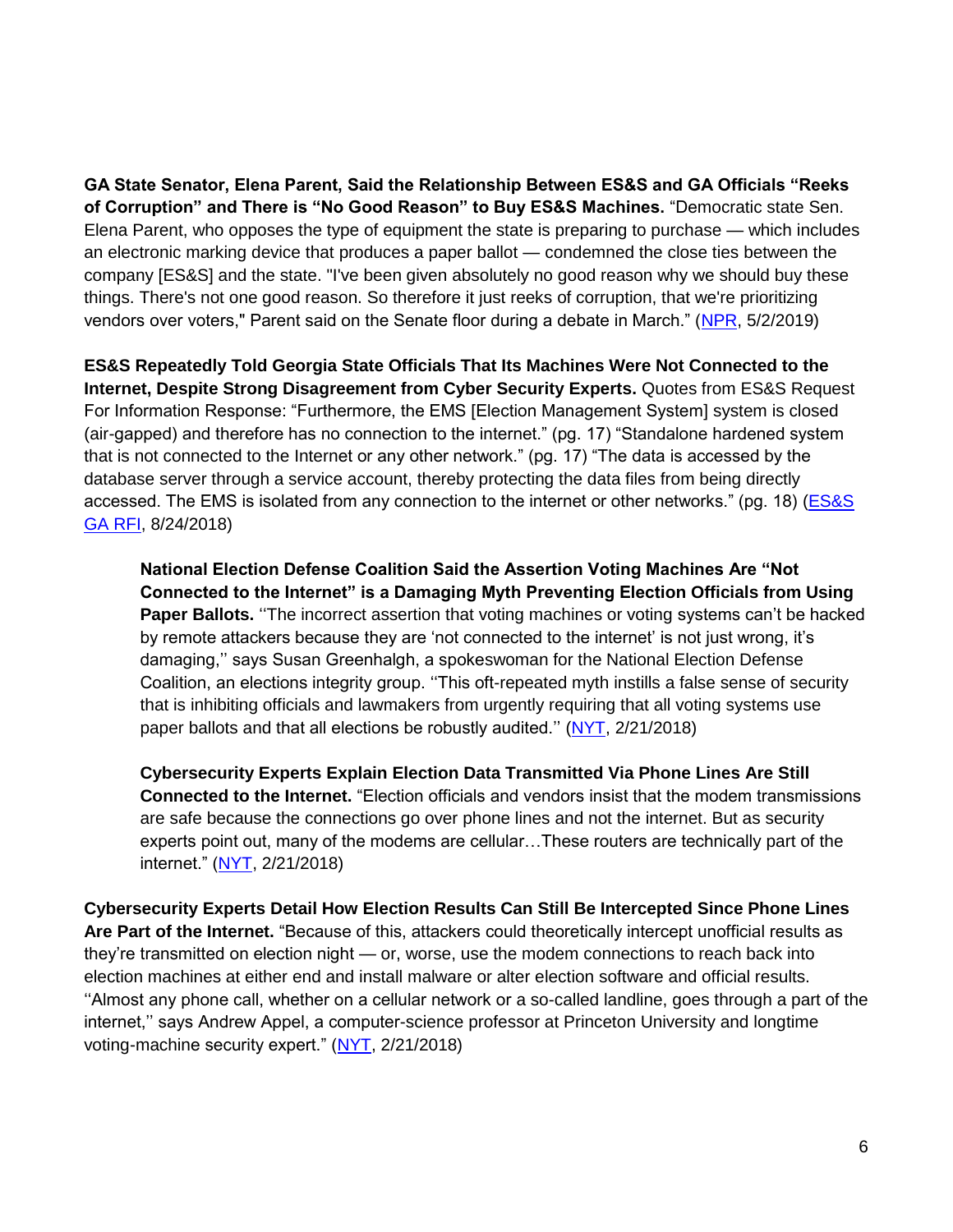**Georgia's SAFE Commission Ignored Security Measures Directly Recommended by Georgia Tech, Stanford, Yale, Princeton, MIT & Google Election Experts.** "Earlier this year, Georgia's [SAFE] Commission held a public meeting at the state capitol to answer a pressing question: What should Georgia do to replace its aging, touchscreen voting machines, as well as other parts of its election system?... Computer scientists and elections experts from around the country had weighed in during the seven months of the commission's deliberations on the issue…Despite this, the commission ultimately did not recommend measures backed by Lee and his colleagues at places like Stanford, Yale, Princeton, MIT, and Google—including the recommendation that the state return to a system of paper ballots filled out by hand, combined with what scientists call risk-limiting audits." [\(Quartz,](https://qz.com/1661870/georgias-new-voting-tech-raises-questions-over-election-security/) 7/9/2019)

**Elections Experts Fear Georgia's Ignorance of Election Security Issues Will be Copied by Other States & Cause Nationwide Erosion of Election Integrity.** "Georgia's decision has computer scientists and election experts worried that lessons learned over nearly two decades of computerized voting are being woefully ignored. Indeed, hundreds of millions of dollars have been or will soon be spent in these and other states on technology that experts say decreases election security and erodes election integrity." [\(Quartz,](https://qz.com/1661870/georgias-new-voting-tech-raises-questions-over-election-security/) 7/9/2019)

**Including Georgia, Only 33% of Counties Nationwide Use Machines with No Paper Trail or Machines that "Print" Ballots.** "With its decision, Georgia's counties remain among the 33% of counties nationwide that use either machines with no paper trail or machines that print paper ballots, which are then scanned on separate machines. The vast majority of the rest of the counties use paper ballots filled out by hand, which are then scanned or counted by hand." [\(Quartz,](https://qz.com/1661870/georgias-new-voting-tech-raises-questions-over-election-security/) 7/9/2019)

**Georgia New Machines May Run On Unsupported Software.** "The AP surveyed all 50 states, the District of Columbia and territories, and found multiple battleground states affected by the end of Windows 7 support, including Pennsylvania, Wisconsin, Florida, Iowa, Indiana, Arizona and North Carolina. Also affected are Michigan, which recently acquired a new system, and Georgia, which will announce its new system soon. [\(AP,](https://apnews.com/e5e070c31f3c497fa9e6875f426ccde1) 7/13/2019)

**It Is Unclear Whether Georgia Counties Will Be Forced to Pay for Windows 10 Software Update.** "Critics say the situation is an example of what happens when private companies ultimately determine the security level of election systems with a lack of federal requirements or oversight. Vendors say they have been making consistent improvements in election systems. And many state officials say they are wary of federal involvement in state and local elections. It's unclear whether the often hefty expense of security updates would be paid by vendors operating on razor-thin profit margins or cash-strapped jurisdictions." [\(AP,](https://apnews.com/e5e070c31f3c497fa9e6875f426ccde1) 7/13/2019)

#### **ES&S Implied "Jurisdictions" May Ultimately be Responsible for Updating Software Expenses.**

"ES&S said it expects by the fall to be able to offer customers an election system running on Microsoft's current operating system, Windows 10. It's now being tested by a federally accredited lab. For jurisdictions that have already purchased systems running on Windows 7, ES&S said it will be working with Microsoft to provide support until jurisdictions can update. Windows 10 came out in 2015. [\(AP,](https://apnews.com/e5e070c31f3c497fa9e6875f426ccde1) 7/13/2019)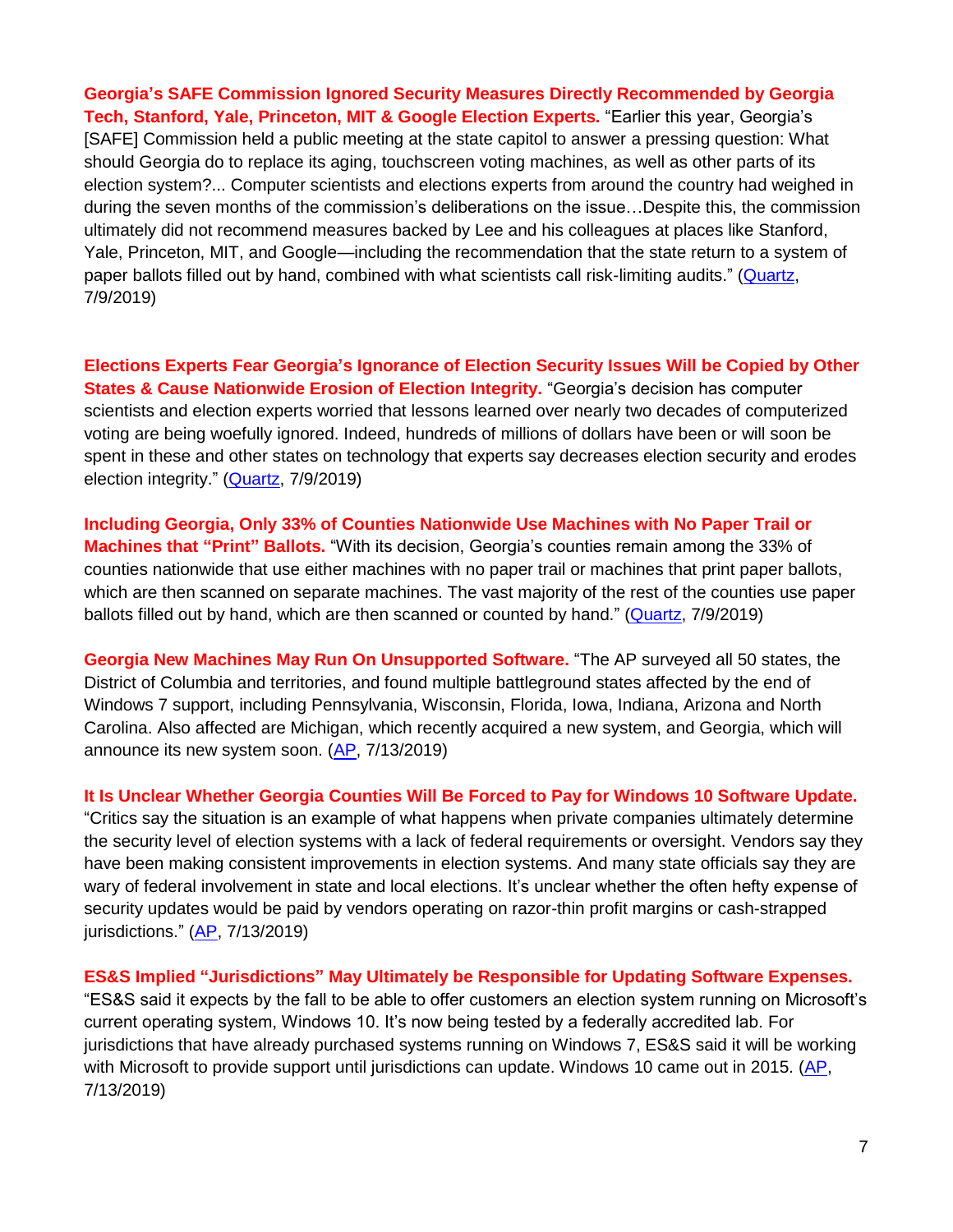**GA Sec of State Failed to Follow Federal Judge Orders to Preserve FBI Election Data Evidence After Secretly Deleting Data on State Server.** "Nearly two years ago, state lawyers in a closely watched election integrity lawsuit told the judge they intended to subpoena the FBI for the forensic image, or digital snapshot, the agency made of a crucial server before state election officials quietly wiped it clean. Election watchdogs want to examine the data to see if there might have been tampering, given that the server was left exposed by a gaping security hole for more than half a year. A new email obtained by The Associated Press says state officials never did issue the subpoena, even though the judge had ordered that evidence be preserved, including from the FBI." [\(AP,](https://www.apnews.com/0117a85d02ff4890b5a66f1c9f3c376e) 7/3/2019)

**Brian Kemp Denied Ordering Election Data Destruction in 2017, Called Destruction "Reckless, Inexcusable, and Inept."** Technicians at the Center for Elections Systems at Kennesaw State University, which then ran the state's election system, erased the server's data on July 7, 2017, less than a week after the voting integrity suit was filed. After the AP reported on it three months later, Kemp denied ordering the data destruction or knowing about it in advance and called it reckless, inexcusable and inept. [\(AP,](https://www.apnews.com/0117a85d02ff4890b5a66f1c9f3c376e) 7/3/2019)

**Georgia Officials Failed to Disclose that the Department of Homeland Security Warned them that the State May Be a Cyber Target.** "As lawyers for Georgia's secretary of state argued vehemently last fall that the state's obsolete electronic voting infrastructure was secure from hackers, they failed to mention a warning from the U.S. Department of Homeland Security that Georgia might already be a cyber target. "Foreign governments may engage in cyber operations targeting the election infrastructure and political organizations in Georgia and engage in influence operations that aim to interfere with the 2018 U.S. elections," according to a memo by the U.S. Department of Homeland Security Southeast region addressing "a Georgia Perspective on Threats to the 2018 U.S. Elections." [\(Law.com,](https://www.law.com/dailyreportonline/2019/07/15/georgia-lawyers-argued-2018-voter-machines-were-safe-but-the-state-was-already-a-cyber-target/?slreturn=20190616073310) 7/15/2019)

**The Department of Homeland Security Warned Georgia Election Officials That Foreign Actors May Attempt to Enter Polling Places, Hack Voter Registration Systems, and Access Information Technology.** "The DHS memo warned Georgia election officials that the agency's Office of Intelligence and Analysis was particularly concerned that foreign actors would employ at least 10 different methods in efforts to interfere with the 2018 election in Georgia. They included: Unauthorized entry to polling places…Attempts to hack voter registration systems…Attempts to access information technology infrastructure used to manage elections, display results, or for counting or certifying votes…Efforts to compromise networks or election-related systems…" [\(Law.com,](https://www.law.com/dailyreportonline/2019/07/15/georgia-lawyers-argued-2018-voter-machines-were-safe-but-the-state-was-already-a-cyber-target/?slreturn=20190616073310) 7/15/2019)

IN FEBURARY 2018, GEORGIA SECRETARY OF STATE AWARED ES&S WITH \$450,000 SOLE SOURCE CONTRACT – GIVING PRIVATE CORPORATION DIRECT ACCESS TO AND/OR RESPONSIBILITY OVER VOTER REGISTRATION, BALLOT ACCESS, AND BALLOT COUNTING THROUGH DECEMBER 31, 2019

**In 2019 RFP, GASOS Said Their Office Was Responsible for Maintaining Voter Registration System, Building Ballots, and Creating Poll Book Files.** "Election Structure: State law provides for a uniform voting system where every county uses the same type of voting equipment…The GASOS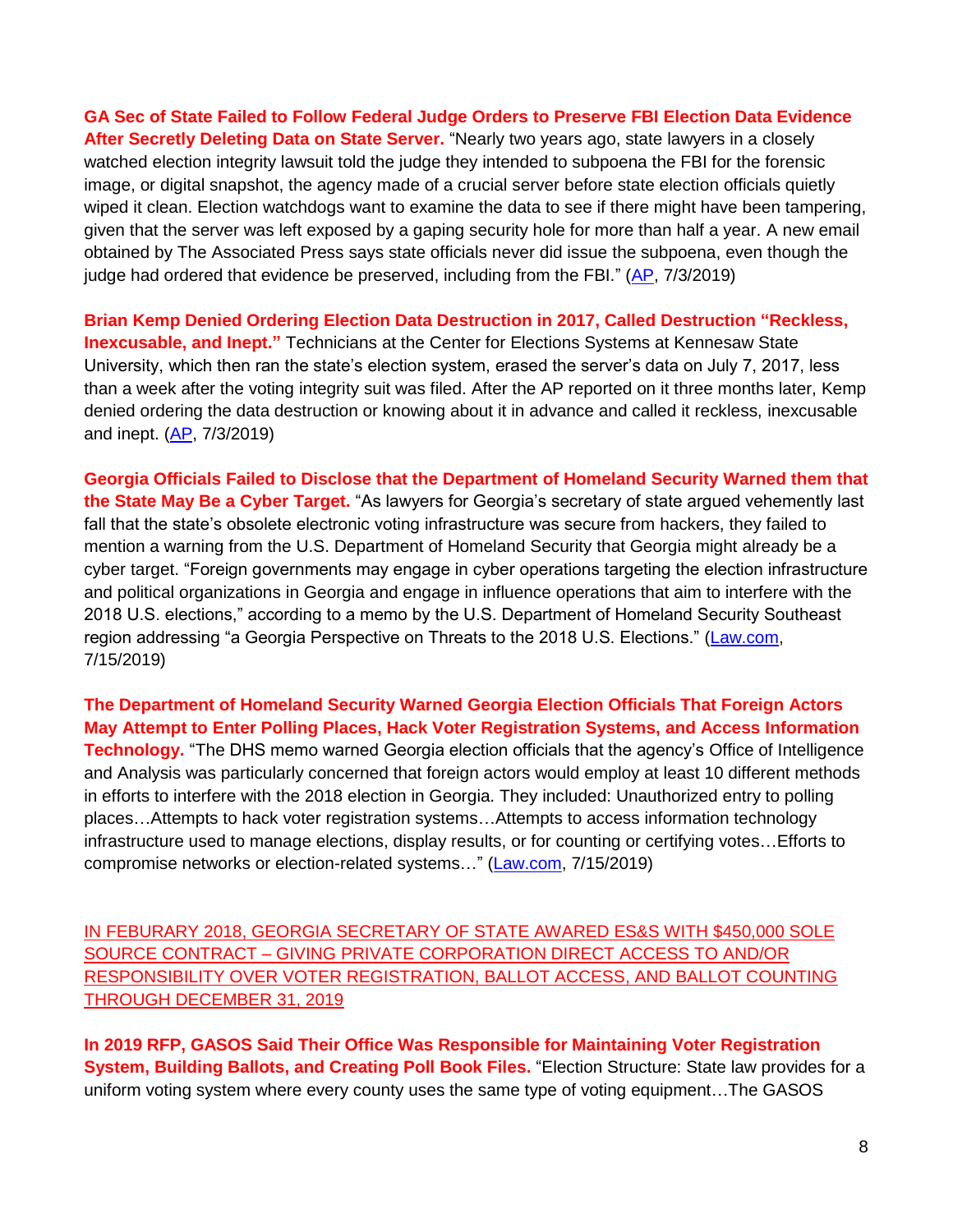maintains the Voter Registration System ("eNet"), builds ballots for each federal, state, and county election, and creates Electronic Poll Book ("EPoll") files. [\(GASOS RFP,](https://www.documentcloud.org/documents/5772241-GEORGIA-VOTING-RFP.html#document/p5) 3/15/19)

#### **In 2018, GASOS Transferred Georgia Election Data Preparation Services—Previously Performed by State Entity, Center for Election Systems—to Private Corporation, ES&S.** "Exclusive

Capability: …Assistance in data preparation requires a license to utilize both pieces of software. These services were previously provided by the Center for Election System, which, as a state entity, was able to utilize the license purchased by the State of Georgia from ES&S…Now that the functions of the Center for Election Systems have been moved to the State Entity, State Entity requires a vendor who has licenses to both components of the voting system to assist in the data preparation. State Entity also requires a vendor…who knows the specific processes utilized by the Center for Election Systems in how they built their data sets." [\(CGG Subpoena,](https://coaltionforgoodgovernance.sharefile.com/share/view/sc2896b8d5794d4d8) page 15, 7/5/2019)

**In 2018, GASOS Paid Private Corporation-ES&S \$300,000 to Prepare Data Necessary for the Entire Georgia Election Management System (GEMS) & for All Voter Rolls.** "Scope of Work: State Entity seeks to enter into a contract to provide assistance in data preparation for ExpressPoll 4000 and 5000 running EZRoster version 2.1.2 and the Georgia Election Management System (GEMS) database version 1.18.22g!... The cost will be \$25,000 per month for the calendar year 2018." [\(CGG Subpoena,](https://coaltionforgoodgovernance.sharefile.com/share/view/sc2896b8d5794d4d8) page 14, 7/5/2019)

**In 2019, GASOS Paid Private Corporation, ES&S, an Additional \$150,000 to Extend Data Preparation and Ballot Layout Services Through December 31, 2019.** "The Agreement between Election Systems & Software ("Contractor" or "ES&S") and Georgia Secretary of State dated February 8, 2018 for Ballot Building Support Services is hereby renewed for a term of January 1, 2019 through December 31, 2019 and amended as set forth below:…Payment Terms: 50% of total due (\$75,000) shall be payable on January 1, 2019 upon receipt of corresponding contractor invoice. The remaining 50% of total due (%75,000) shall be payable on July 1, 2019 upon receive (sic) of corresponding contractor invoice." [\(CGG Subpoena,](https://coaltionforgoodgovernance.sharefile.com/share/view/sc2896b8d5794d4d8) page 12, 7/5/2019)

**ES&S Prepared Election Data for All 159 Georgia Counties & for Every County, State, and Federal Race in 2018.** "State Entity requires data preparation for 159 counties for all county, state, and federal races in Georgia including primary, primary runoffs, general election, general election runoffs, and any special elections. The cost will be \$25,000 per month for the calendar year 2018." [\(CGG Subpoena,](https://coaltionforgoodgovernance.sharefile.com/share/view/sc2896b8d5794d4d8) page 14, 7/5/2019)

**GASOS Failed to Document Any Effort to Locate Other Vendors—Claimed Vendor Change Would Be "Too Costly."** "Market Research: Sole Source: A purchasing situation in which the procurement is available from only one source. The announcement must be posted to the GPR in accordance with the Georgia Procurement Manual, Section 2.3.3.3. Question: Identify efforts made to locate other possible sources: Answer: "Current License provider for Georgia Election Management System. Changing systems would be to (sic) costly." [\(CGG Subpoena,](https://coaltionforgoodgovernance.sharefile.com/share/view/sc2896b8d5794d4d8) page 19, 7/5/2019)

**GASOS Claimed 2018 "Sole-Source" Award to Private Corporation, ES&S, Justified Because ES&S Was Only Company with Licenses to Work Both Components of Georgia's Voting System.**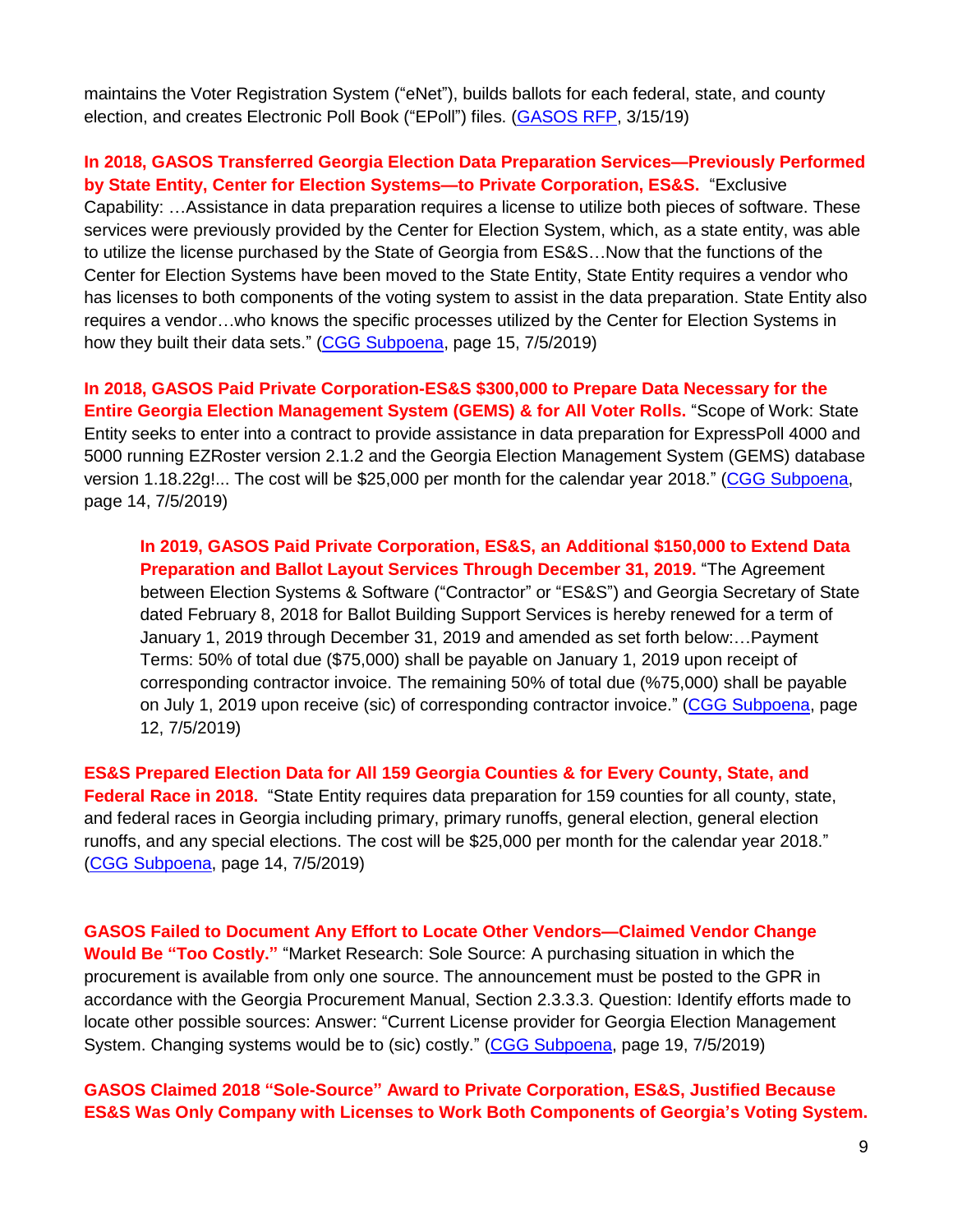"Sole-Source Intent to Award Justification: Exclusive Capability: The State of Georgia utilizes ExpressPoll 4000 & 5000 running EZRoster version 2.1.2 and GEMS version 1.18.22g!. Assistance in data preparation requires a license to utilize both pieces of software….ES&S provided both systems to the state and has a license to maintain both databases… ES&S has specific knowledge that is necessary to the fulfillment of these services and is the only company that has licenses to work with both components of Georgia's voting system." [\(CGG Subpoena,](https://coaltionforgoodgovernance.sharefile.com/share/view/sc2896b8d5794d4d8) page 15, 7/5/2019)

**Election Expert Disputed GASOS Sole-Source Argument Claim—Said GASOS Awards Licenses, Not the Vendor/ES&S.** "Vendors are in the business of providing software licenses for a fee, so election administrators should be the ones to get a license to use the necessary software. In the U.S., our federalist system says that election officials administer elections –not private corporations. [\(Twitter,](https://twitter.com/eddieperezTX/status/1147231438124847104?s=20) @eddiepereztx, 7/5/2019)

**Election Expert Said GASOS Claim that Only ES&S Could Provide Election Administration Services "Exceptional" and Uncommon.** "NOT common (exceptional): D) Assertions by a state or county authority that no one other than the vendor can provide election administration services, because no one other than the vendor has a license to use voting system software." [\(Twitter,](https://twitter.com/eddieperezTX/status/1147231436212199425) @eddiepereztx, 7/5/2019)

**Election Expert Said Georgia Sec. of State's Decision to Pay ES&S to Maintain Election Databases Was "Atypical" & "NOT common."** "NOT common (atypical): C) Paying a vendor to \*maintain\* ballot programming databases. (Once the vendor's ballot programming is complete, the databases are typically turned over to state or county election officials, so they can run the election under their own auspices)." [\(Twitter,](https://twitter.com/eddieperezTX/status/1147231434547109888) @eddiepereztx, 7/5/2019)

**Election Expert Said Georgia's 2018 Contract with ES&S "Robbed" State & County Officials Power to Run their Own Elections.** Vendors are in the business of providing software licenses for a fee, so election administrators should be the ones to get a license to use the necessary software. In the U.S., our federalist system says that election officials administer elections — not private corporations. 6/ Saying "Only the vendor that holds the license has the license to use election software" is tautological, and it robs both the state and county officials from having the wherewithal to run their own elections." [\(Twitter,](https://twitter.com/eddieperezTX/status/1147231438124847104) @eddiepereztx, 7/5/2019)

**Contract Said ES&S is Responsible for All Ballot Layout, Coding & Voice File Services in Georgia.** "1. BALLOT LAYOUT, CODING, AND VOICE FILE SERVICES – Scope of Services includes the data entry and maintenance of County level databases in the State of Georgia for all county (including municipal elections that are administered by counties), state and federal elections in Georgia in calendar year 2019, including primary, primary runoffs, general election, general election runoffs, and special elections. ES&S will receive the data required to facilitate the creation of paper and electronic ballots as well as audio file recording to the State of Georgia for review and approval." (CGG [Subpoena,](https://coaltionforgoodgovernance.sharefile.com/share/view/sc2896b8d5794d4d8) page 12, 7/5/2019)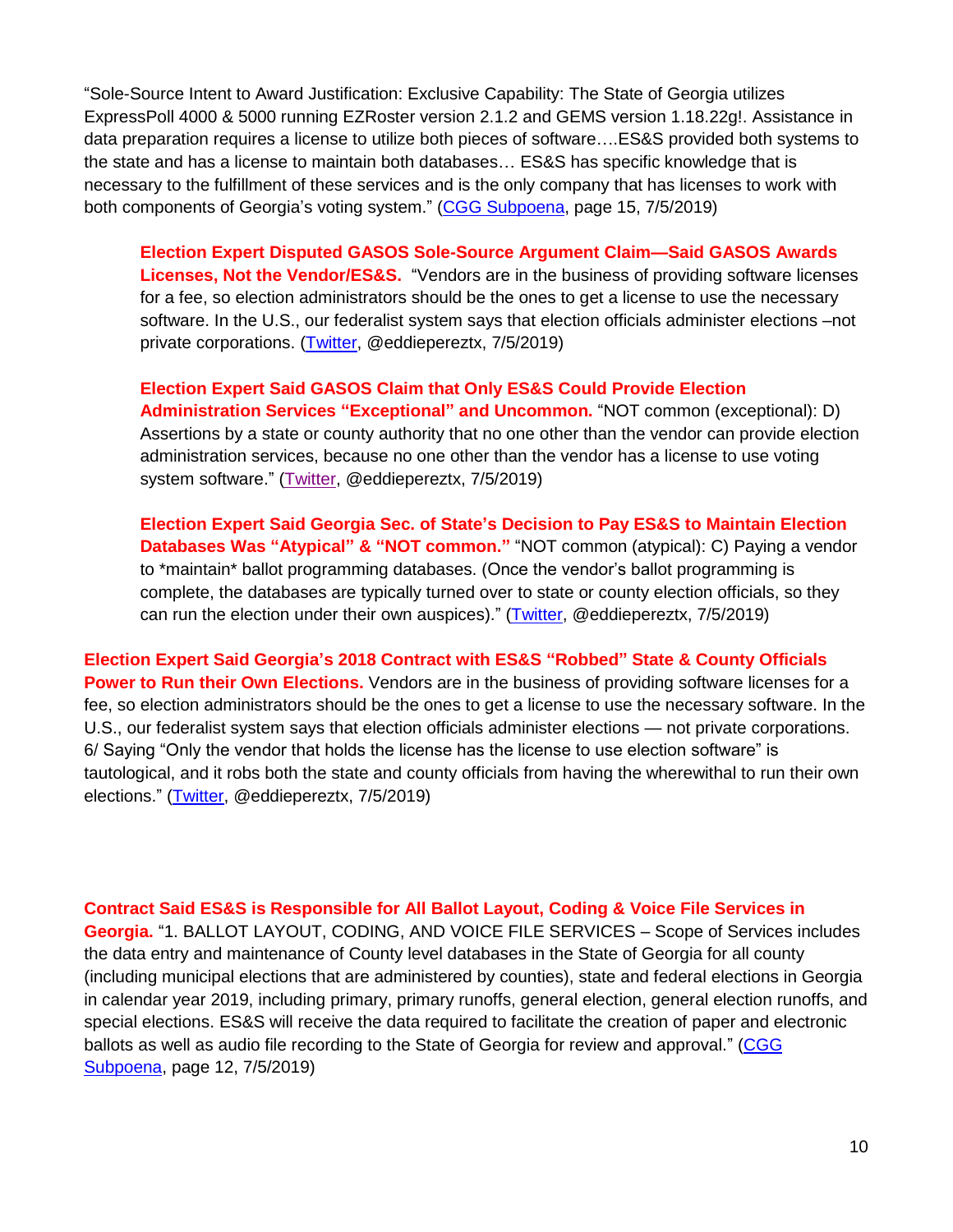**Election Expert Said Counting of Votes Should "Never, Ever" be Done by the Vendor.** "If a state or local official outsources programming, that's one thing; but the actual tabulation function, i.e. insertion of memory cards into the tabulation computer, and the counting of the votes, should be done solely by election officials, and never, ever by the vendor." [\(Twitter,](https://twitter.com/eddieperezTX/status/1147231441685794816) 7/5/2019)

**Texas Secretary of State's Office Said ES&S Ballots Failed to Present Candidates Consistently or Separate Races Properly During Initial Examination.** "The full-face ballot layout used during the examination was less than ideal. Too much of the available screen real estate was unused. Also, the candidates were not presented consistently for each race. Sometimes the candidates for a race were presented vertically and sometimes they were presented horizontally." [\(Texas Secretary of State,](https://www.sos.state.tx.us/elections/forms/sysexam/tom-watson-evs6020.pdf) 1/22/19

**Texas Secretary of State's Office Said ES&S Poor Ballots Designed Caused Candidates to be "Lost in the Mix" During Initial Examination.** "Ballot layout requires consideration of how the candidates and parties are displayed. At the very least, a blank line or race separator (i.e. double line) should between each race. This should be enforced by the layout software so the ballot isn't presented like the test ballot which had races stacked on top of each other. With many candidates listed across the columns, and no gap before the next race, some of the candidates were "lost" in the mix due to their unfavorable location. The ES&S representative said that the poor layout was because she is not an expert in ballot design on the XL." [\(Texas](https://www.sos.state.tx.us/elections/forms/sysexam/tom-watson-evs6020.pdf)  [Secretary of State,](https://www.sos.state.tx.us/elections/forms/sysexam/tom-watson-evs6020.pdf) 1/22/19)

**ES&S Representative Failed to Properly Display Candidates During State Examination— Said She was "Not an Expert in Ballot Design."** "With many candidates listed across the columns, and no gap before the next race, some of the candidates were "lost" in the mix due to their unfavorable location. The ES&S representative said that the poor layout was because she is not an expert in ballot design on the XL." [\(Texas Secretary of State,](https://www.sos.state.tx.us/elections/forms/sysexam/tom-watson-evs6020.pdf) 1/22/19)

**ES&S is Responsible for All Data Entry & Maintenance of County Level Data Sets in Georgia.** "2. EXPRESSPOLL DATA SETS FOR ADVANCE VOTING PURPOSES – Scope of Services includes the data entry and maintenance of County level data sets in the State of Georgia for all county (including municipal elections that are administered by counties), state, and federal elections in Georgia in calendar year 2019, including primary, primary runoffs, general election, general election runoffs, and special elections. ES&S will receive the data required to facilitate the creation of ExpressPoll data sets for Advance Voting purposes to the State of Georgia for review and approval. Creation of ExpressPoll data sets does not include any handling or conversion of voter data." [\(CGG Subpoena,](https://coaltionforgoodgovernance.sharefile.com/share/view/sc2896b8d5794d4d8) page 12, 7/5/2019)

**ES&S Provided Georgia with its Election Management System & Has License to Maintain that System.** Purpose of the Sole Source. The State of Georgia utilizes ExpressPoll 4000 & 5000 running EZRoster version 2.1.2 and GEMS version 1.18.22g!...ES&S provided both systems to the state and has a license to maintain both databases. Through contracts with all Georgia counties, ES&S has been the sole maintenance provider on the system since its purchase… [\(CGG Subpoena,](https://coaltionforgoodgovernance.sharefile.com/share/view/sc2896b8d5794d4d8) page 18, 7/5/2019)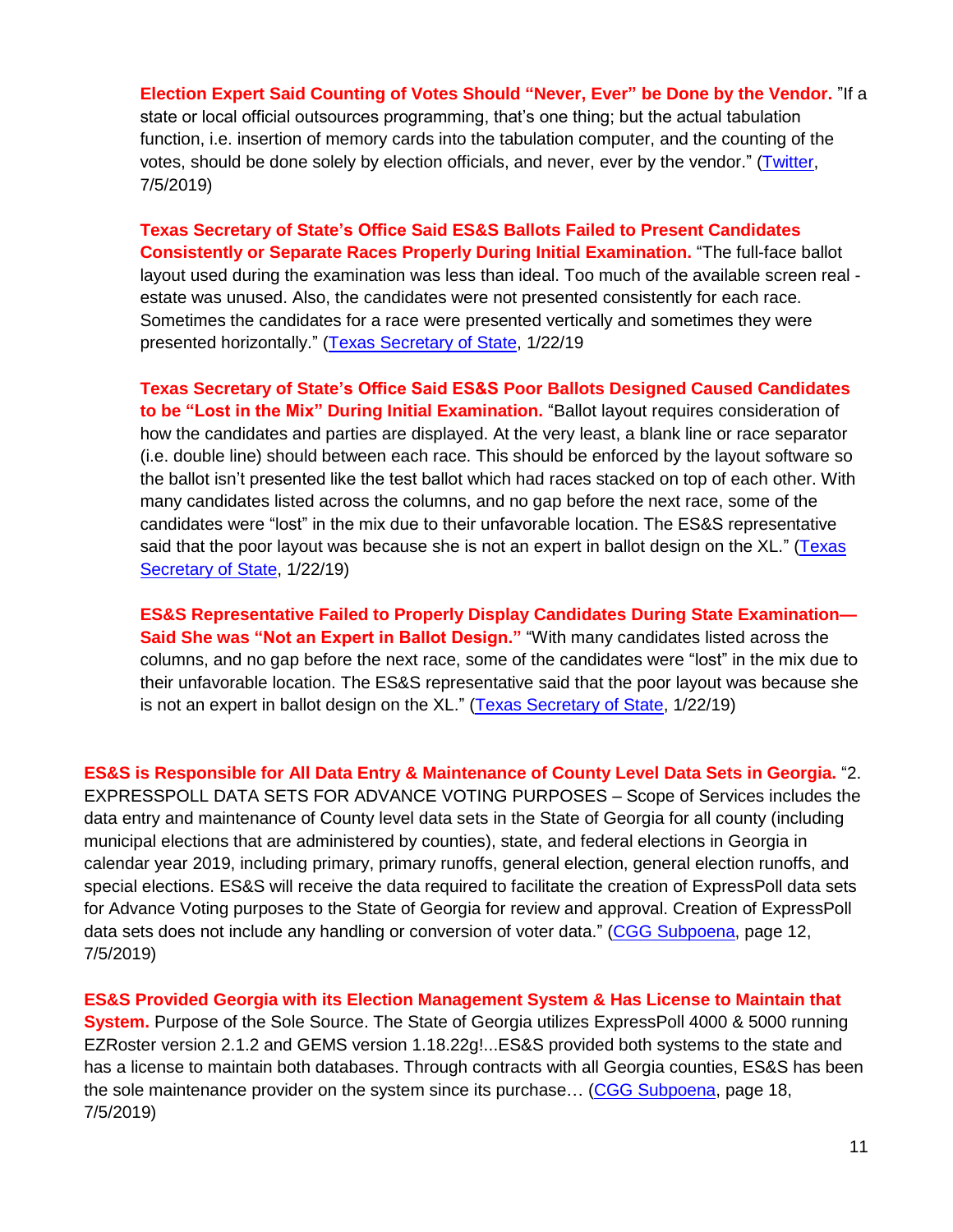**GASOS Stated EPoll Data Management System (EPDMS) Combines Voter Registration & Election Ballot Data into Voter Lists for Poll Books & Voter Specific Ballots.** "EPoll Data Management System (EPDMS) – Used to combine voter registration and election ballot data into an election-specific elector's list that powers the electronic poll book (EPoll) and provides each voter with the properly assigned ballot style." [\(GASOS RFP,](https://www.documentcloud.org/documents/5772241-GEORGIA-VOTING-RFP.html#document/p5) Attachment M, 3/15/19)

**GASOS Stated EPDMS Must Accept Imports of Voter Registration Data from eNet Including Voter Name, Driver License Number, Voter Status, & Voter Polling Place.** "Confirm That Capability Exists and is Able to be Demonstrated: Capabilities: a. Accept imports of voter registration data from eNet on removable devices for the purposes of building an elector's list for any given election. The data transferred from eNet includes but is not limited to: Voter Name…Voter Street Address, Voter City, State, Zip, Driver License number, Voter Registration ID, Voter Status, Assigned Precinct, Assigned District Combination Value, Assigned Polling Place, Polling Place Street Address, Polling Place City, State, Zip, and Absentee Status. [\(GASOS RFP,](https://www.documentcloud.org/documents/5772241-GEORGIA-VOTING-RFP.html#document/p5) Attachment M, 3/15/19)

**Winning Vendor of RFP Process Must Complete Pilot Program In 10 Counties During November 2019 Election.** "For the purposes of this eRFP, the Supplier's preliminary plan and estimates for delivery are to be in a phased roll-out as a pilot project and then a full roll-out to all counties. Phase 1 will be the full inventory distribution and necessary training of up to 10 counties selected by GASOS to participate in a pilot project to be executed in November 2019. The pilot equipment will be used in any associated November 2019 election schedule for the selected counties." [\(GASOS RFP,](https://www.documentcloud.org/documents/5772241-GEORGIA-VOTING-RFP.html#document/p5) Page 42, 3/15/19)

**Winning Vendor of RFP Process Must Distribute 1,272 Voting Machine Components by December 31, 2019.** "Phase 2 will be broken into two parts. Phase 2-Part 1 will be distributing a minimum of five BMD, two PPS, and 1 EMS computer to each county (159). These components will facilitate election official and poll worker training activities…Completion of Phase 2 – Part 1 will be completed by endo for the fourth quarter of 2019 (December 31<sup>st</sup> 2019)." [\(GASOS RFP,](https://www.documentcloud.org/documents/5772241-GEORGIA-VOTING-RFP.html#document/p5) Page 42, 3/15/19)

**GASOS Said ES&S "Knows the Specific Processes" Used by KSU's Center for Election Systems to Build Their Data Sets.** "ES&S also worked closely with the Center for Election Systems and is most familiar with the processes it utilized to provide these data sets…State Entity also requires a vendor who best knows the Georgia voting system, who is familiar with Georgia counties, and who knows the specific processes utilized by the Center for Election Systems in how they built their data sets." [\(CGG](https://coaltionforgoodgovernance.sharefile.com/share/view/sc2896b8d5794d4d8)  [Subpoena,](https://coaltionforgoodgovernance.sharefile.com/share/view/sc2896b8d5794d4d8) page 15, 7/5/2019)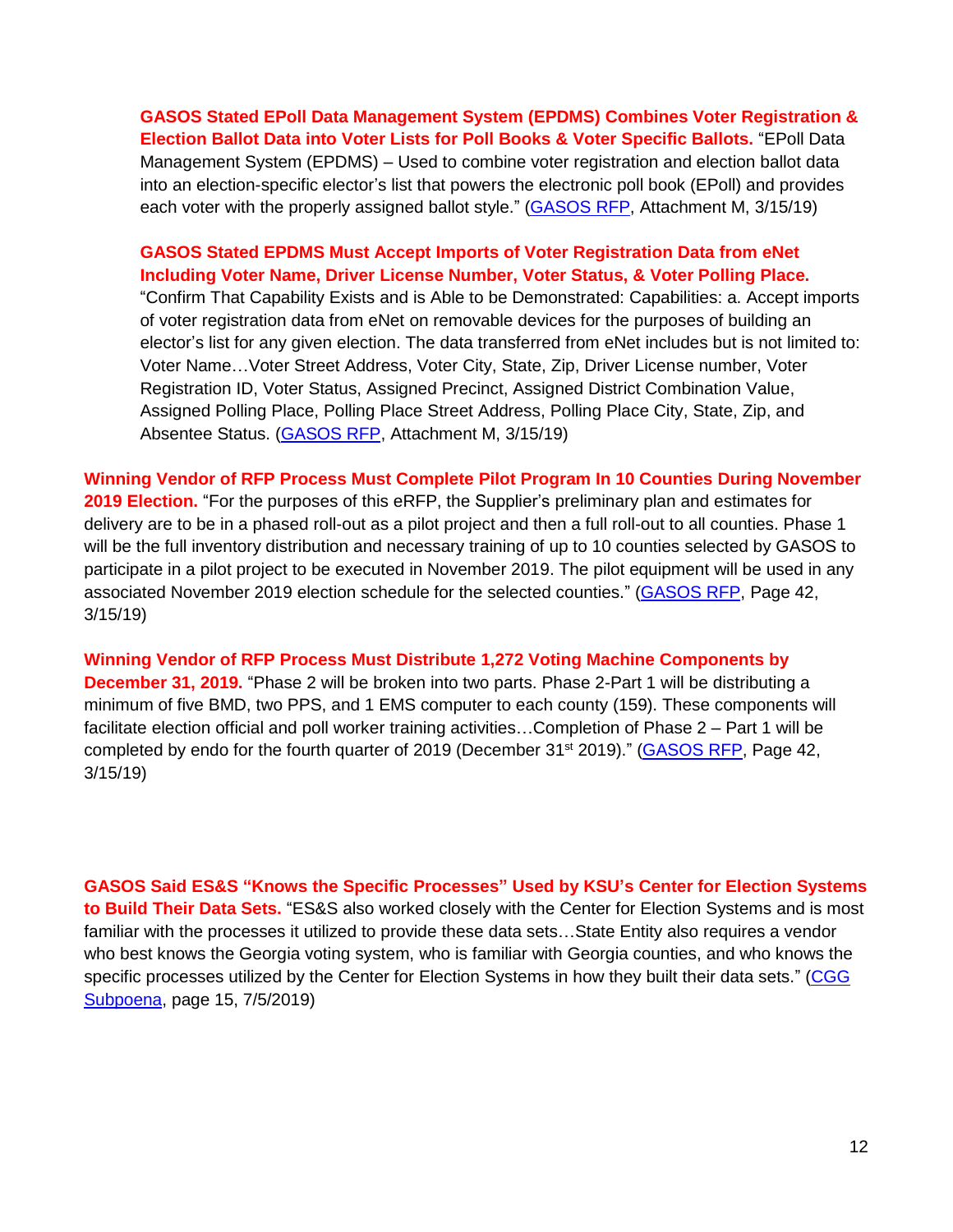MASSIVE CONFLICTS OF INTEREST UNCOVERED WITH ES&S AND ELECTIONS OFFICIALS IN NEW YORK, ARKANSAS, SOUTH CAROLINA, PENNSYLVANIA, TEXAS, LOUISIANA, NORTH CAROLINA, OHIO AND FLORIDA

**In Order to Secure \$40 Million NY Contract, ES&S Paid Anthony Mangone \$50,000 to Act as Lobbyist--Despite Mangone Being Under Federal Investigation for Corruption and Previously Pleading Guilty to Election Rigging (2010).** "While a Republican lawyer was under federal investigation in a Yonkers corruption case, he was paid nearly \$50,000 last year to help a Nebraska company win a contract to provide New York City with new voting machines. Anthony Mangone was indicted this month with Yonkers Councilwoman Sandy Annabi and former city GOP Chairman Zehy Jereis on extortion, bribery and other federal charges related to payments made to Annabi for her to change votes on city projects. Coincidentally that same day, the New York City Board of Elections voted to buy thousands of new electronic voting machines - a contract expected to be worth more than \$40 million - from Mangone's client, Election Systems & Software…Mangone was implicated in a Westchester vote-rigging scheme a decade ago, admitting that he opened about 30 sealed absentee ballots during the 2000 Green Party primary and wrote in the names of his boss, Republican state Sen. Nicholas Spano, and a judicial candidate… Mangone agreed to plead guilty to a misdemeanor in the case but was never charged." (*The Journal News*, Bandler, 1/21/2010)

**New York Board of Elections Head Resigned From ES&S Advisory Board After Conflicts of Interest Uncovered (2018).** "The head of the city's Board of Elections Michael Ryan, a native Staten Islander, abruptly resigned from his post on the advisory board of the maker of New York City's voting machines, Election Systems and Software (ES&S), earlier this week. His resignation came after a NY1 report found that ES&S had flown Ryan around the country to destinations like Las Vegas putting him up in hotels and buying him dinners. Ryan reportedly did not disclose several ES&S paid trips in his annual disclosure forms with the city's conflict of interest board." [\(SI Live,](https://www.silive.com/news/2018/12/board-of-elections-head-resigns-from-voting-machine-advisory-board.html) 10/13/2018)

**Arkansas Secretary of State Bill McCuen Pleaded Guilty to Felony Charges that He Took Bribes and Accepted Kickbacks from Company that Would Become ES&S (2002).** "Arkansas. February 2002. Arkansas Secretary of State Bill McCuen pleaded guilty to felony charges that he took bribes, evaded taxes, and accepted kickbacks. Part of the case involved Business Records Corp. now merged into Election Systems & Software. The scheme also involved Tom Eschberger, an employee of BRC, but Eschberger received immunity from prosecution for his cooperation. Today, Eschberger remains employed with ES&S." [\(Voters Unite,](http://www.votersunite.org/info/irresponsiblevendors.pdf) 7/10/2007)

**South Carolina's Director of Elections Resigned From ES&S Advisory Board Right Before State Reviewed Voting Machine Bids, Claimed No Impropriety After Conflicts of Interest Uncovered.** "For more than a decade, Marci Andino, executive director of the S.C. Election Commission, served on an advisory board formed by Elections Systems and Software, known commonly as ES&S. Andino received more than \$19,000 worth of flights, hotels and meals from ES&S since 2009 to attend regular conferences at the company's headquarters in Nebraska and other cities across the country, according to records with the South Carolina Ethics Commission...On Monday, Andino confirmed she stepped down from her advisory position with the company last year in anticipation of the state requesting bids for a new voting system. She promised her connection to ES&S would in no way impact the state's decision over which company wins the multimillion dollar contract. Andino said she will not be taking part in selecting the winning bid." [\(Post & Courier,](https://www.postandcourier.com/news/sc-election-director-s-ties-to-voting-company-creates-conflict/article_60e83cd2-23ee-11e9-bc66-4711ed41504e.html) 1/29/2019)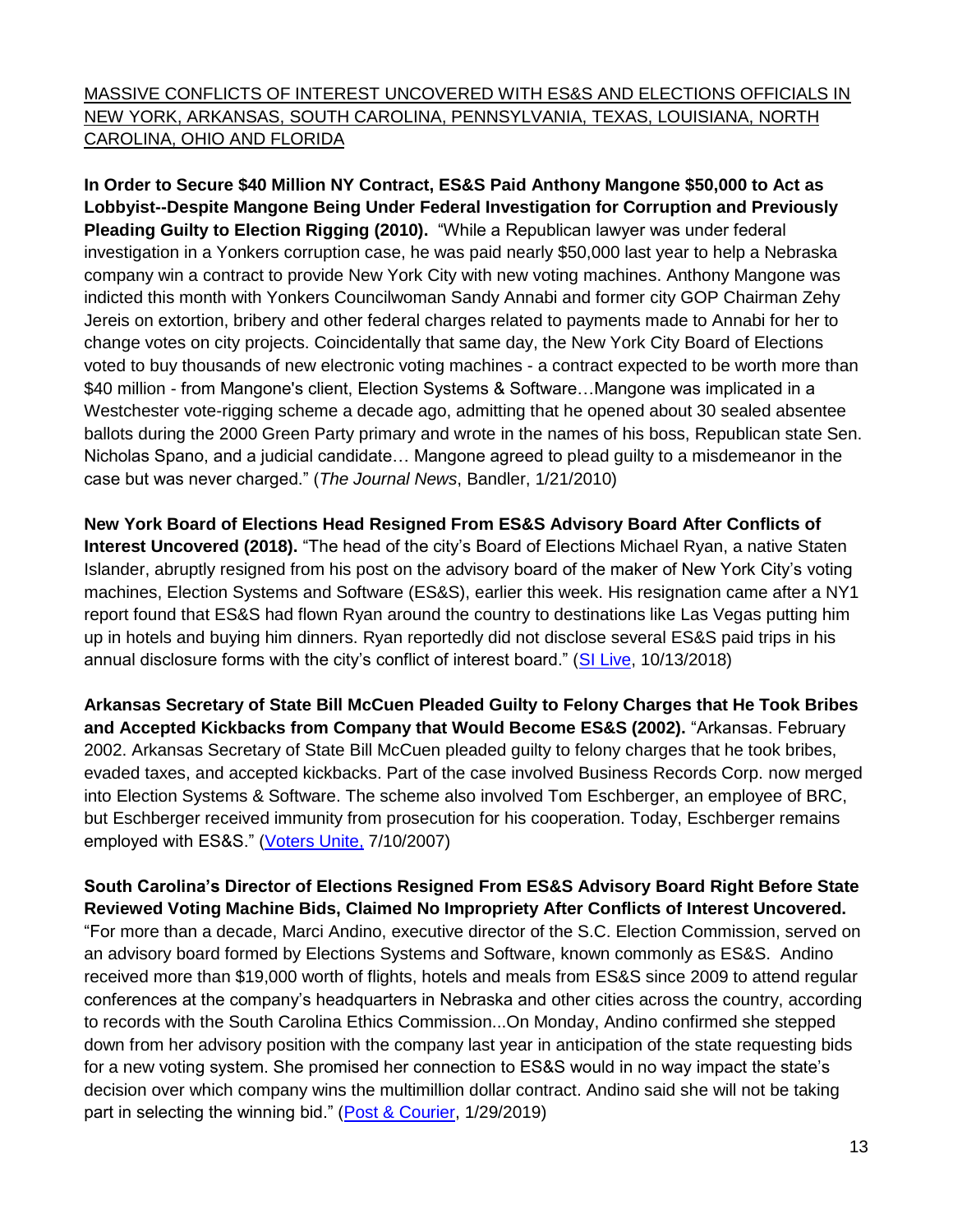**Pennsylvania County Election Director Resigned From ES&S Advisory Board Right Before County Vote To Purchase ES&S Poll Book System, Claimed No Impropriety After Undisclosed Conflicts of Interest Uncovered.** "Crispell traveled to Las Vegas and Nebraska last year for meetings of the Election Systems & Software (ES&S) customer advisory board. Her travel expenses were paid for by ES&S, which supplied the voting machines Luzerne County has used for more than 10 years, as well as an electronic poll book system the county purchased this year for \$324,802. Crispell resigned from the advisory board in October 2017, before the county requested proposals for the poll book system from vendors. She did not disclose her service on the board to county council before it voted on the poll book purchase, in April." [\(Citizens' Voice,](https://www.citizensvoice.com/news/county-council-members-want-probe-into-election-chief-s-trips-1.2419175#.XA3piCUflyM.twitter) 12/7/2018)

**Dallas, Texas Elections Administrator Asked To Resign After "Troubling" ES&S Conflicts of Interest Uncovered. "**State ethics laws are clear when it comes to the relationship between public officials and vendors. Over the past two years, Dallas County has paid them or their subsidiaries \$3.5 million dollars for software and services. As Dallas County Elections Administrator, Toni Pippins-Poole recommends to the Commissioners Court which vendors get hired...In a June 7 email, she asks a county employee... "Have you checked with [vendor] ES&S to sponsor the Texas Delegation pins for IGO or the shirts?" The next day, a representative from ES&S emailed Pippins-Poole regarding paying for the lapel pins. He writes... "In the past we simply wrote a check to Toni..." He adds..."We can send a check made out to you (Toni) for the \$1500 amount....""For an elections administrator to solicit contributions from a vendor is troubling," said Joe Kulhavy, a former staff attorney for the Texas Secretary of State's elections division who looked at Pippins-Poole's emails at WFAA's request." [\(WFAA ABC,](https://www.wfaa.com/article/news/local/investigates/emails-reveal-dallas-co-elections-administrator-soliciting-favors-from-vendors/484425083) 10/19/2017)

"A candidate for Dallas County commissioner on Tuesday asked a judge to remove Elections Administrator Toni Pippins-Poole from office, alleging incompetence and official misconduct. J.J. Koch, a Republican, accused Pippins-Poole of improperly soliciting a gift from a county contractor." [\(Dallas News,](https://www.dallasnews.com/news/dallas-county/2017/10/24/candidate-dallas-county-commissioner-asks-judge-remove-elections-administrator-office) 10/2017)

**Louisiana Elections Commissioner Accepted \$3000 in Donations from ES&S Prior to Recommending ES&S for a \$4 Million Voting Machine Contract.** "Elections Commissioner Suzanne Terrell won praise for the way she selected the vendor for computerized absentee voting machines. But Legislative Auditor Daniel Kyle said he was still troubled by the selection of a company that has a top official who was allegedly involved in illegal dealings in Arkansas…Terrell was given a chance to explain how she chose Elections Systems and Software for a \$4 million contract to provide the new voting machines…Terrell said she has contributed Eschberger's \$2,000 campaign gift to a charity, later identified by staff aide Pat Bergeron as Girls' State. She said it was "naive" of her to have accepted the gift from Eschberger and another \$1,000 contribution from the Adams and Reese law firm that lobbies for ES&S." (*Daily Town Talk*, Morgan, 2/7/2002)

## **North Carolina Election Directors Accepted Large Cash Donations From ES&S, Allowed**

**Vendors to Charge Double for Ballots, After \$3 Million Statewide Voting Machine Contract.** "A group made up of election directors from across North Carolina has received large cash donations from the owner of a New Bern company that maintains the state's voting machines and prints most of its ballot…Printelect is the sole agent in the state for Election Systems & Software, a company that won a concession in 2006 to sell and maintain all of the voting machines in the state. That arrangement gives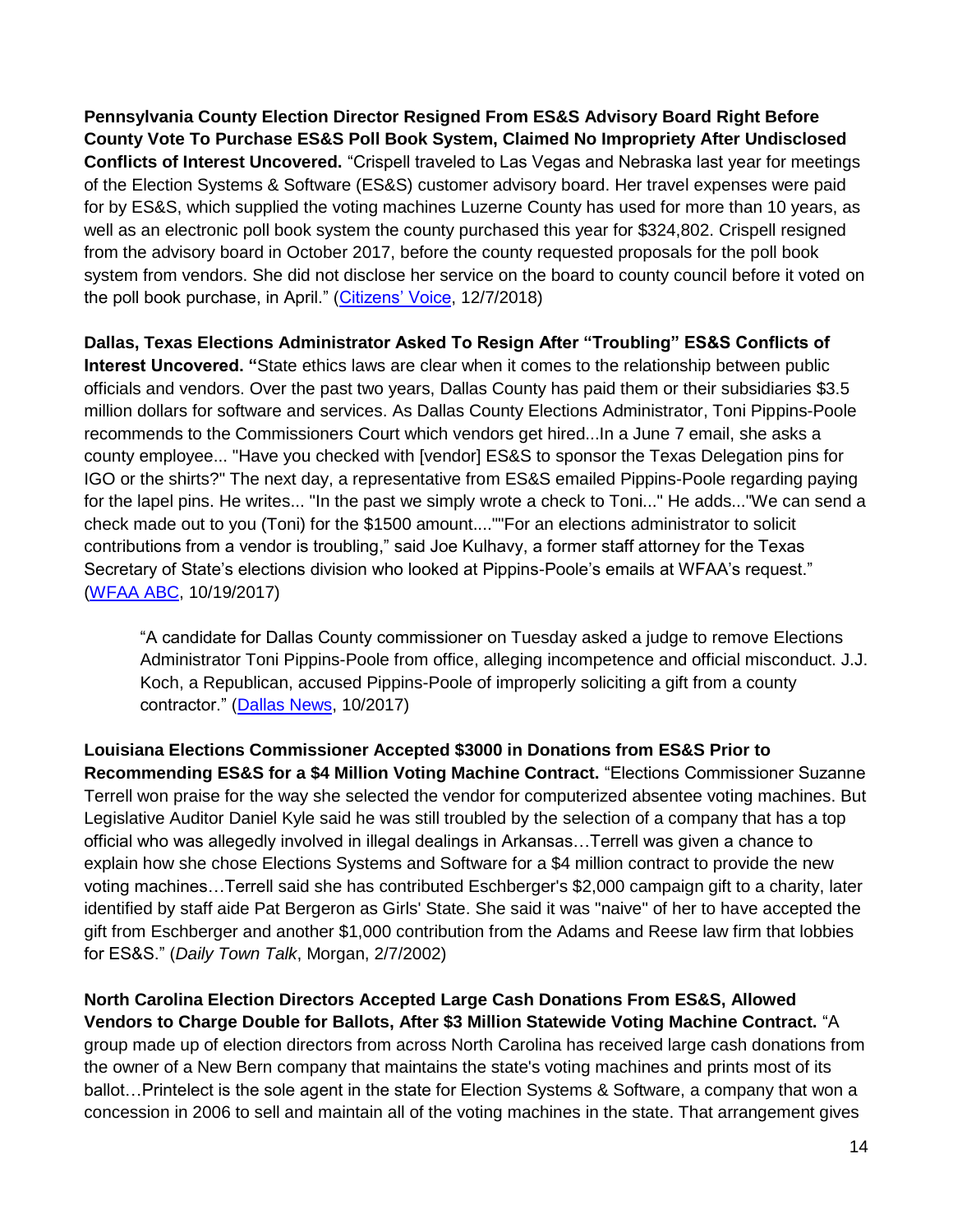Print elect, which also represents ES&S in South Carolina and Virginia, a big advantage in getting printing jobs. The company prints ballots for 85 of the North Carolina's 100 counties, sometimes charging double what it costs to buy from a competitor not certified by ES&S." (*The News & Observer*, Biesecker, 08/11/2010) (\$3 Million Contract [Link\)](https://s3.amazonaws.com/dl.ncsbe.gov/sboe/numbermemo/2006/2006-3_StateBoardTraining_Seminar.pdf)

**North Carolina Board of Elections Delayed Certification of ES&S Machines Until Security Concerns Regarding Company Ownership Disclosed. "**The State Board of Elections said cybersecurity worries prompted a delay in certifying election system vendors to sell voting machines to counties.In her first state board meeting Thursday, June 13, new Executive Director Karen Brinson Bell urged the board to require vendors seeking certification to disclose all ownership interests of 5% or greater. After a lengthy closed executive session, the board unanimously approved Bell's proposal…The board was scheduled to certify three voting machine vendors — Massachusetts-based Clear Ballot, Nebraska-headquartered Election Systems & Software, and Hart Intercivic of Texas." (*The Daily Courier*, Way, 6/20/2019)

**Deputy Director of Franklin County, Ohio Board of Elections Lied to Board, Failed to Disclose He Was Offered a Job By ES&S, and Failed His Wife was on Board of ES&S linked Group In order to Ensure \$12.3 Million ES&S Contract Signed.** Conflict-of-interest questions surrounding Michael R. Hackett Jr.'s relationship with owners of SST Systems, a New Albany company that supplies storage carts for voting machines, concerned board members for much of last year. Those worries appeared to be resolved on Nov. 23,when elections board Director Matthew Damschroder, a co-worker and close friend of Hackett's, told the board, "We've consulted with the county prosecutor and there are no conflicts of interest." The board then approved the SST contract. But County Prosecutor Ron O'Brien said last week that he never cleared Hackett of conflict questions. (*The Columbus Dispatch*, 5/14/2006)

**Ohio Election Official Joined Board of ES&S Linked Company Despite Ohio Ethics Board finding "Significant Issues" With the Arrangement.** "In fact, when an Ohio Ethics Commission lawyer took an initial look at the relationship, she said there were "significant issues" with the arrangement. Hackett did not respond to the lawyer's questions for almost four months, and then he retired without receiving an opinion from the commission… For three or four months last year, Hackett's wife, Mary, was a one-third partner in SST. The company was incorporated in January 2005 by Mrs. Hackett; John Fike, one of Mr. Hackett's childhood friends; and Richard Prohl. On Jan. 3, five weeks after he retired from the board, Mr. Hackett became a partner of Fike and Prohl's by forming an affiliate of SST. \* For months last year, SST Systems was negotiating a sales agreement with Election Systems & Software, a Nebraskabased company that was simultaneously seeking a contract to supply Franklin County's new voting machines." (*The Columbus Dispatch*, 5/14/2006)

**Former Florida Secretary of State Profited by Acting as ES&S Lobbyist and as the Lobbyist for State Counties To Receive Vendor Recommendations.** "A former Florida secretary of state profited by being a lobbyist for both the state's counties and the company that sold some of them touchscreen voting machines used in last month's botched primary election. Sandra Mortham, who served as the state's top elections official from 1995 to 1999, is a lobbyist for both Election Systems & Software and the Florida Association of Counties, which exclusively endorsed the company's touchscreen machines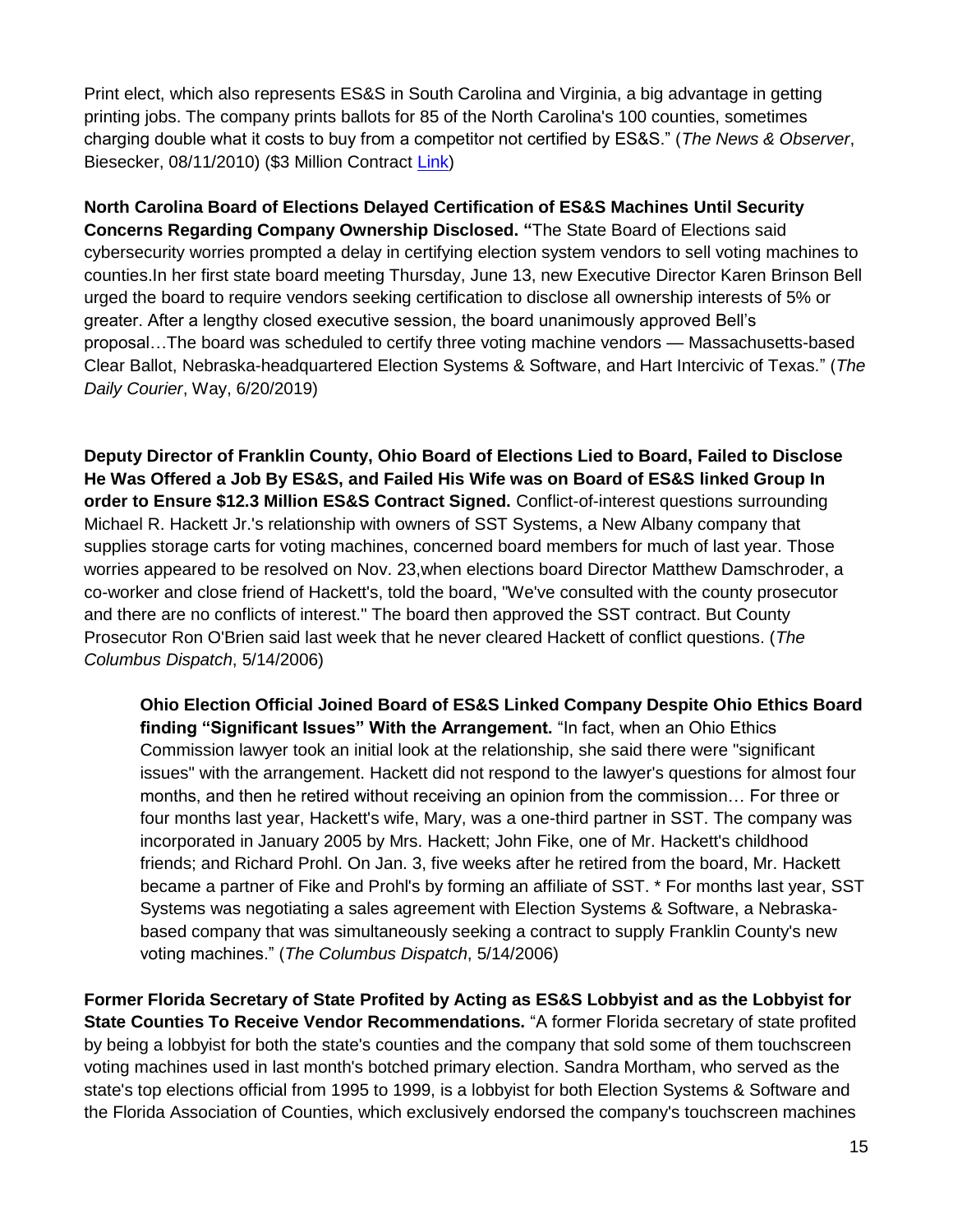in return for a commission…After the association's June 2001 endorsement, ES&S received orders totaling more than \$70.6 million from Florida counties. That includes Miami-Dade County's \$24.5 million purchase and Broward County's \$18 million contract. The association will receive about \$300,000 in commissions, according to the agreement." (*AP News*, 10/5/2002)

**After John Bel Edwards was Elected Governor of Louisiana, He Sided With ES&S and Successfully Blocked a \$95 Million Voting Machine Contract Awarded to Their Competitor.** "Ardoin's office had announced Aug. 9 that it had selected Dominion to replace Louisiana's current stock of voting machines, which were last purchased in 2005...The \$95 million contract was held up a few weeks after it was awarded when one of the losing bidders, Election Systems & Software, the largest U.S. manufacturer of voting equipment, objected to the contracting process." [\(State Scoop,](https://statescoop.com/louisiana-cancels-95-million-contract-for-new-voting-machines/) 10/11/2018)

**Between 2014-2018, ES&S Donated \$13,250 to Louisiana Governor John Bel Edwards (D).**  "Louisiana campaign finance records show that ES&S's lobbyist in Baton Rouge, William "Bud" Courson, has donated \$13,250 to Edwards' campaigns since 2014." [\(State Scoop,](https://statescoop.com/louisiana-cancels-95-million-contract-for-new-voting-machines/) 10/11/2018)

**"Independent" Voting Machine Testing Labs Accepted Thousands of Dollars in Donations From ES&S.** "The private testing system of independent labs was created in 1994 by a group of election officials who were brought together by the National Association of State Election Directors (NASED)…In 2002, the Houston-based Election Center operated on a \$462,000 budget. Executive Director Doug Lewis said Election Center's budget comes mostly from membership dues and training fees. But he acknowledges accepting up to \$10,000 a year in donations from voting-equipment manufacturers like Sequoia Voting Systems and Election Systems & Software. That doesn't sit well with California's top election official. "Where I come from, any firm regulatory or approval scheme should be conducted by entities that are entirely independent from any reliance -- financial or otherwise -- from the people that they have to oversee," Shelley said." (*San Jose Mercury News*, Ackerman, 5/30/2004)

## SOUTH CAROLINA REPUBLICANS TO REASSESS VOTER MACHINE PROCUREMENT AFTER ES&S CORRUPTION UNCOVERED DURING PROCESS TO PICK VENDOR FOR \$60 MILLION STATE CONTRACT

**South Carolina's Election Commission Executive Director, Marci Andino, Proposed \$60M ES&S Contract After Serving on ES&S Advisory Board and Receiving Over \$19,000 Worth of Flights, Hotels Meals, and Conferences From ES&S.** "The relationship between South Carolina's director of elections and the country's largest voting equipment company has caught the attention of lawmakers as the state prepares to spend a proposed \$60 million to replace 13,000 voting machines. For more than a decade, Marci Andino, executive director of the S.C. Election Commission, served on an advisory board formed by Elections Systems and Software, known commonly as ES&S. Andino received more than \$19,000 worth of flights, hotels and meals from ES&S since 2009 to attend regular conferences at the company's headquarters in Nebraska and other cities across the country, according to records with the South Carolina Ethics Commission." [\(Post & Courier,](https://www.postandcourier.com/news/sc-election-director-s-ties-to-voting-company-creates-conflict/article_60e83cd2-23ee-11e9-bc66-4711ed41504e.html) 1/29/2019)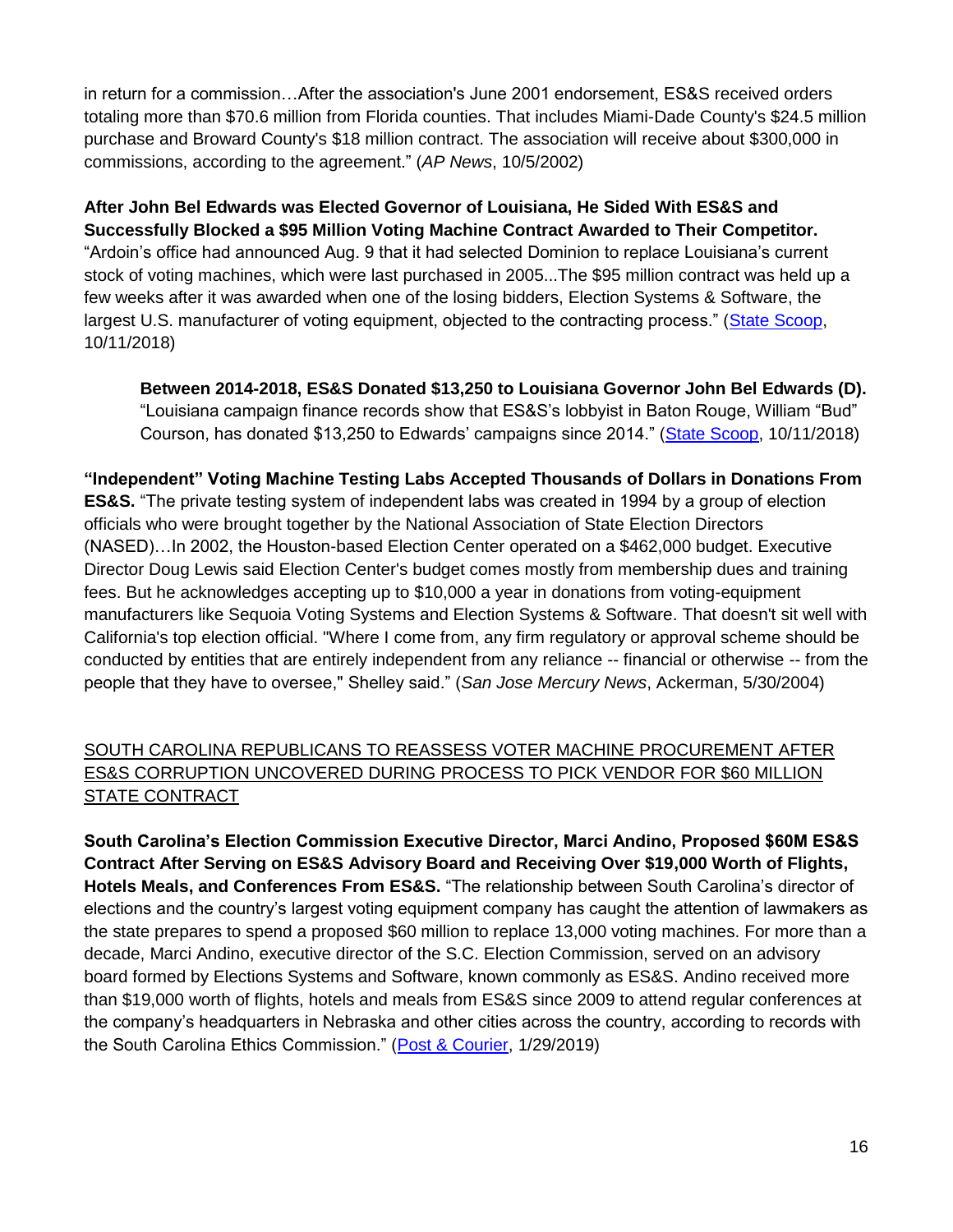#### **S.C. Republican Lawmaker Said Conduct by ED of Election Commission May Give the Appearance of a Conflict and Urged Director to Avoid All Involvement in Solicitation Process.**

"Some of the lawmakers advocating for a new voting system in South Carolina worry Andino's connection to ES&S could cause the public to question that relationship, especially if the company is awarded another state contract. "I think if we're not careful it gives the appearance — and underline that, the 'appearance' — of a conflict," Rep. Kirkman Finlay, R-Columbia, said. "The director should avoid any and all involvement in the solicitation of bids." [\(Post & Courier,](https://www.postandcourier.com/news/sc-election-director-s-ties-to-voting-company-creates-conflict/article_60e83cd2-23ee-11e9-bc66-4711ed41504e.html) 1/29/2019)

**S.C. Republicans Called for More Oversight and Transparency In the Bidding Process for Voting Machines, Move to Reassess Procurement Process, After Conflict of Interests Arise.** "But lawmakers are working on a joint resolution to give the State Fiscal Accountability Authority — made up of top S.C. elected officials — the authority to approve or veto that decision. We feel like there needs to be some more oversight and the process needs to be a little bit more open," said state Rep. Kirkman Finlay, a Columbia Republican on the House Ways and Means Committee. "A lot of vendors, a lot of individuals, a lot of groups have contacted us and felt it was moving a little too quickly. With something like voting machines, we need to make sure everybody is included and everybody gets a shot at it." [\(The State,](https://www.thestate.com/news/politics-government/article226564909.html) 2/21/2019

**S.C. Chooses to Limit the Election Commission's Authority to Buy New Voting Machines Amid Concerns Over the Commission Director's Relationship with ES&S.** "S.C. lawmakers are working to limit the State Election Commission's authority to buy new voting machines, amid concerns over the projected cost and the commission director's longtime relationship with a possible vendor [ES&S]. [\(The State,](https://www.thestate.com/news/politics-government/article226564909.html) 2/21/2019)

**South Carolina Approves \$51Million Contract for ES&S Despite Long History of Pay-For-Play with Election Officials.** "State officials on Monday announced that a \$51 million contract had been awarded to Election Systems and Software, the nation's largest voting equipment vendor, to provide the new voting machines which promise more security in producing a paper ballot…The company also has ties to elections officials in South Carolina and other states, an investigation by McClatchy and The State revealed…For at least nine years, ES&S invited dozens of state and local elections officials to serve on an "advisory board" that gathers twice annually for company-sponsored conferences, including at a ritzy Las Vegas resort hotel, a McClatchy investigation found. Andino was among the attendees. The State reported last June that the company had covered \$19,200 in expenses associated with those trips for Andino during her decade as an adviser for ES&S." (*The State*, Barton, 6/10/2019)

**South Carolina League of Women Voters Criticized Decision, Said Hand Marked Paper Ballots Cost Half as Much as ES&S Machines and Are More Secure.** "Critics of the Election Commission, including the League, say the state could move toward hand-marked ballots that can't be hacked at half the projected cost -- about \$25 million. Teague contends poorly designed ES&S software has led to problems in the past, including miscounted votes, according to League audits of South Carolina elections. She also argued hand-marked ballots have worked well in other states, and problems reading them have been exaggerated. "We are paying extra money for something that produces extra problems," she said. (*The State*, Barton, 6/10/2019)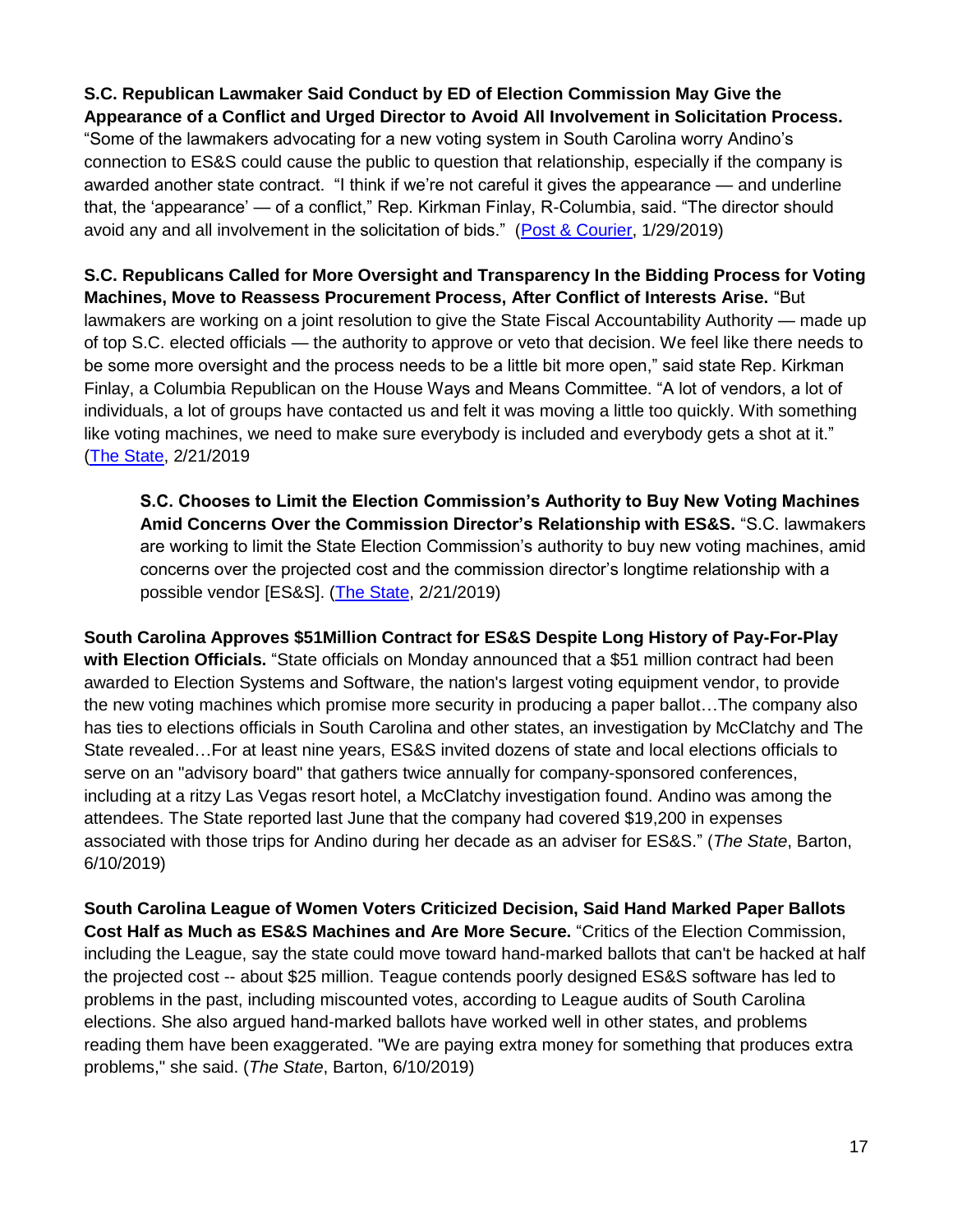### PENNSYLVANIA STATE AUDITOR WARNED OF NATIONWIDE ES&S VENDOR CORRUPTION "IF IT'S HAPPENING HERE, IT MUST BE HAPPENING ELSEWHERE."

**Pennsylvania State Auditor Warned Auditors Nationwide to Review Potential ES&S Corruption. "**Even if this activity was permitted under the law, county officials who are making decisions about spending taxpayer dollars should not accept anything of value from the companies that are asking for their business," DePasquale said... Costs are expected to range from \$125 million to \$150 million...DePasquale is urging auditors general nationwide to conduct similar reviews of electionsrelated gifts. "If it's happening here, it must be happening elsewhere," he said. [\(TribLive,](https://triblive.com/news/regional/3-western-pa-counties-flagged-for-accepting-gifts-from-voting-machine-vendors/) 2/22/2019)

**Pennsylvania State Auditor Called For Stronger Ethics Rules to Prevent County Officials From Benefiting from Voting Machine Vendor Corruption.** "DePasquale called for updating disclosure laws and strengthening state ethics rules to encompass more public officials. He said it doesn't matter if the gifts were large or small. He took issue with the fact that people accepted them. "Even if this activity was permitted under the law, county officials who are making decisions about spending taxpayer dollars should not accept anything of value from the companies that are asking for their business," DePasquale said." [\(TribLive,](https://triblive.com/news/regional/3-western-pa-counties-flagged-for-accepting-gifts-from-voting-machine-vendors/) 2/22/2019)

**Pennsylvania State Auditor Cited Several Counties For Accepting Gifts From ES&S That "Smacks Of Impropriety."** Elections officials in Western Pennsylvania say they're rethinking accepting even small gifts like coffee and doughnuts from potential vendors after state Auditor General Eugene DePasquale flagged counties around the state for behavior that "smacks of impropriety." Westmoreland, Butler and Washington counties were among those cited for accepting gifts from voting machine vendors since 2016. [\(TribLive,](https://triblive.com/news/regional/3-western-pa-counties-flagged-for-accepting-gifts-from-voting-machine-vendors/) 2/22/2019)

**Pennsylvania State Auditor Was Concerned When ES&S Offered Flights to Las Vegas, Tickets to Wine Festivals, Admission to Amusement Parks, Dinners at High End Restaurants, and Open Bars at Conferences to Public Officials in 27% of Pennsylvania Counties.** "Flights to Las Vegas, tickets to wine festivals, admission to an amusement park, dinners at high-end restaurants and open bars at conferences were among gifts that companies provided to public officials in 18 of Pennsylvania's 67 counties, DePasquale said in a report released Friday. "As Pennsylvania counties choose new voting equipment, I want them to make decisions based on the best interest of voters and no other factors," DePasquale said." [\(TribLive,](https://triblive.com/news/regional/3-western-pa-counties-flagged-for-accepting-gifts-from-voting-machine-vendors/) 2/22/2019)

**Philadelphia City Controller Refused to Approve Payment for ES&S Voting Machines Amid Process and Legal Concerns.** "Philadelphia City Controller Rebecca Rhynhart says she will not approve payment for new voting machines that will cost the city tens of millions of dollars. "I'm deeply concerned about the legality of this process," she said in a statement Tuesday night, "and as city controller, I will not release \$1 of payment while these questions go unanswered." [\(The Inquirer,](https://www.philly.com/news/philly-voting-machines-city-controller-rebecca-rhynhart-20190501.html) 5/1/2019)

**Philadelphia Controller is Investigating Accusations Voting Machine Selection Process Biased to Favor Electronic Voting Machines Over Paper Ballots.** "Until her office completes an investigation of the voting-machine selection process, including accusations that it was biased to favor electronic voting machines over paper ones that voters fill out manually, Rhynhart said she won't sign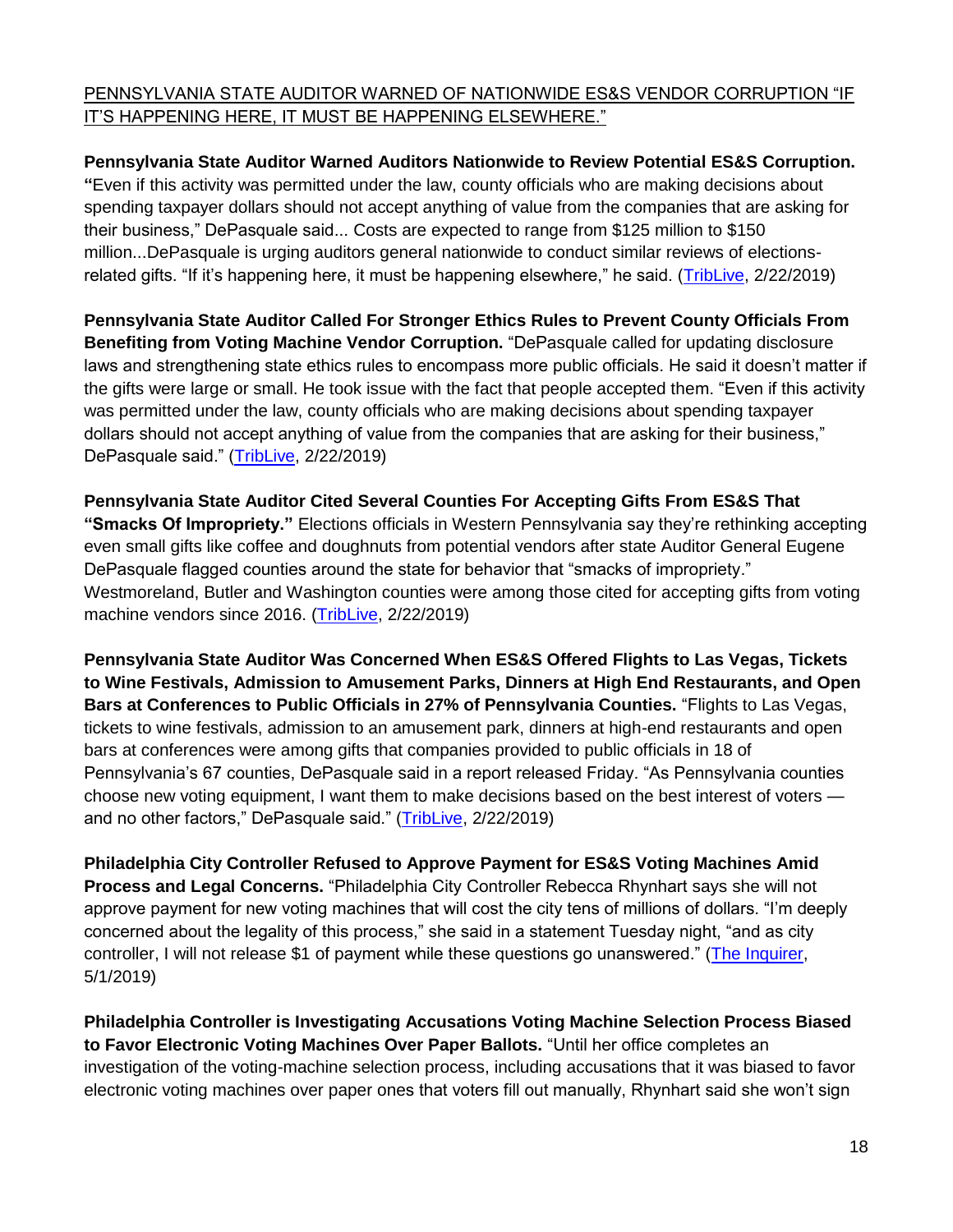off on payment. Her approval is one of several that are required along the way when the city purchases new equipment or services." [\(The Inquirer,](https://www.philly.com/news/philly-voting-machines-city-controller-rebecca-rhynhart-20190501.html) 5/1/2019)

**Philadelphia Commission Approved ES&S Machines Despite Fierce Criticism from Controller, Auditor General and Hand-Marked Paper Ballot Supporters.** "The Philadelphia city commissioners chose a new voting machine system Wednesday to be used starting in November, despite criticism of the process from the city controller, the state auditor general, and a group of advocates who want handmarked paper ballots." [\(The Inquirer,](https://www.philly.com/politics/philadelphia/philly-new-voting-machines-paper-ballots-20190220.html) 2/20/19)

#### **Unnamed City Employees Selected ES&S Through a "Fast-Tracked and Secret Selection**

**Process."** "New voting machines were selected Feb. 20 by two of the three current commissioners, Lisa Deeley and Al Schmidt, after a fast-tracked and secret selection process in which a committee of unnamed city employees evaluated proposals from vendors and made recommendations to the commissioners. Deeley has defended that process as intentionally rushed to meet Gov. Tom Wolf's directive to purchase new machines by next year and intentionally secretive to protect it from outside influence, in accordance with city rules." [\(The Inquirer,](https://www.philly.com/news/philly-voting-machines-city-controller-rebecca-rhynhart-20190501.html) 5/1/2019)

**Commissioner Anthony Clark Voted Against the Proposal Because He Was Denied All Information Pertaining to the Selection Process as it Occurred.** "Later, he called The Inquirer to reiterate his position. He said that since he had not signed a confidentiality form that would have allowed him to receive information on the selection as it was occurring, he was essentially left out of the process. He added that he learned about the machines only at the public meetings and as advocates criticized the system. "I didn't have enough information," Clark said. "I didn't even know what options were available, because I didn't sign the confidentiality [form] and no information was coming to me." [\(The Inquirer,](https://www.philly.com/politics/philadelphia/philly-voting-machines-anthony-clark-rebecca-rhynhart-20190410.html) 4/10/19)

**Pennsylvania Councilwoman Called For ES&S to be Removed from Consideration of \$4M Contract Following Pay-For-Play Controversy.** "Luzerne County Councilwoman Linda McClosky Houck has called for a potential vendor of planned new voting machines to be removed from the process, based on the company's ties to the county election director…The company, known as ES&S, became embroiled in controversy in December when it came to light that county election director Marisa Crispell had served on the ES&S advisory board in 2017, and attended advisory board meetings for which the company paid her travel expenses. The county plans to purchase new paper-trail voting machines this year, to comply with a directive from state officials. The new voting system will cost about \$4 million, county officials said. (*The Citizen's Voice*, Mark, 6/19/2019)

**Pennsylvania Officials Say "Almost Impossible" for Voting Machines to be in Place for November Elections Given Training Required.** "McGinley said he hopes the committee will forward its recommendation to council this summer. However, it is not likely the new voting machines will be in place for the November election, as officials had hoped, according to county Manager David Pedri. Even if the machines arrive in time, the amount of training required for election officials, poll workers and voters would make that almost impossible, Pedri said." (*The Citizen's Voice*, Mark, 6/19/2019)

**Pennsylvania Governor Announced \$90 Million Bond Issue to Fund State Mandated Voting Machines.** "Pennsylvania Gov. Tom Wolf announced a \$90 million bond issue Tuesday to fund a statewide voting machine upgrade effort that he ordered more than a year ago to ensure that every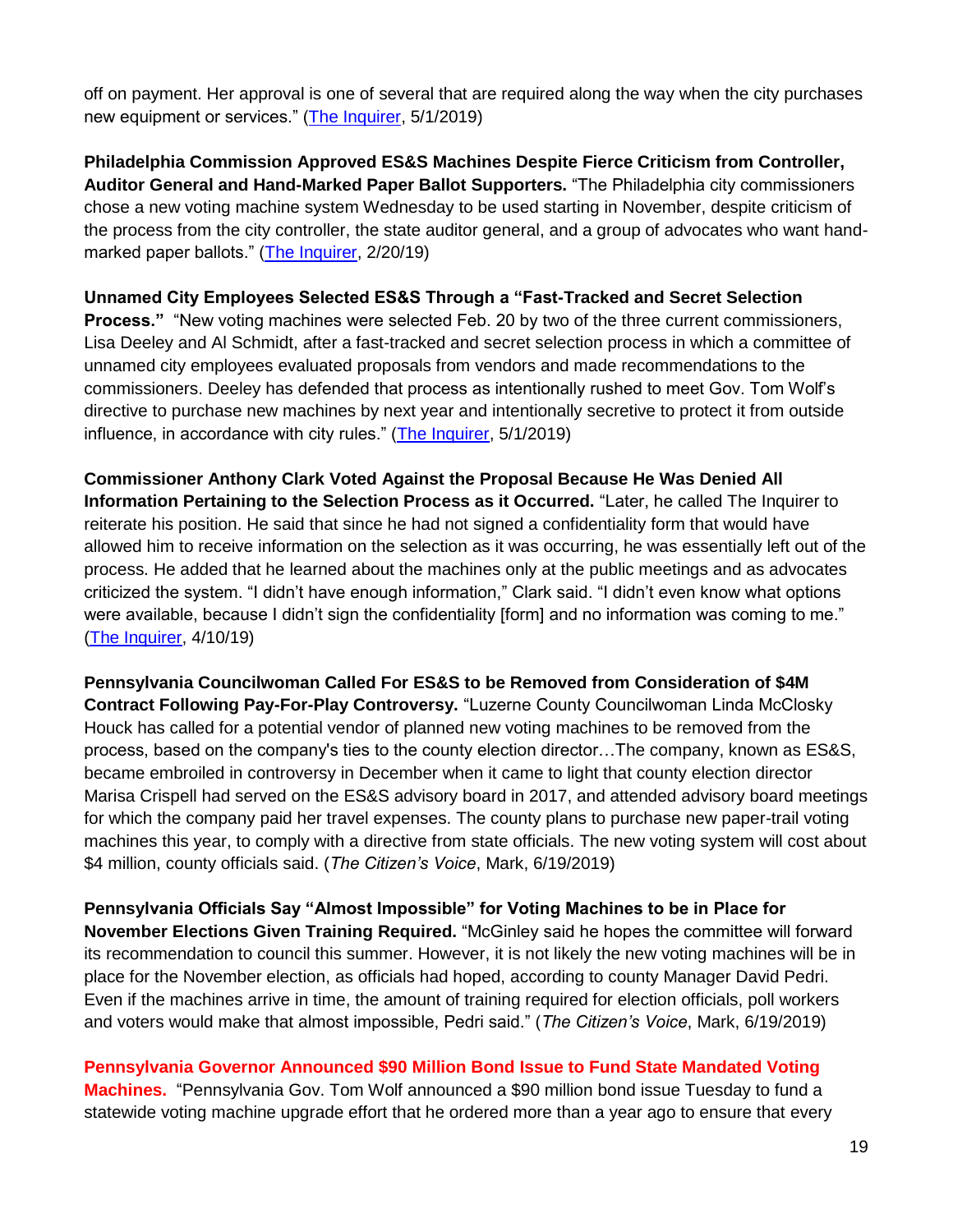vote cast creates a paper trail that can be checked by voters and audited …The statewide voting machine upgrade requires all counties to use new systems with paper trails that voters can verify in plain text before casting their votes, allowing for audits and manual recounts. While some counties have used paper-based systems for years, most Pennsylvania voters have used insecure systems that store votes electronically." [\(The Philadelphia Inquirer,](https://www.inquirer.com/politics/pennsylvania/pa-voting-machine-funding-90-million-20190709.html) 7/9/2019)

## **ES&S LIED TO FEDERAL LAWMAKERS REGARDING DATA SECURITY AND CONSISTENTLY DEMONSTRATED A DANGEROUS LACK OF COMPETENCE IN CREATING SECURE AND RELIABLE MACHINES. "CRIMINALLY NEGLIGENT" SOFTWARE CAUSED ELECTION ALTERING UNDERVOTES, EXPOSED PERSONAL DATA OF MILLIONS, AND VIOLATED STATE LAWS.**

#### ES&S MACHINES ARE DIRECTLY TIED TO SIGNIFICANT UNDERVOTES AT EVERY LEVEL IN GEORGIA, FLORIDA, TEXAS, ARIZONA, PENNSYLVANIA, AND NORTH CAROLINA

**Georgia's ES&S Unreliable Machines Led to an Undervote In the Lieutenant Governor's Race of over 60,000 votes (2018).** "The conduct of the election "was so defective and marred by material irregularities as to place in doubt the result of the election under Georgia law. This court should therefore declare the contested election invalid and set the date for a second election between the same candidates," the lawsuit states…"Citizens must not permit flawed elections to stand," said Bruce Brown, an Atlanta-based attorney representing the plaintiffs…The lawsuit notes the lieutenant governor's race reported only 3,780,034 votes, while every other statewide race tally exceeded 3.843 million votes. The plaintiffs allege that "this high under-vote rate is a likely result of the touchscreen voting system malfunctions, and that the un-auditable system does not permit a reliable determination of the vote count." [\(AP News,](https://apnews.com/b3e8f250f50244478ae3bbf19399f6ff) 11/24/2018) (Note: GA signed a [\\$54 million voting machines deal](http://www.govtech.com/security/Georgia-Finalizes-Electronic-Voting-Contract.html) with Diebold Election Systems in 2002, Diebold sold Election System **[business to ES&S](http://news.dieboldnixdorf.com/press-releases/diebold-sells-us-elections-systems-business-to-ess.htm)** after Antitrust lawsuit in 2009.)

#### **In 2015, Georgia Officials Said State Protocol Required** *Every* **Precinct in** *Every* **County to Compare Tabulated Results with Physical Poll Tape to Avoid ES&S Software Bug that Causes**

**Undervote.** "Some counties in Virginia and Georgia still use the problem software, as well. But they employ special protocols to make sure that votes aren't dropped, officials in both states say. In Georgia, that includes comparing tabulated precinct results with each physical poll tape—essentially replicating Smith's experiment, but for every precinct in every county." [\(Bloomberg,](https://www.bloomberg.com/features/2016-voting-technology/) 9/29/2016)

## **ES&S General Election Software "Dropped" Over 1000 Votes from Black Precincts in Memphis—Some Were Incorrectly Labeled "Double Votes" By the System.** "Not all of the

precincts are named in the e-mail, but a master record for the voting machines shows missing uploads at four polling places on election night, all in areas with large concentrations of black voters. Three are located at black churches… The weird thing is, the GEMS system recognized at least some of the missing votes—stored on the memory cards of seven voting machines—as already counted when officials tried to reload them on Oct. 19, according to an e-mail exchange between Young and operations manager Darral Brown. But it was clear from Smith's poll tape and other data dug up by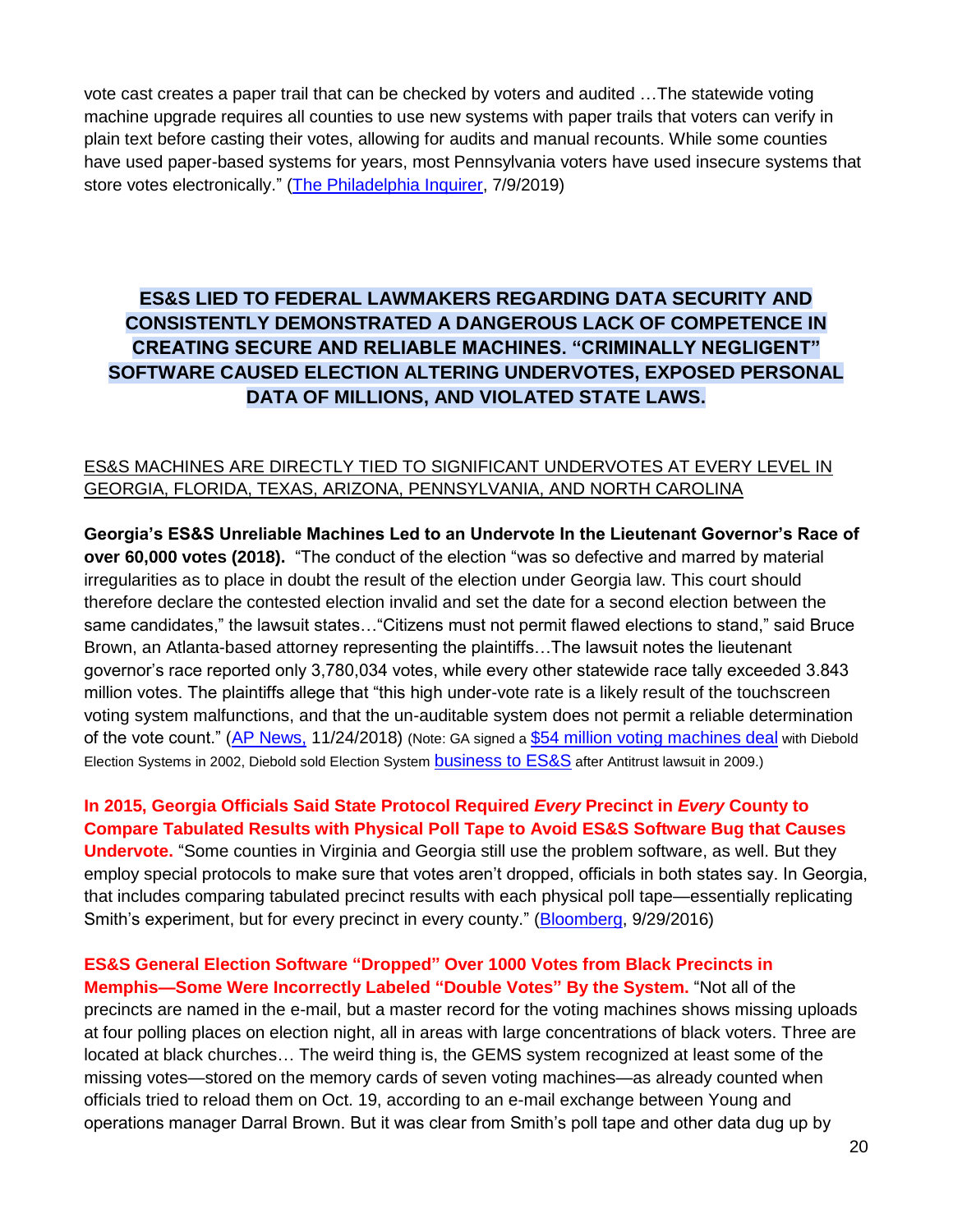Young that they hadn't been. In all, 1,001 votes had been dropped from the election night count, according to the master record, including almost 400 from an early voting center at Mt. Zion, the most from any single polling place." [\(Bloomberg,](https://www.bloomberg.com/features/2016-voting-technology/) 9/29/2016)

**2015 Memphis Undervote Caused by Software Bug ES&S [Diebold] Aware of Since 2008.** "Among the documents released to Chumney is a user's manual for the county's version of GEMS. It shows they're using a version of the software that contains the bug known to drop votes, the subject of that 10 month investigation in Ohio in 2008. The software flaw creates exactly the situation described in the emails by Young and other officials, one that has been well-known for eight years. Diebold didn't replace the flawed versions outside of Ohio, and for counties to do so on their own was expensive." [\(Bloomberg,](https://www.bloomberg.com/features/2016-voting-technology/) 9/29/2016)

**In 2008, ES&S [Diebold] Lied to Ohio Secretary of State About Software Bug That Caused Primary Undervote in 11 Counties.** "Ohio Secretary of State Jennifer Brunner sued Diebold following the 2008 primaries after 11 counties using the company's AccuVote-TSX voting machines and GEMS tabulator dropped votes. The company claimed the problem was the result of the antivirus program the counties were using. After a 10-month fight, Diebold conceded the lost votes were the result of a software bug. The bug was fixed in later versions, and more than half of Ohio counties received free or discounted voting machines and software as part of the settlement." [\(Bloomberg,](https://www.bloomberg.com/features/2016-voting-technology/) 9/29/2016)

**In Florida, a Major Congressional Race in Florida Imploded After 18,000 Votes From Paperless ES&S iVotronic Machines Went Missing in a Race Decided By Less Than 400 Votes (2006).** "But the tipping point came in 2006, when a major congressional race between Vern Buchanan and Christine Jennings in Florida's 13 th District imploded over the vote counts in Sarasota County—where 18,000 votes from paperless machines essentially went missing (technically deemed an "undervote") in a race decided by less than 400 votes. Felten drew an immediate connection to the primary suspect: The ES&S iVotronic machine...".[\(Politico,](https://www.politico.com/magazine/story/2016/08/2016-elections-russia-hack-how-to-hack-an-election-in-seven-minutes-214144) 8/5/2016)

**A 2002 ES&S Software Error Caused 103,222 Votes to Not Be Counted in The Original Tally in Broward County, Florida.** "CNN reported that a software error caused 103,222 votes, cast with ES&S iVotronic paperless machines, to be left uncounted in the original tally. The error was discovered the morning after Election Day. When the missing votes were added, voter turnout for the county was adjusted from 35% to 45%." [\(Brennan Center For Justice,](https://www.brennancenter.org/sites/default/files/legacy/Democracy/Voting_Machine_Failures_Online.pdf) 2010)

**In 2007, Florida's ES&S Machines Were Responsible for a 5% Undervote of Absentee Ballots in the US Senate and US Governor's Race.** "In 2007, the Florida Division of Elections listed Orange County as experiencing the highest undervote rates in the state on absentee ballots cast in the 2006 general election for both the U.S. Senate race and the state Governor's race. Alarmed by the exceptionally high rate of undervoted ballots in a major election – nearly 5 percent – the Florida Fair Elections Center's Associate Director contacted the Orange County Elections Administrator, who promised to investigate the issue. According to the Center, Orange County officials responded to the inquiry by stating that their manual inspection of the ballots confirmed that some legitimately cast ballots had not been counted... Bill Cowles, Supervisor of Elections for Orange County noted in an interview with us that the county switched to a different model of ES&S scanner after the 2006 general election." [\(Brennan Center For Justice,](https://www.brennancenter.org/sites/default/files/legacy/Democracy/Voting_Machine_Failures_Online.pdf) 2010)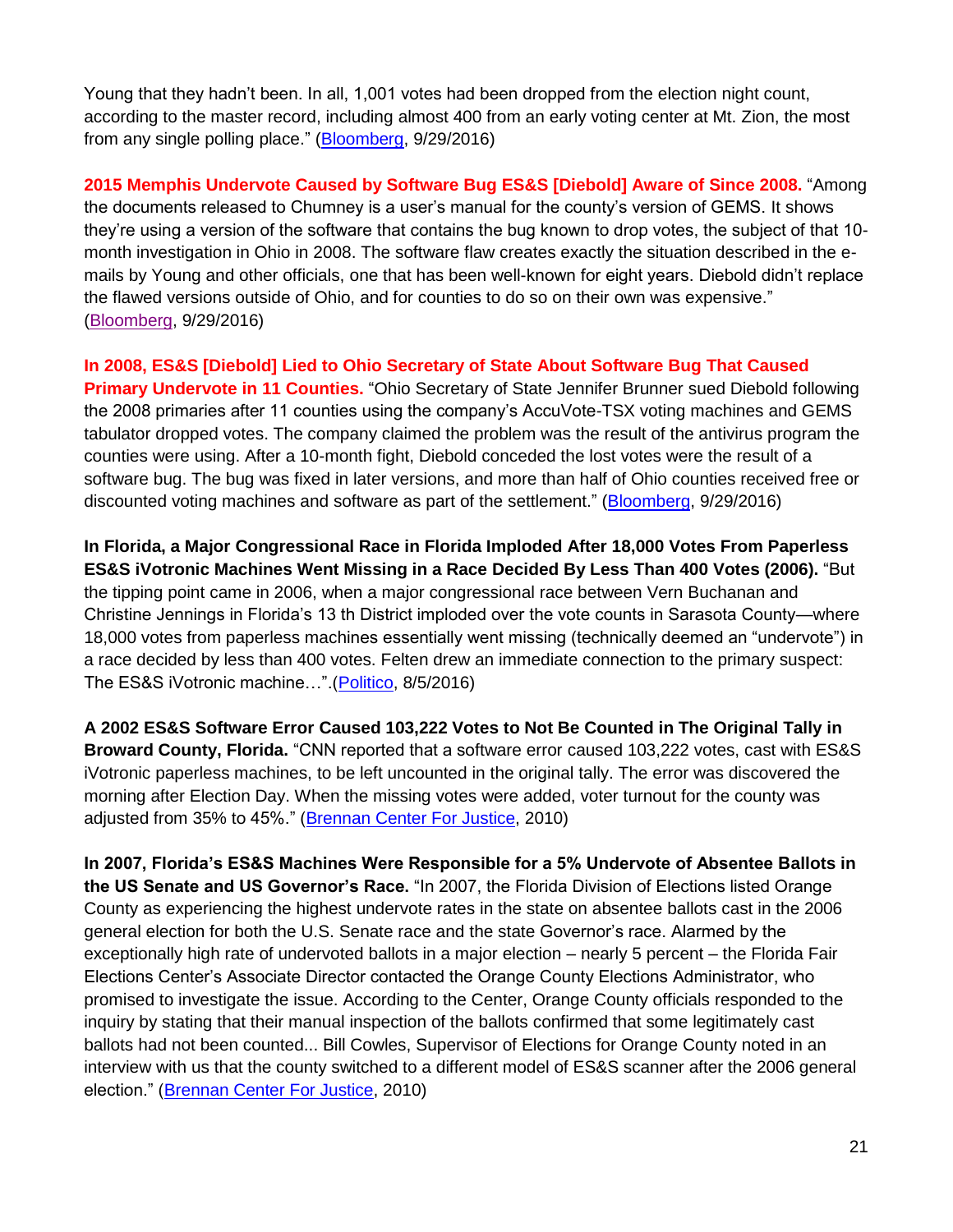**An ES&S Software Glitch Led to 32,000 Votes to Not Be Counted on Certain Florida State Amendments.** "Two days after Election Day in November 2004, Broward County election officials double-checked election results and discovered that tens of thousands of votes on certain state amendments were not counted. The problem: a "software glitch" in the system used to count the county's absentee ballots.91 According to the Palm Beach Post, the software started counting backward after it logged 32,000 votes in a race. Once officials identified the problem and obtained correct vote totals, the newfound votes contributed to a changed result for a statewide gambling amendment and sparked angry calls for a recount." [\(Brennan Center For Justice,](https://www.brennancenter.org/sites/default/files/legacy/Democracy/Voting_Machine_Failures_Online.pdf) 2010)

**ES&S Machines Led to Nearly 3000 Votes Disappearing in Florida 2018 Recount.** "Nearly 3,000 votes effectively disappeared during the machine recount of Florida's midterm races, according to election records, calling into question whether officials relied on a flawed process to settle the outcome of three statewide contests. With extremely narrow gaps separating candidates in the still-undeclared races for both governor and United States Senate, the results of the machine recount of all votes cast in the Nov. 6 election, posted by the Florida secretary of state's office, showed 900 fewer votes than those reported in the original statewide tally. The discrepancy was expected to grow by an additional 2,000 votes when updated numbers from Broward County [are added]…Teresa Paulsen, spokeswoman for ES & S, the other company, said machine recounts depend on the same number of ballots being entered into the system. Some ballots could have been torn or damaged after the election, which could have cause a different result in the recount, she said." [\(New York Times,](https://www.nytimes.com/2018/11/16/us/voting-machines-florida.html)11/17/2018)

**In Dallas County, Texas ES&S Machines Failed to Count 41,000 Votes Do to Software Error (1998).** "In its maiden run almost two years ago, Dallas County's new \$ 3.8 million computerized election system overlooked 41,000 votes, one of every eight cast. A software error made it think the votes had already been counted. Thirty elections later, in the March 14 primaries, the county released "final" totals that left out 11,000 votes…"We are concerned that it failed to operate properly in Dallas," said Ann McGeehan, the state's director of elections. "This election-reporting system is very clunky." (*The Dallas Morning News*, Gillman, 4/1/2000)

**In the 2008 Presidential Primary, an ES&S Software Error Resulted in Romney Incorrectly Being Declared Winner of Cochise County, Arizona and More Votes Cast than People Registered.** "The Douglas Dispatch reported that, in Cochise County, during the 2008 primary presidential race, "a computer glitch that kept counting five polling places over and over again-for five times-caused [a] reporting error" of the election's results…Consequently, the error resulted in Mitt Romney erroneously being declared winner of Cochise County over John McCain in news reports on the day after the election…Moreover, "the error got worse when the cumulative error went through five updates. It was then realized that the total number of ballots cast according to the wrong report was more than the people registered in the county, Schelling said." [\(Brennan Center For Justice,](https://www.brennancenter.org/sites/default/files/legacy/Democracy/Voting_Machine_Failures_Online.pdf) 2010)

**ES&S Coding Error Resulted in 2,452 Votes Not Counted in Lackawanna County, Pennsylvania** 

**(2009).** "The good news is, with paper, we have the ballots." The large-scale recount was forced by the disclosure last week of a coding error in the county's computerized vote counters. The error cost city tax collector candidate Bill Courtright and city Councilwoman Janet Evans up to 2,452 straight-party votes. The revelation prompted a flurry of requests for recounts, based partly on fears the error was more widespread, despite Director of Elections Maryann Spellman Young's assurances to the contrary… Omaha, Neb.-based Election Systems & Software, the machine provider, will lend the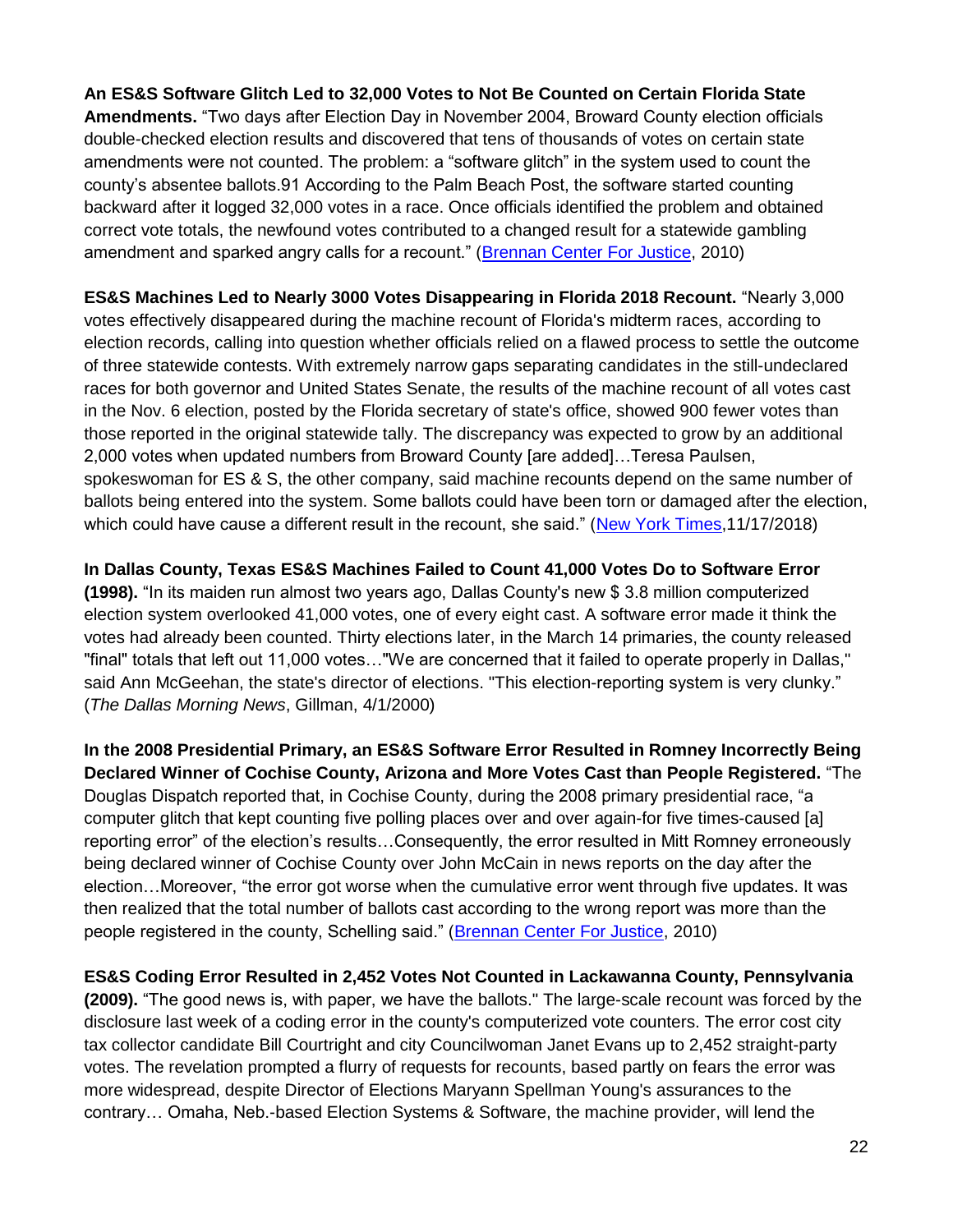county a new, high-speed vote counter… Party secretary Lance Stange said he is skeptical about the new, high-speed machine recount because Election Systems & Software is providing the machine. "It's from the same company that made the earlier error," he said." (*The Times-Tribune*, Krawczeniuk, 11/13/2009)

**ES&S Software Error Caused 94,000 Votes to be Counted Late in North Carolina, Resulting in a Late-Night Lead Change and Complaints Regarding Accuracy (2016).** "Similarly, this round of upgrades comes on the heels of concerns regarding the technology used in the 2016 election. In North Carolina, Durham County faced difficulties transferring data off of the memory cards in its vote scanning machine bought from Election Systems & Software. The glitch, the result of memory limitations in the counting software, caused a late-night lead change in the gubernatorial race from then-incumbent Pat McCrory to challenger and eventual victor Roy Cooper, despite the state's website reporting that the county had already completed tallying its votes." (*The News & Observer*, Lewontin, 8/2/2018) (94,000 votes [citation\)](https://www.newsobserver.com/news/local/community/durham-news/article115681693.html)

**ES&S Software Error Resulted in 436 Ballots In North Carolina Not Counted (2002).** "Problems with voting machines in elections were also making headlines. In 2002 in North Carolina, for example, D.R.E.s made by ES&S failed to record 436 entire ballots during early voting in Wake County, a failure the company attributed to a software bug. Two years later, in Jacksonville, N.C., a D.R.E. made by UniLect lost more than 4,500 ballots when its memory became full and stopped recording; it continued to let voters cast ballots, however, instead of locking up. The incidents that made headlines were disturbing enough, but the real concerns were the ones that weren't being caught." [\(New York Times,](https://www.nytimes.com/2018/09/26/magazine/election-security-crisis-midterms.html) 9/26/2018)

## OHIO ES&S SOFTWARE CALLED "HIGHLY DANGEROUS," "CRIMINALLY NEGLIGENT FROM THE STANDPOINT OF DATA SECURITY" AND "INSANELY RISKY" BY ELECTION SECURITY EXPERTS

**Attorney Cliff Arnebeck Called the Installation of ES&S Software in Ohio Machines a "Flagrant Violation of the law."** His attorney, Cliff Arnebeck, has also referred the case to the Cincinnati FBI for a criminal investigation. Arnebeck says, "It's a flagrant violation of the law. Before you add new software, you need approval of a state board. They are installing an uncertified, suspect software patch that interfaces between the a county's vote tabulation equipment and state tabulators." He adds, "This may be criminal conduct. If they're not doing something wrong, why are they covering it up?" [\(Huffington Post,](https://www.huffingtonpost.com/art-levine/mia-in-voting-machine-war_b_2054411.html) 1/23/2014)

**In 2014, Free Press Editor-In-Chief Robert Fitrakis Filed a Lawsuit Against ES&S and the Ohio Secretary of State To Halt the Use of Secretly Installed, Unauthorized "Experimental" Voting Machine Software.** "Those worries about a rigged election were given new urgency today as The Ohio-based Free Press editor-in-chief Robert Fitrakis, also a Green Party candidate for Congress, announced plans to file a lawsuit later today seeking an immediate injunction against Ohio Secretary of State Jon Husted and the ES&S manufacturer to halt the use of secretly installed, unauthorized "experimental" software in 39 counties' tabulators in an alleged violation of state election law. [\(Huffington Post,](https://www.huffingtonpost.com/art-levine/mia-in-voting-machine-war_b_2054411.html) 1/23/2014)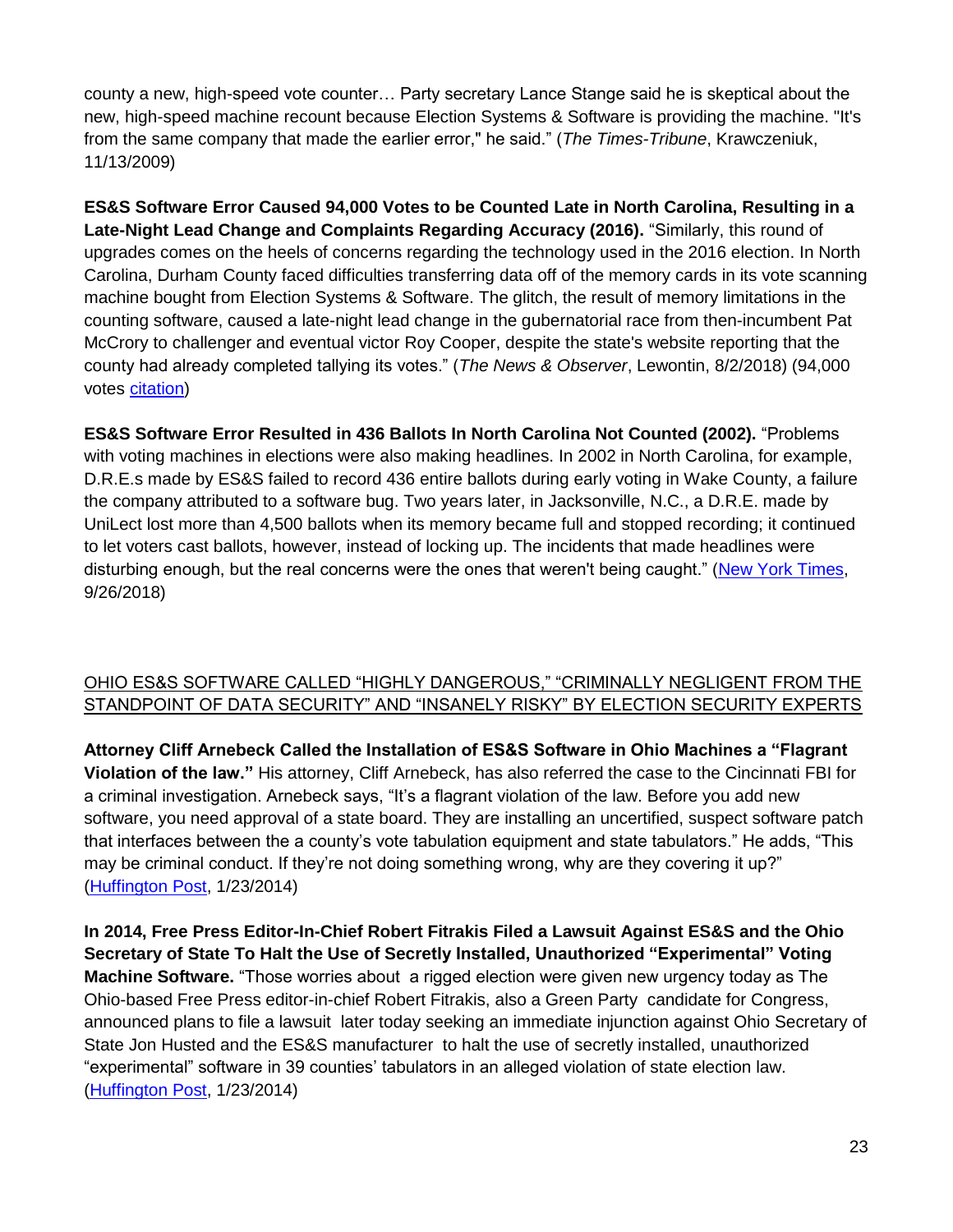**In Sworn Declaration, Election Security Expert Jim March Called ES&S Custom Software Update in Ohio Voting Machines "Highly Dangerous."** "For a number of reasons, I believe that this custom software is not necessary for the conduct of elections and is in fact highly dangerous – the presence of this software significantly reduces the odds that the election results (on a county or statewide level) will be illegally and/or unconstitutionally incorrect. My analysis follows." [\(PDF,](http://bradblog.com/Docs/JimMarch_Affidavit_OhioESSPPatch_110412.pdf) 11/03/2012)

**Election Security Expert Jim March Called ES&S Software "Extremely Dangerous" and Said Deliberate Tampering of Software Would Be "Child's Play."** "9) What ES&S has chosen to do here is extremely dangerous and exactly what you'd want to do if you wanted to plant a "cheat" onto the central tabulator. Their custom application written in a variant of the COBOL programming language would have full contact with the central tabulator database on both a read and write basis, while running on the same computer as where the "master vote records" are stored. 10) Under this structure a case of accidental damage to the "crown jewels" of the election data is possible. A case of deliberate tampering of that data using uncertified, untested software would be child's play." [\(PDF,](http://bradblog.com/Docs/JimMarch_Affidavit_OhioESSPPatch_110412.pdf) 11/03/2012)

**ES&S Called "Criminally Negligent From a Standpoint of Data Security" by Election Security Expert Jim March in Sworn Declaration.** "What they have done instead is criminally negligent just from a standpoint of data security. To double-check the results after this new system is implemented you'd have to go back to the original paper and/or any remaining "poll tapes" from the precincts ("cash register" type paper strips containing that precinct's vote totals). "Poll tapes" from the mail-in vote process may not even exist – most systems feed mail-in votes from scanners straight into the central tabulator with no independent record of the vote. In either case there would need to be public records access to either the poll tapes...or the original paper ballots. There has been widespread media complaints about the access to either sort of public records in Ohio." [\(PDF,](http://bradblog.com/Docs/JimMarch_Affidavit_OhioESSPPatch_110412.pdf) 11/03/2012)

**Election Security Expert Jim March Says ES&S Chosen Methods of Data Collection Are "Unspeakably Stupid, Excessively Complex and Insanely Risky." "**In conclusion, the idea of producing industry-standard .CSV data files of election results is not inherently bad. The method of execution chosen however is unspeakably stupid, excessively complex and insanely risky. In medical terms it is the equivalent of doing open heart surgery as part of a method of removing somebody's hemorrhoids. Whoever came up with this idea is either the dumbest Information Technology "professional" in the US or has criminal intent against the Ohio election process and if I were to guess it would be the latter." [\(PDF,](http://bradblog.com/Docs/JimMarch_Affidavit_OhioESSPPatch_110412.pdf) 11/03/2012)

**Ahead of 2019 Elections, ES&S Has Failed to Install Software Patch Needed for Voting Machines Across Ohio Counties.** "[ES&S] which currently supplies the sign-in equipment voters use at their polling location, has said it would provide a software update to make the equipment compatible with recently ordered voting machines. But ES&S has been behind on compliance of its pledge, which has put some election boards across the state in a bind…getting it installed and being trained on operation, the [Hancock County] board's motion Monday requires a decision from ES&S and the Secretary of State's office on systems compatibility by July 12…If a decision hasn't been received, the board authorized contacting KnowInk, a St. Louis, Missouri-based company, to provide the "poll pad" equipment." [\(The Courier,](https://thecourier.com/local-news/2019/06/25/action-taken-on-voting-equipment/) 6/25/2019)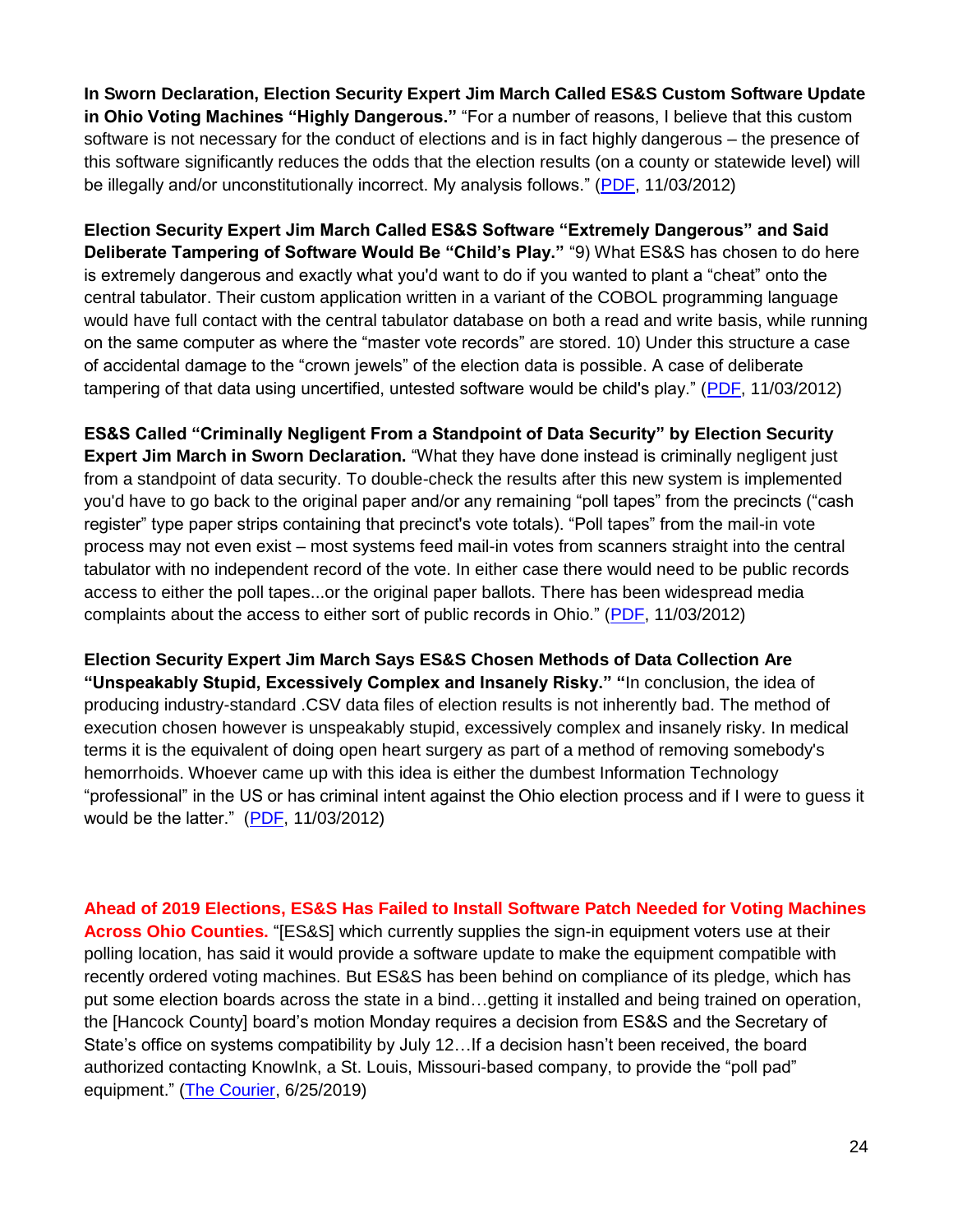**In 2005, ES&S Surprised Small Ohio County With \$40,000 Per Year Service Fee for Election Software Written in 1996.** "When Allen County, Ohio, replaced its old voting machines in 2005 with equipment from ES&S, officials didn't realize they'd also be stuck with a service fee of \$40,000 per year to help run an election system that handled about 70,000 votes. "When we found out the cost, our jaws just about hit the floor," says Ken Terry, who was election director there until this year. To top it off, Terry discovered that the county was paying top dollar for antiquated technology. It wasn't until the machines were purchased, and in place, that county officials realized their new system ran on software written in 1996." [\(Bloomberg,](https://www.bloomberg.com/features/2016-voting-technology/) 9/29/2016)

## ES&S HAS CONSISTENTLY DEMONSTRATED A SYSTEMATIC DISREGARD FOR BASIC SECURITY BEST PRACTICES AND A COMPLETE LACK OF COMPETENCE IN THE MANUFACTURING OF RELIABLE VOTING MACHINES

**In May 2019, A Critical Firewall Vulnerability that Allowed Attackers to "Fully Compromise" Device Networks, Was Found in ES&S Voting Machines.** "The first is a bug in Cisco's IOS operating system—not to be confused with Apple's iOS—which would allow a hacker to remotely obtain root access to the devices. This is a bad vulnerability, but not unusual, especially for routers…. The second vulnerability, though, is much more sinister. Once the researchers gain root access, they can bypass the router's most fundamental security protection…In practice, this means an attacker could use these techniques to fully compromise the networks these devices are on…"That means we can make arbitrary changes to a Cisco router, and the Trust Anchor will still report that the device is trustworthy. Which is scary and bad, because this is in every important Cisco product. Everything." [\(Wired,](https://www.wired.com/story/cisco-router-bug-secure-boot-trust-anchor/) 5/13/19)

**Cisco Security Advisory Lists Firewall "ASA 5506-X" as First Affected Product.**  [\(Ciscos.com,](https://tools.cisco.com/security/center/content/CiscoSecurityAdvisory/cisco-sa-20190513-secureboot) 5/13/2019)

**The ES&S Firewall Systems "ASA-5506-X", Made by Cisco, Was Used by ES&S in Michigan<sup>1</sup> , Florida<sup>2</sup> , and Iowa<sup>3</sup>** . ( <sup>1</sup>[MI Contract,](https://www.michigan.gov/documents/localgov/7700120_559033_7.pdf) 3/1/2017) (<sup>2</sup>[FL Certification,](https://dos.myflorida.com/media/695101/ess-evs-release-4030-version-1-certificate.pdf) 2/9/2012) (<sup>3</sup>[State of Iowa,](https://sos.iowa.gov/elections/pdf/approvedvotingsystems.pdf) 9/18/18)

*Did ES&S Properly Warn States and Counties that their Voting Machines Could Be "Fully Compromised?" Has ES&S Installed the Recommended Software Patch in Every Single Affected Voting Machine?*

**Nearly Every Make and Model of Voting Machine Created in the Last 15 Years Is Vulnerable to Hacking.** It was just another example of something that Eckhardt and other experts had suspected for many years: that many critical election systems in the United States are poorly secured and protected against malicious attacks. In the 15 years since electronic voting machines were first adopted by many states, numerous reports by computer scientists have shown nearly every make and model to be vulnerable to hacking. [\(New York Times,](https://www.nytimes.com/2018/02/21/magazine/the-myth-of-the-hacker-proof-voting-machine.html) 2/21/2018)

**As of September 2018, ES&S Failed to Fix Massive Security Flaw in Scanners Originally Discovered 11 Years Ago—Still Selling Scanners on Website.** An uncorrected security flaw in a vote-counting machine used in 23 U.S. states leaves it vulnerable to hacking 11 years after the manufacturer was alerted to it, security researchers say. The M650 high-speed ballot scanner is made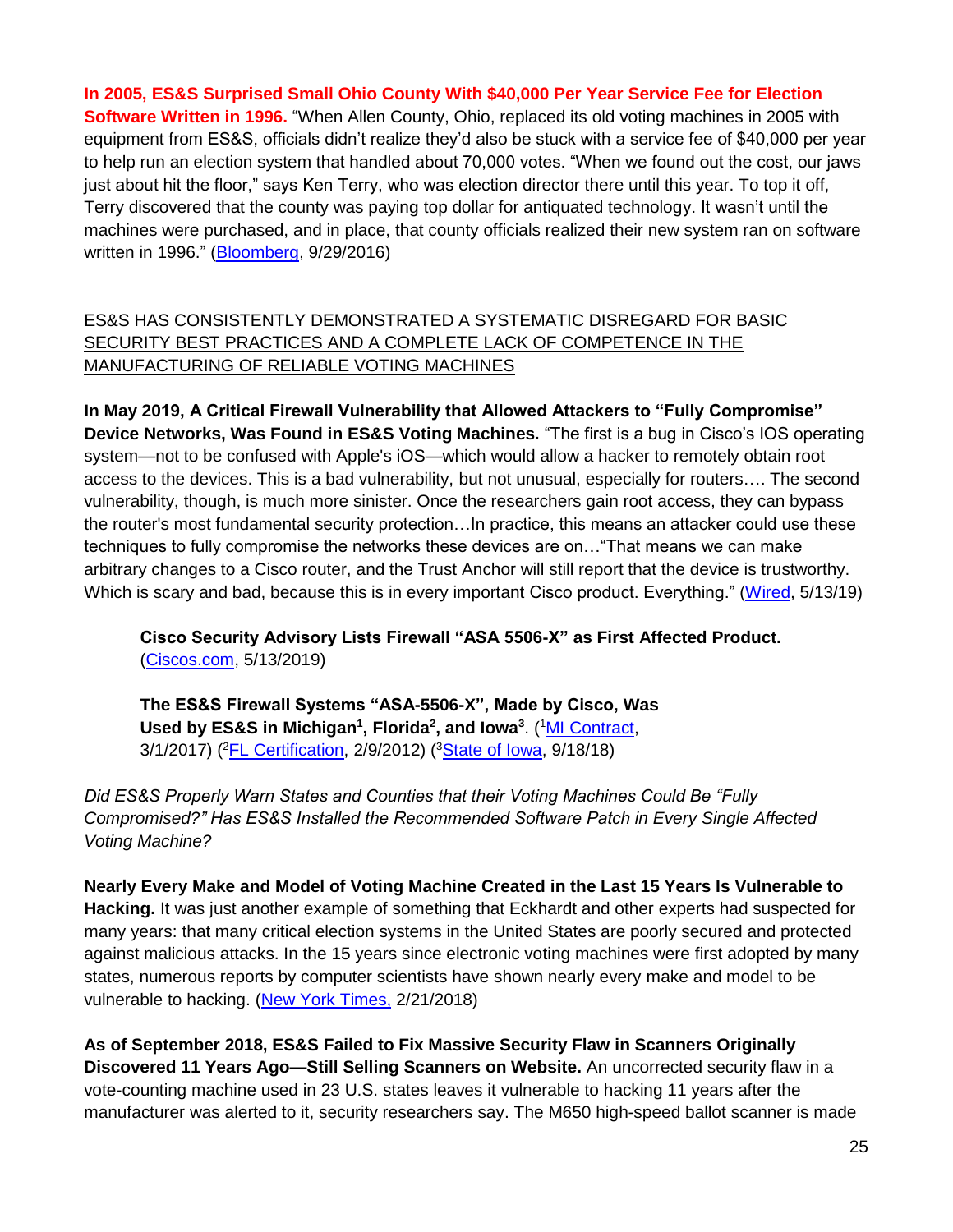by Election Systems & Software, the nation's leading elections equipment vendor. The vulnerability was the most serious noted in voting equipment in a report Thursday… "If successfully hacked by someone intent on changing vote totals in a swing-state county, "it could flip the Electoral College," [Jake Braun] said… ES&S did not respond when asked by The Associated Press why it had not corrected the Zip drive vulnerability despite knowing about it for more than a decade. It also did not say whether it continues to sell the M650, which was listed on its website product offerings as recently as last month." (*St. Louis Post-Dispatch*, Bajak, 11/28/2018)

**Election Expert on ES&S 'What I've seen in the past 10 years is that the vendors have absolutely fumbled every single attempt in security.''** "What I've seen in the past 10 years is that the vendors have absolutely fumbled every single attempt in security," says Jacob D. Stauffer, vice president of operations for Coherent Cyber, who has conducted voting-machine security assessments for California's secretary of state for a decade. In a report Stauffer and colleagues published last year about their recent assessment of ES&S machines, they found the voting machines and electionmanagement systems to be rife with security problems." [\(New York Times,](https://www.nytimes.com/2018/02/21/magazine/the-myth-of-the-hacker-proof-voting-machine.html) 2/21/2018)

**ES&S's New Barcode-Ballot Producing Machines Called "A Ruse" that "Makes a Mockery of Notion that the Ballot is 'Voter-Verifiable."** "The new machines being peddled by companies like Election Security & Software (ES&S), the nation's biggest vendor of voting technology, are designed to give the impression of being "voter-verifiable." But it's a ruse. The machines produce a so-called "paper ballot," which voters can use to verify a text printout of their votes if they take the time. But it's not the text the voter is reading and reviewing, but the barcode beneath, that is actually tallied electronically as their vote…Elections officials can't, either. The barcode-based setup "makes a mockery of the notion that the ballot is 'voter-verifiable,'" agreed Duncan Buell, a computer science professor at the University of South Carolina, because "what the voter verifies is not what is tallied." [\(The New Republic,](https://newrepublic.com/article/153221/making-georgias-bad-elections-even-worse) 3/06/2019)

**University of Iowa Computer Scientist Slammed ES&S For "Mediocre Programming," "Insufficient Pre-Election Testing," and a Complete Lack of "Security Conscious" in Any Phase of Their Design.** "University of Iowa computer scientist Douglas Jones said both incidents reveal mediocre programming and insufficient pre-election testing. And voting equipment vendors have never seemed security conscious "in any phase of their design," he said." (AP [News,](https://apnews.com/f6876669cb6b4e4c9850844f8e015b4c) 10/29/2018)

**ES&S Sold 22,619 Faulty Voting Machines That Lose Calibration Throughout Election Day Causing "Vote Flipping."** "There is a real chance that voters using iVotronic machines in your state will experience 'vote flipping' similar to that experienced by voters in West Virginia," the letter said. "What they've seen is calibration drift on a unit," Merriman said. "They're fine in the morning, but by afternoon they're starting to lose their calibration." The phenomenon is described in a federal lawsuit filed in November 2005 by Bergquist Co., which makes touch screens for ES&S…It described how air pockets between layers of the screen and residual acid in an ink compound were causing the touchscreens to malfunction…" "Ultimately, Bergquist determined that the dielectric ink, which had caused the sudden 'out-of-calibration' problems, had been used in 22,619 touch screens sold by Pivot and incorporated in voting machines, and thus every screen had failed and required replacement." [\(Salina Journal,](http://www.votersunite.org/article.asp?id=8375) 4/10/2009)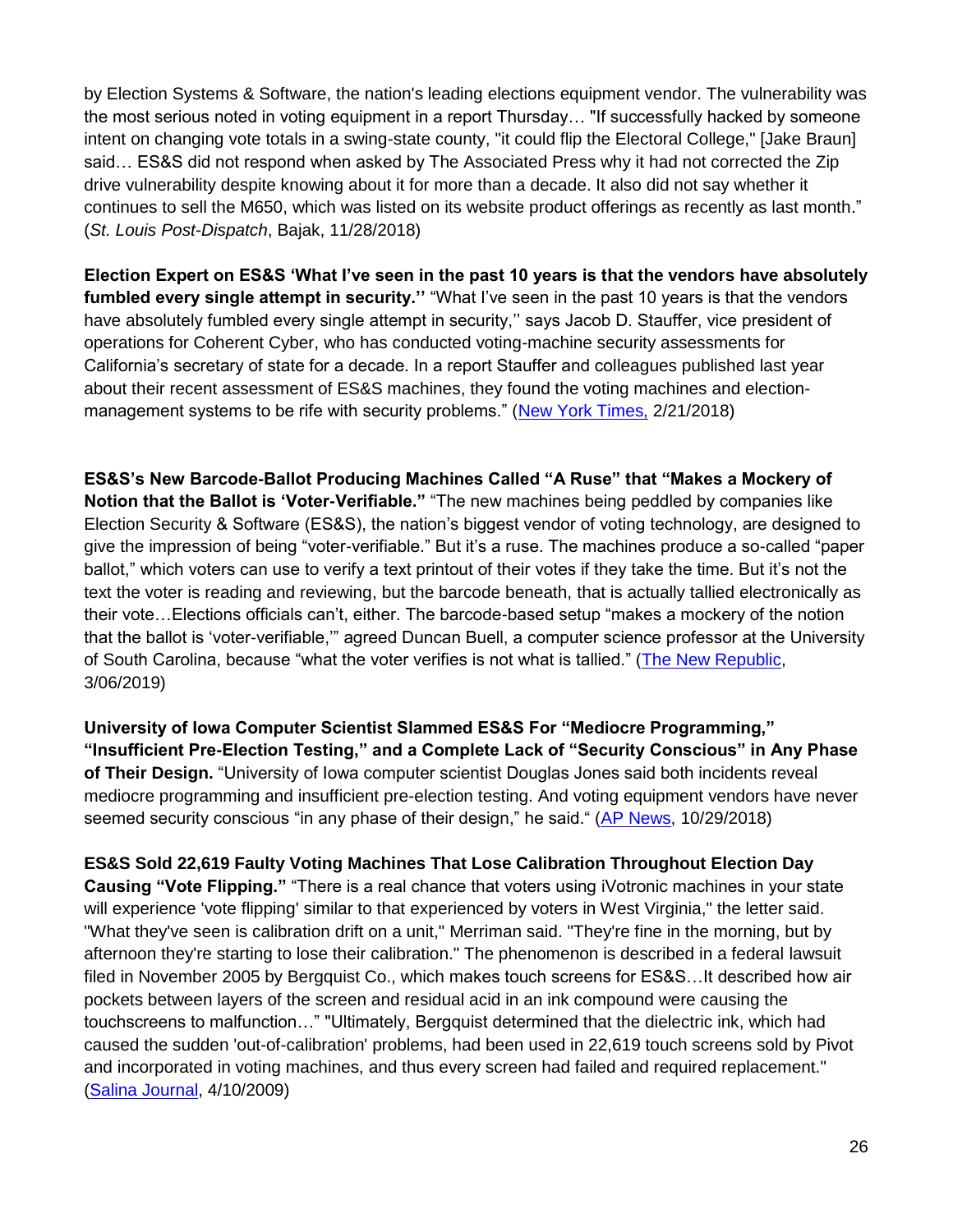**2018 Report Commissioned by California Secretary of State Found 115 Critical and Important Software Patches to Be Missing and 176 Instances of Server Misconfigurations on ES&S Machines.** Please See Appendix A. [\(ES&S Security Test Report,](https://votingsystems.cdn.sos.ca.gov/vendors/ess/evs5210/ess5210-sec.pdf) 8/28/2017)

**ES&S Misconfigured Windows 7 Software 96 Times on Machines They Chose to Provide to California Secretary of State for Security Testing.** Please See Appendix A. [\(ES&S Security Test](https://votingsystems.cdn.sos.ca.gov/vendors/ess/evs5210/ess5210-sec.pdf)  [Report,](https://votingsystems.cdn.sos.ca.gov/vendors/ess/evs5210/ess5210-sec.pdf) 8/28/2017)

**The AP Said ES&S Faced No Significant Oversight and Operated Under a Shroud of Financial and Operational Secrecy.** "A trio of companies — ES&S of Omaha, Nebraska; Dominion Voting Systems of Denver and Hart InterCivic of Austin, Texas — sell and service more than 90 percent of the machinery on which votes are cast and results tabulated. Experts say they have long skimped on security in favor of convenience, making it more difficult to detect intrusions such as occurred in Russia's 2016 election meddling. The businesses also face no significant federal oversight and operate under a shroud of financial and operational secrecy despite their pivotal role underpinning American democracy." [\(AP News,](https://apnews.com/f6876669cb6b4e4c9850844f8e015b4c) 10/29/2018)

**In 2017, Rigorous Scrutiny of Voting Systems Found Multiple Vulnerabilities in ES&S's Electionware System That Could Allow Intruders to Erase All Recorded Votes.** "California conducts some of the most rigorous scrutiny of voting systems in the U.S. and has repeatedly found chronic problems with the most popular voting systems. Last year, a state security contractor found multiple vulnerabilities in ES&S's Electionware system that could, for instance, allow an intruder to erase all recorded votes at the close of voting. [\(AP News,](https://apnews.com/f6876669cb6b4e4c9850844f8e015b4c) 10/29/2018)

**Security Researchers Discovered Critical Vulnerabilities In ES&S Software That Would Allow Attackers to Seize Control of System.** "Around this same time, security researchers discovered a critical vulnerability in pcAnywhere that would allow an attacker to seize control of a system that had the software installed on it, without needing to authenticate themselves to the system with a password. And other researchers with the security firm Rapid7 scanned the internet for any computers that were online and had pcAnywhere installed on them and found nearly 150,000 were configured in a way that would allow direct access to them. It's not clear if election officials who had pcAnywhere installed on their systems, ever patched this and other security flaws that were in the software." [\(MotherBoard,](https://motherboard.vice.com/en_us/article/mb4ezy/top-voting-machine-vendor-admits-it-installed-remote-access-software-on-systems-sold-to-states) 7/17/2018)

**ES&S Installed Third Party Software On Its Election System During the Same Time Period That Software Was Hacked.** "In 2006, the same period when ES&S says it was still installing pcAnywhere on election systems, hackers stole the source code for the pcAnyhere software, though the public didn't learn of this until years later in 2012 when a hacker posted some of the source code online, forcing Symantec, the distributor of pcAnywhere, to admit that it had been stolen years earlier. Source code is invaluable to hackers because it allows them to examine the code to find security flaws they can exploit." [\(MotherBoard,](https://motherboard.vice.com/en_us/article/mb4ezy/top-voting-machine-vendor-admits-it-installed-remote-access-software-on-systems-sold-to-states) 7/17/2018)

**ES&S Used Easily Hackable Cell Phone Modems to Upload Election Night Results.** "The ES&S model DS200 optical-scan voting machine has a cell-phone modem that it uses to upload election-night results from the voting machine to the "county central" canvassing computer. We know it's a bad idea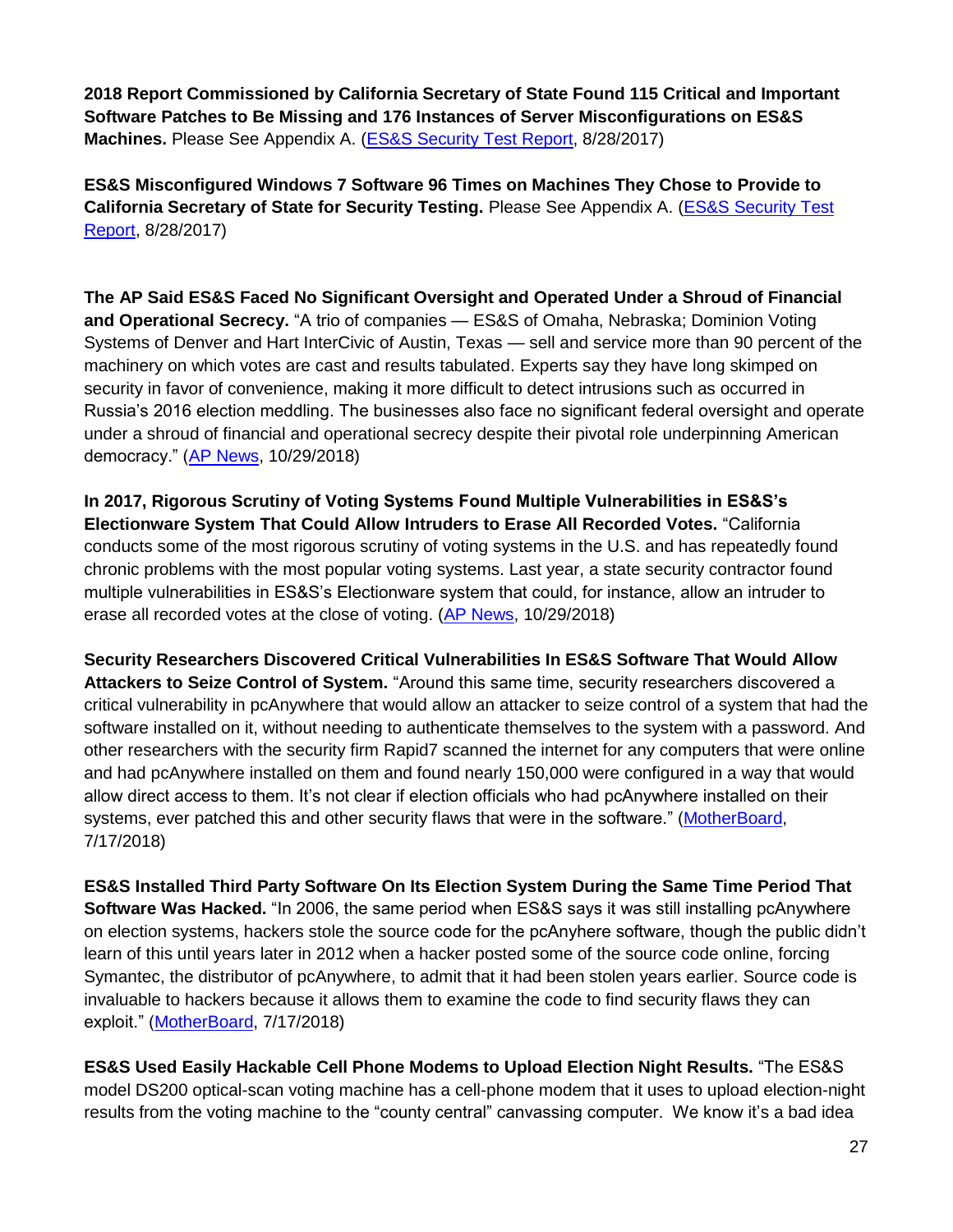to connect voting machines (and canvassing computers) to the Internet, because this allows their vulnerabilities to be exploited by hackers anywhere in the world...So, in summary: phone calls are not unconnected to the Internet; the hacking of phone calls is easy (police departments with Stingray devices do it all the time); and even between the cell-towers (or land-line stations), your calls go over parts of the Internet." [\(Freedom to Tinker,](https://freedom-to-tinker.com/2018/02/22/are-voting-machine-modems-truly-divorced-from-the-internet/) 2/22/2018)

**Despite Hackers Ability to Change Votes In ES&S Machines, ES&S Has No Way to Audit Its Own Firmware, So Corrupt Firmware Would Remain Indefinitely.** "In all three cases, the practical implication of this attack would be to allow attackers to change votes and hence election outcomes. This attack is potentially persistent, because unless iVotronic machines are audited before future elections, it is plausible that the firmware will remain on the iVotronic system indefinitely. According to the EVEREST report, ES&S has no way to audit its own firmware, so this means that persistently corrupted firmware is the rule, not the exception." (David Cahn – [University of Pennsylvania,](https://static1.squarespace.com/static/569293741c1210fdda37b429/t/5914f5262994ca8427be3e62/1494545706490/DavidCahn_EAS499_SeniorThesis.pdf) 4/26/2017)

**The 30,000 ES&S Optical Scanners Across 43 States Are "Naively Designed" and Allow For Attacks That Could Infect Central Unity Systems Used To Count Votes Countywide**. "ES&S M100 Optical Scan voting machines are paper ballot tabulators. 30,000 M100 Optical Scan machines are used to count votes in 43 states. Due to their design, the attack surface for these machines is smaller than that of touch screen voting systems. Since there is no user interface, regular voters might find it difficult to attack the M100. Not so for poll workers; M100 machines are naively designed, allowing for malware and firmware attacks that could, at best, alter the voting results for a single precinct, and at worst infect the central Unity system used to count countywide votes. [\(David Cahn –](https://static1.squarespace.com/static/569293741c1210fdda37b429/t/5914f5262994ca8427be3e62/1494545706490/DavidCahn_EAS499_SeniorThesis.pdf) University of [Pennsylvania,](https://static1.squarespace.com/static/569293741c1210fdda37b429/t/5914f5262994ca8427be3e62/1494545706490/DavidCahn_EAS499_SeniorThesis.pdf) 4/26/2017)

**ES&S Did Not Hire A Data Security Officer Until April of 2018.** "ES&S hired its first chief information security officer in April. None of the big three vendors would say how many cybersecurity experts they employ. Stimson said that "employee confidentiality and security protections outweigh any potential disclosure." [\(AP News,](https://apnews.com/f6876669cb6b4e4c9850844f8e015b4c) 10/29/2018)

**An Election Specialist Said the ES&S Breach "Raises A Lot of Questions About Their Ability To Keep Both the Voting Systems They Run and Their Own Networks Secure."** "The implications of the exposure are much broader than Chicago because Election Systems & Software is the largest vendor of voting systems in the United States, said Susan Greenhalgh, an election specialist with Verified Voting, a non-partisan election integrity non-profit."If the breach in Chicago is an indicator of ES&S's security competence, it raises a lot of questions about their ability to keep both the voting systems they run and their own networks secure," she said." [\(USA Today,](https://www.usatoday.com/story/tech/2017/08/18/information-1-8-million-chicago-voters-exposed/579656001/) 08/18/2017)

**Election Technology Expert Said It Would Be "Unprofitable" For ES&S to Build Truly Secure Systems.** "In much of the nation, especially where tech expertise and budgets are thin, the companies effectively run elections either directly or through subcontractors. "They cobble things together as well as they can," University of Connecticut election-technology expert Alexander Schwartzman said of the industry leaders. Building truly secure systems would likely make them unprofitable, he said." [\(AP](https://apnews.com/f6876669cb6b4e4c9850844f8e015b4c)  [News,](https://apnews.com/f6876669cb6b4e4c9850844f8e015b4c) 10/29/2018)

## **ES&S Passed ProCircular Testing Yet Barred Company from Releasing Any**

**Details.** "ProCircular's team spent several weeks conducting penetration testing on the hardware,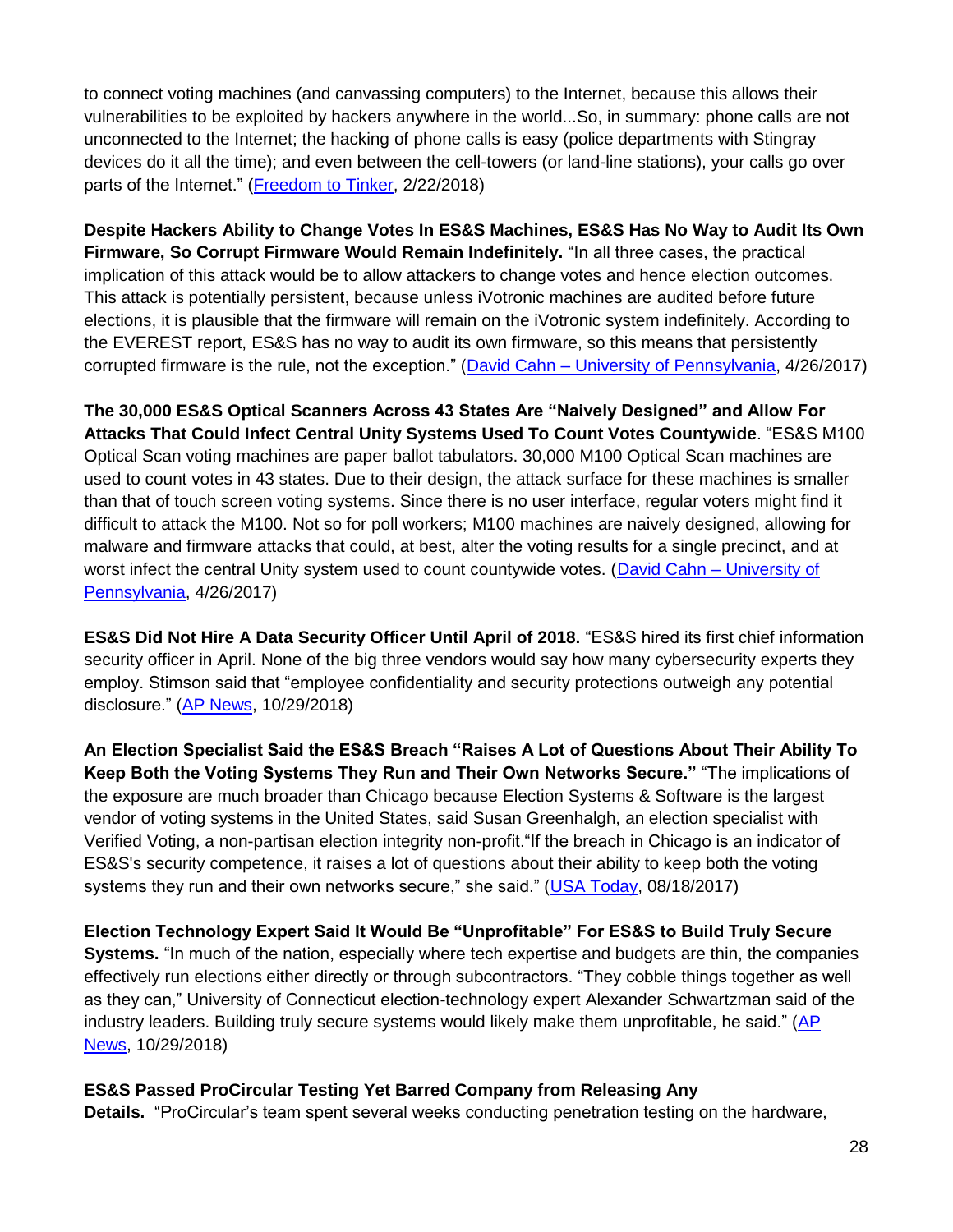software, and way the device performed. The firm found the [ES&S] devices to be, in their words, "reliable and secure."… ProCircular did not release further details on the report due to a confidentiality agreement with ES&S. Such agreements are standard when a company undergoes a penetration test." [\(Cyberscoop,](https://www.cyberscoop.com/election-security-es-s-dhs-pen-testing-idaho-national-labs-procircular/) 4/24/2019)

**Cybersecurity Reporter, Eric Geller, Called the Brief Statement by ProCircular, Published Without Data, "The Exact Opposite of What Independent Experts Have Been Recommending for Decades.** "Does ES&S actually think a brief statement from a company that can't publish its test results will reassure anyone? This is the exact opposite of what independent experts have been recommending for decades." [\(Twitter,](https://twitter.com/ericgeller/status/1121171963764932609) 4/24/2019)

**Microsoft Will Stop Providing Free Support for ES&S Certified Windows 7 Software on January**  14<sup>th</sup>. "That's significant because Windows 7 reaches its "end of life" on Jan. 14, meaning Microsoft stops providing technical support and producing "patches" to fix software vulnerabilities, which hackers can exploit. In a statement to the AP, Microsoft said Friday it would offer continued Windows 7 security updates for a fee through 2023." [\(AP,](https://apnews.com/e5e070c31f3c497fa9e6875f426ccde1) 7/13/2019)

**ES&S May Not Be Able To Certify Windows 10 Before 2020 Primaries.** "For many people, the end of Microsoft 7 support means simply updating. However, for election systems the process is more onerous. ES&S and Hart don't have federally certified systems on Windows 10, and the road to certification is long and costly, often taking at least a year and costing six figures…Though ES&S is testing a new system it's unclear how long it will take to complete the process — federal and possible state recertification, plus rolling out updates — and if it will be done before primaries begin in February." [\(AP,](https://apnews.com/e5e070c31f3c497fa9e6875f426ccde1) 7/13/2019)

**ES&S Did Not Complete Windows 7 Certification (Released in 2009) Until March 2019.** "ES&S, the nation's largest vendor, completed its latest certification four months ago, using Windows 7. Hart's last certification was May 29 on a Windows version that also won't be supported by November 2020." [\(AP,](https://apnews.com/e5e070c31f3c497fa9e6875f426ccde1) 7/13/2019)

ES&S LARGE-SCALE NEGLIGENCE EXPOSED PERSONAL DATA OF MILLIONS OF VOTERS, LEFT TENS OF THOUSANDS OF NAMES OFF ROLLS AND LED TO MASSIVE DELAYS IN VOTE COUNTS ACROSS THE COUNTRY

**In Chicago, ES&S Negligence Exposed Personal Data of 1.8 Million Voters, Including Partial Social Security Numbers and Driver's License Information in 2017.** "Names, addresses, dates of birth and other information about Chicago's 1.8 million registered voters was left exposed and publicly available online on an Amazon cloud-computing server for an unknown period of time, the Chicago Board of Election Commissions said. The database file was discovered August 11 by a security researcher at Upguard, a company that evaluates cyber risk. The company alerted election officials in Chicago on August 12 and the file was taken down three hours later. The exposure was first made public on Thursday." [\(USA Today,](https://www.usatoday.com/story/tech/2017/08/18/information-1-8-million-chicago-voters-exposed/579656001/) 08/18/2017)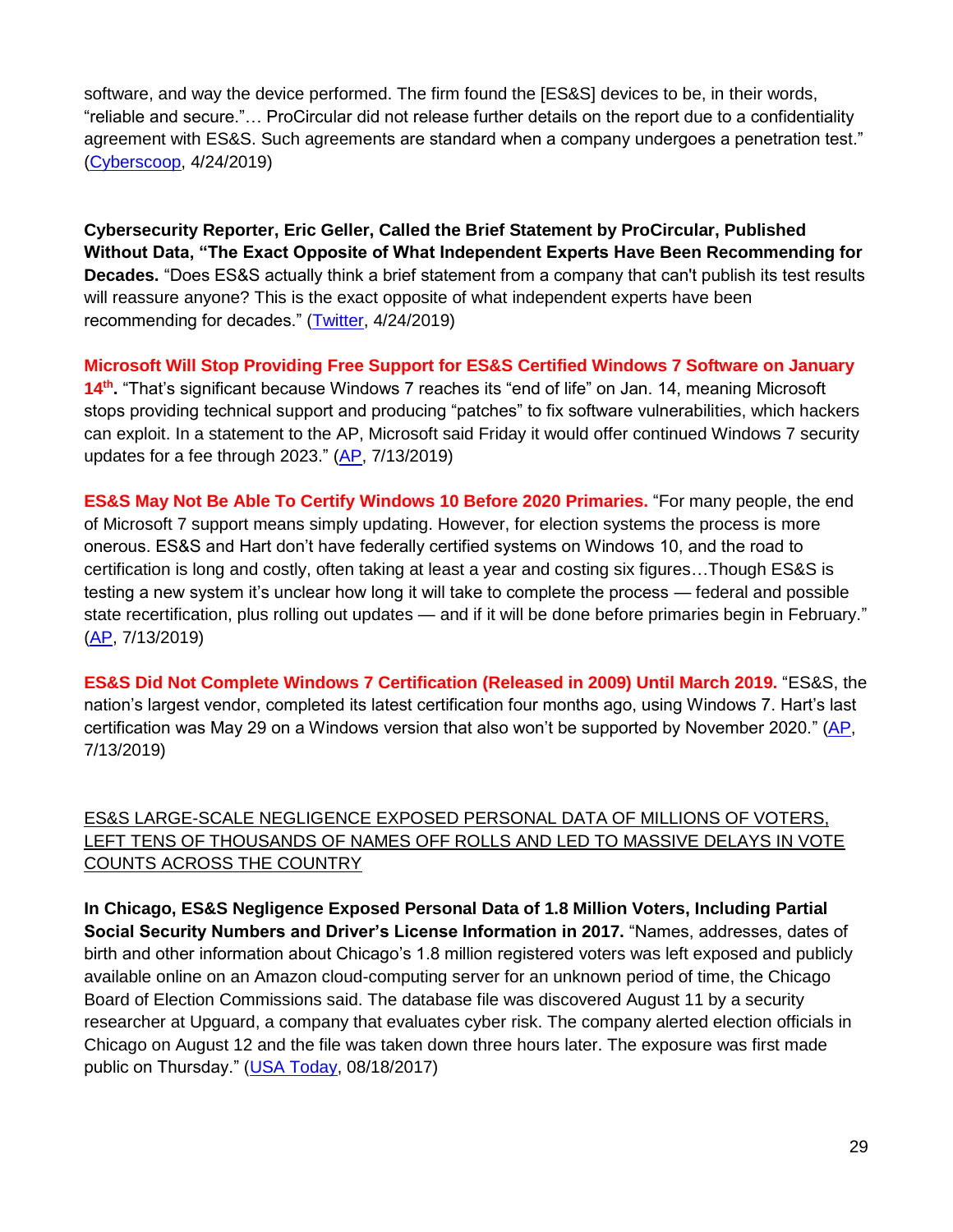## **In Alabama, ES&S Used Critically Flawed and Unsecured Wireless Connections In Voting Machines Until the State Forced Them To Remove Wireless Connections Last Year.** "For instance, industry leader ES&S sells vote-tabulation systems equipped with cellular modems, a feature that experts say sophisticated hackers could exploit to tamper with vote counts. A few states ban such wireless connections; in Alabama, the state had to force ES&S to remove them from machines ordered for one of its counties earlier this year. "It seemed like there was a lot more emphasis about how cool the machines could be than there was actual evidence that they were secure," said John Bennett, the

Alabama secretary of state's deputy chief of staff." [\(AP News,](https://apnews.com/f6876669cb6b4e4c9850844f8e015b4c) 10/29/2018)

**In Los Angeles County, ES&S "Sloppy System Integration" Left 118,000 Names Off Printed Voter Rolls In 2018.** "During this year's primary elections, ES&S technology stumbled on several fronts. In Los Angeles County, more than 118,000 names were left off printed voter rolls. A subsequent outside audit blamed sloppy system integration by an ES&S subsidiary during a database merge." [\(AP](https://apnews.com/f6876669cb6b4e4c9850844f8e015b4c)  [News,](https://apnews.com/f6876669cb6b4e4c9850844f8e015b4c) 10/29/2018)

**In 2008, Florida's ES&S DS200 Machines Had an Overvote Rate on Election Day that Was 18 Times Greater Than Any Other System in Florida.** "A study from the Florida Fair Elections Center shows that counties using the ES&S DS200, which in the event of an overvote displayed a confusing message and did not automatically reject a ballot, had an overvote rate on Election Day 2008 that was as much as 18 times that of systems used in other Florida counties." [\(Brennan Center For Justice,](https://www.brennancenter.org/sites/default/files/legacy/Democracy/Voting_Machine_Failures_Online.pdf) 2010)

**ES&S Failed to Notify Elections Officials in Pulaski County, Arkansas that Screens Would Appear Distorted for Voters Over 6ft Tall, Potentially Causing Them to Choose Incorrect Candidate (2006).** "During early voting in the May primary, several voters complained of problems with an ES&S touch screen DRE. According to a local newscast, Pulaski County election officials tested the machine and determined that the machine was not broken; an optical illusion perceived by voters who were over six feet tall caused the problem. Officials determined that the angle at which particularly tall voters viewed the screen caused them to believe that they were voting for the candidate below the one for whom a vote was recorded… a company employee told her that they were already aware of optical illusion problems experienced by tall voters… Officials were livid at the thought that ES&S could have known about the problem and failed to warn them." [\(Brennan Center For Justice,](https://www.brennancenter.org/sites/default/files/legacy/Democracy/Voting_Machine_Failures_Online.pdf) 2010)

**ES&S Sent Madison County, Indiana 7,400 Faulty Ballots, Then Blamed County For Not Testing The Ballots First (2008).** "The Herald Bulletin reported "that as many as 7,400 of the 12,000-some ballots used for early voting could not be counted by the machines. As it turns out, the coding on that portion of the early ballots was in the wrong position on the paper, tripping up the machines." According to an editorial in the paper, "an official from Omaha-based Election Systems & Software, which provided the counting system, seemed to acknowledge that the company had sent the county ballots that wouldn't work. But the county should take some blame too for not taking the precaution of testing the new set of ballots when they arrived." [\(Brennan Center For Justice,](https://www.brennancenter.org/sites/default/files/legacy/Democracy/Voting_Machine_Failures_Online.pdf) 2010)

## **ES&S Sent Tennessee County Incorrect Early Vote File, More than 10,000 Names Missing (2014).**

**"**Last Tuesday, as Davidson County voters were casting their ballots in local judicial primaries, election officials realized there was a problem - more than 10,000 people could have voted twice, and no one working the polls would have known to stop them…After more than 13,000 people voted early for the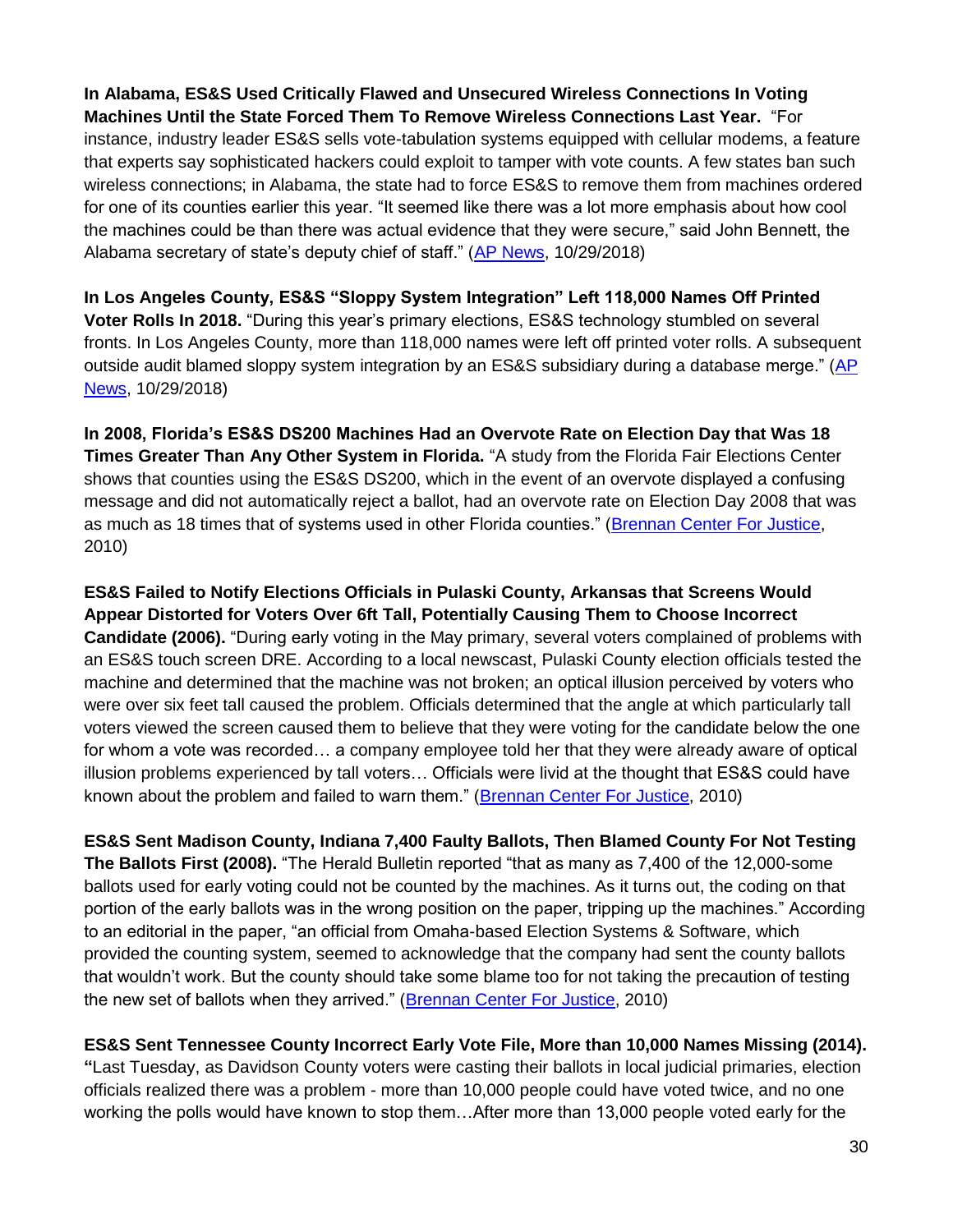May elections, the commission sent those records to ES&S. But when the files came back, to be entered into the EPBs for use on election day, Wall says they only contained the records of a little more than 2,000 voters. The missing records meant that more than 10,000 early voters could have shown up again on Election Day and voted a second time without being detected at the time." (*Nashville Scene*, Hale, 5/12/2014)

**In Kansas, ES&S Did Not Do Any Audit After Software Error Led To Kansas' Most Populous County's Vote Count Being Stalled For 13 Hours in 2018.** "No such audit was done in Kansas' most populous county after a different sort of error in newly installed ES&S systems delayed the vote count by 13 hours as data uploading from thumb drives crawled." [\(AP News,](https://apnews.com/f6876669cb6b4e4c9850844f8e015b4c) 10/29/2018)

## US SENATORS EXPRESS NATIONAL SECURITY CONCERNS AFTER ES&S LIED TO FEDERAL LAWMAKERS, REFUSED TO REVEAL WHICH STATES WERE SENT CRITICALLY FLAWED MACHINES, & VIGOROUSLY FOUGHT ATTEMPTS TO REVEAL RELIABILITY INFORMATION

**ES&S Revealed it is Owned by Private Equity Firm McCarthy Group, LLC.** "Pursuant to the recently modified State of North Carolina Election Systems Certification Program, the following entities and/or individuals own a 5% or greater interest or share in ES&S, any subsidiary company of ES&S, and ES&S' parent company. Government Systems, Software & Services, Inc. owns 100% of the membership units of Election Systems & Software… Please be advised that McCarthy Group, LLC owns a controlling interest in Government Systems, Software, & Services, LLC." [\(PBS.TWIMG,](https://pbs.twimg.com/media/D-hb9UWXUAEuGqr.jpg) 6/21/2019)

## **In Letter to ES&S & Other Vendors, US Senators Warn Decades Old Voting Machine**

**Vulnerabilities Are a Significant National Security Concern.** "Despite the progress that has been made, election security experts and federal and state government officials continue to warn that more must be done to fortify our election systems. Of particular concern is the fact that many of the machines that Americans use to vote have not been meaningfully updated in nearly two decades. Although each of your companies has a combination of older legacy machines and newer systems, vulnerabilities in each present a problem for the security of our democracy and they must be addressed." [\(Office of](https://www.klobuchar.senate.gov/public/index.cfm/2019/3/ranking-members-klobuchar-warner-reed-and-peters-press-election-equipment-manufacturers-on-security)  [Senator Amy Klobuchar,](https://www.klobuchar.senate.gov/public/index.cfm/2019/3/ranking-members-klobuchar-warner-reed-and-peters-press-election-equipment-manufacturers-on-security) 3/26/2019)

**US Senators Call Market for Election Equipment "Broken," Claim ES&S/Others of Producing Vulnerable Voting Machines. "**In other words, the fact that VVSG 2.0 remains a work in progress is not an excuse for the fact that our voting equipment has not kept pace both with technological innovation and mounting cyber threats…The fact that you continue to manufacture and sell outdated products is a sign that the marketplace for election equipment is broken. [\(Office of Senator Amy](https://www.klobuchar.senate.gov/public/index.cfm/2019/3/ranking-members-klobuchar-warner-reed-and-peters-press-election-equipment-manufacturers-on-security)  [Klobuchar,](https://www.klobuchar.senate.gov/public/index.cfm/2019/3/ranking-members-klobuchar-warner-reed-and-peters-press-election-equipment-manufacturers-on-security) 3/26/2019)

**US Senators Conclude "Voter-Verifiable Paper Ballots" Are Basic Necessities For A Reliable Voting System. "**There is a consensus among cybersecurity experts regarding the fact that voterverifiable paper ballots and the ability to conduct a reliable audit are basic necessities for a reliable voting system. Despite this, each of your companies continues to produce some machines without paper ballots" [\(Office of Senator Amy Klobuchar,](https://www.klobuchar.senate.gov/public/index.cfm/2019/3/ranking-members-klobuchar-warner-reed-and-peters-press-election-equipment-manufacturers-on-security) 3/26/2019)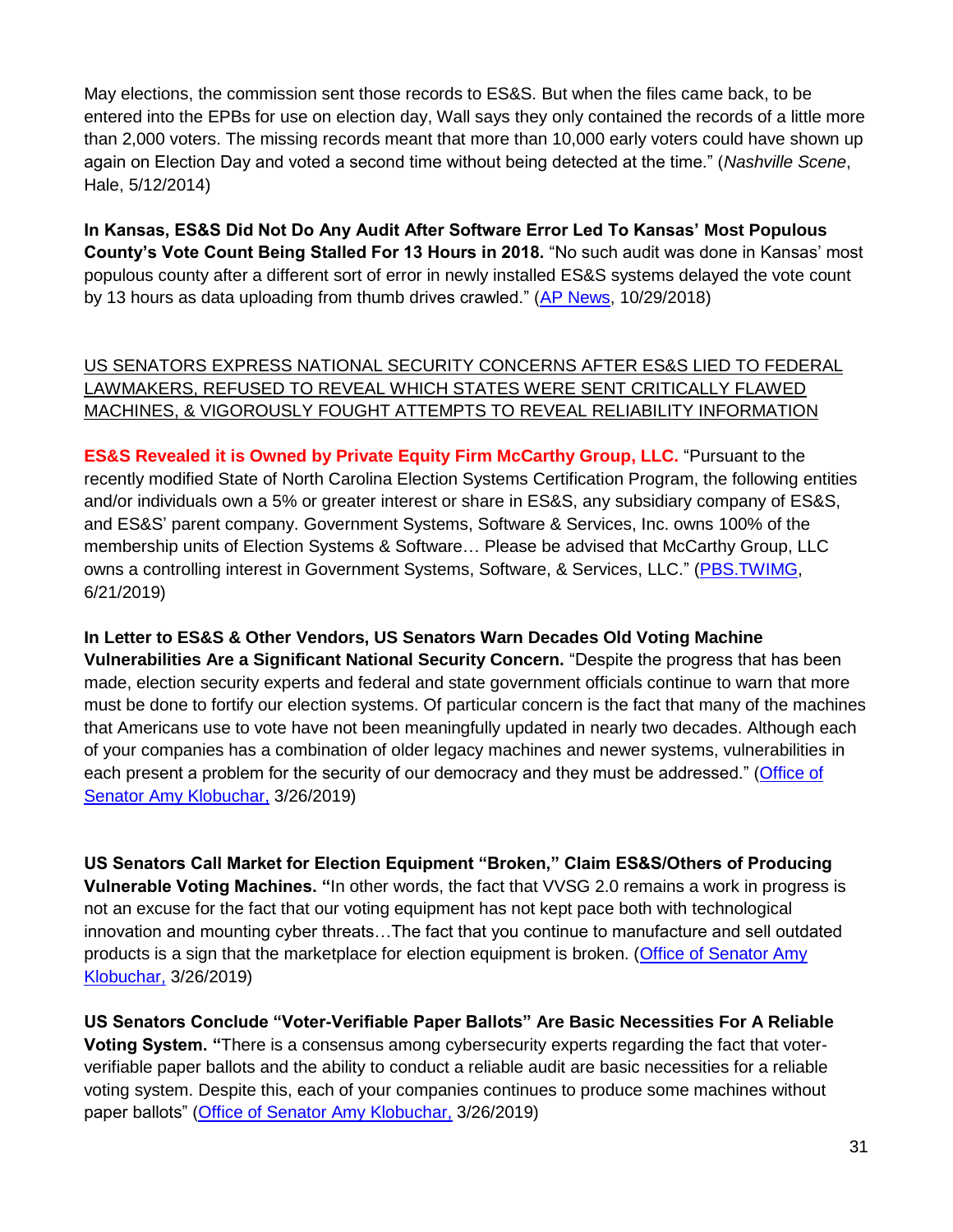**Senator Ron Wyden Said ES&S has "Figured Out a Way to be Above the Law" and Georgia Showed the Company is "Accountable to Nobody."** "We're up against some really entrenched, powerful interests, who have really just figured out a way to be above the law," he said. "There is no other way to characterize it." Furthermore, Wyden said, voting machine vendors have "been able to hotwire the political system in certain parts of the country." He noted that newly elected Georgia Gov. Brian Kemp picked the top lobbyist for the voting giant Election Systems & Software as his deputy chief of staff. The companies, he said, "are accountable to nobody." [\(Politico,](https://www.politico.com/story/2019/03/14/wyden-voting-machine-election-security-1221639) 3/14/19)

**Senator Ron Wyden Demanded ES&S Explain "Suspect Claims" the Company Made to the League of Women Voters of South Carolina that ES&S Machines Have Never Been Breached.** "I write to seek an explanation of suspect claims that Election Systems and Software (ES&S) has made regarding the security of your voting machines. In a January 15, 2019, letter to the League of Women Voters of South Carolina, ES&S wrote that 'no ES&S machine has ever been breached or comprised in an election.' Your company's letter does not explain the basis for its assessment that its voting machines have a spotless cybersecurity track record." [\(Office of Senator Ron Wyden,](https://games-cdn.washingtonpost.com/notes/prod/default/documents/ee82a54a-58f1-43eb-9846-555d95f0e645/note/c28e7546-6446-495a-a82c-f097fc7a4622.pdf) 4/2/2019)

**Senator Ron Wyden Said Vendors like ES&S had "Sketchy Ethics," "Lie to Public Officials," and "Repeatedly Gouge Taxpayers."** "Sen. Ron Wyden (D-Ore.) on Thursday attacked the small but powerful group of companies that controls the production of most voting equipment used in the U.S. 'The maintenance of our constitutional rights should not depend on the sketchy ethics of these wellconnected corporations that stonewall the Congress, lie to public officials, and have repeatedly gouged taxpayers, in my view, selling all of this stuff,' Wyden said…" [\(Politico,](https://www.politico.com/story/2019/03/14/wyden-voting-machine-election-security-1221639) 3/14/19)

**ES&S Added Two New Lobbying Firms Last Fall in Anticipation of Increasing Pressure from Lawmakers to Protect Elections.** "Voting machine manufacturers are increasing their Capitol Hill presence as lawmakers demand they do more to protect U.S. elections against foreign hackers …In October, ES&S hired Peck Madigan Jones, and paid the firm \$80,000 during the last three months of 2018. The company also reported hiring the lobbying firm Vectre Corp." [\(Bloomberg,](https://about.bgov.com/news/voting-machine-firms-add-lobbyists-amid-election-hacker-concerns/) 4/1/2019)

**ES&S Initially Lied When Asked If It Installed Third Party Hackable Software on Election-Management Systems Over Six Years.** "The nation's top voting machine maker has admitted in a letter to a federal lawmaker that the company installed remote-access software on electionmanagement systems it sold over a period of six years, raising questions about the security of those systems and the integrity of elections that were conducted with them. In a letter sent to Sen. Ron Wyden (D-OR) in April and obtained recently by Motherboard, Election Systems and Software acknowledged that it had "provided pcAnywhere remote connection software … to a small number of customers between 2000 and 2006," which was installed on the election-management system ES&S sold them. The statement contradicts what the company told me and fact checkers for a story I wrote for the New York Times in February. At that time, a spokesperson said ES&S had never installed pcAnywhere on any election system it sold." [\(MotherBoard,](https://motherboard.vice.com/en_us/article/mb4ezy/top-voting-machine-vendor-admits-it-installed-remote-access-software-on-systems-sold-to-states) 7/17/2018)

**ES&S Refused to Tell Federal Lawmakers Which States/Counties Were Sold Critically Flawed Voting Machines**. "He notes that election officials who purchased the systems likely were not aware of the potential risks they were taking in allowing this and didn't understand the threat landscape to make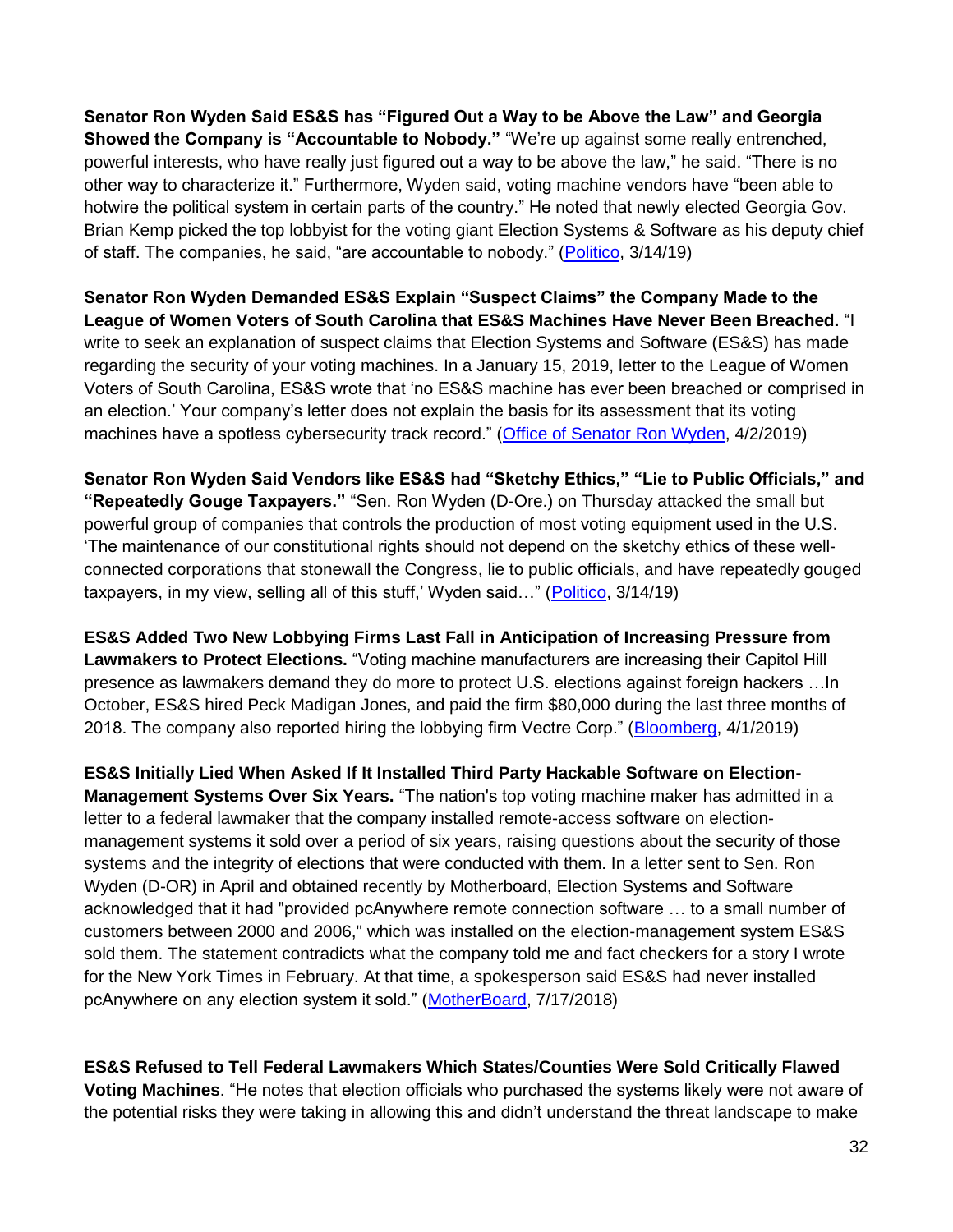intelligent decisions about installing such software...Although Wyden's office asked ES&S to identify which of its customers were sold systems with pcAnywhere installed, the company did not respond. ES&S would only say that it had confirmed with customers who had the software installed that they "no longer have this application installed."...As late as 2011 pcAnywhere was still being used on at least one ES&S customer's election-management system in Venango County, Pennsylvania." [\(MotherBoard,](https://motherboard.vice.com/en_us/article/mb4ezy/top-voting-machine-vendor-admits-it-installed-remote-access-software-on-systems-sold-to-states) 7/17/2018)

**ES&S Refused to Comment to Federal Lawmakers on Whether Critical Security Flaws in Voting Machine Software Were Adequately Patched.** "It's not clear if election officials who had pcAnywhere installed on their systems, ever patched this and other security flaws that were in the software...But when Wyden's office asked in a letter to ES&S in March what settings were used to secure the communications, whether the system used hard-coded or default passwords and whether ES&S or anyone else had conducted a security audit around the use of pcAnywhere to ensure that the communication was done in a secure manner, the company did not provide responses to any of these questions." [\(MotherBoard,](https://motherboard.vice.com/en_us/article/mb4ezy/top-voting-machine-vendor-admits-it-installed-remote-access-software-on-systems-sold-to-states) 7/17/2018)

**In Wisconsin, ES&S Filed A Lawsuit Demanding Presidential Campaigns Sign NDA's to Prevent Public Discussion of Machine Reliability Following Election Issues.** "Electronic Systems & Software and Dominion Voting Systems supply most of the machines used in Wisconsin elections. The two companies filed a lawsuit in April demanding the nondisclosure agreement prohibit Stein's auditors and campaign from publicly discussing any conclusions and criticisms stemming from the review. The companies argued public discussion amounts to an unauthorized use or disclosure of proprietary information." [\(The Journal Times,](https://journaltimes.com/fe7ce592-24f1-5bc8-9029-653fb359e92e.html#new_tab) 1/30/2019)

**In Colorado, ES&S Refused to Seek Certification After the State Required Vulnerability Testing of Voting Machines.** "In an April 2014 meeting with Colorado elections officials, ES&S objected to a new state requirement for vulnerability testing because it didn't allow for the results to be kept secret, Colorado Deputy Secretary of State Suzanne Staiert said in an interview. She said the company ultimately didn't seek certification because the system it was offering didn't meet state requirements. ES&S did not directly respond to a query about this incident. A company spokeswoman said a review of company correspondence found no sign that it resisted the testing requirement, although it did "ask clarifying questions." [\(AP News,](https://apnews.com/f6876669cb6b4e4c9850844f8e015b4c) 10/29/2018)

**The Brennan Center For Justice Said there are "More Federal Regulations for Ballpoint Pens & Magic Markers Than There Are For Voting Systems."** "In contrast to other sectors, particularly those that the federal government has designated 'critical infrastructure,' there is almost no federal oversight of private vendors that design and maintain the systems that allow us to determine who can vote, how they vote, what voters see when they cast their vote, how votes are counted, and how those vote totals are communicated to the public," [the Brennan Center for Justice's Lawrence] Noren told Congress recently in a testimony. "In fact, there are more federal regulations for ballpoint pens and magic markers than there are for voting systems and other parts of our federal election infrastructure." [\(Sludge,](https://readsludge.com/2019/06/10/as-he-blocks-election-security-bills-mcconnell-takes-checks-from-voting-machine-lobbyists/) 6/10/2019)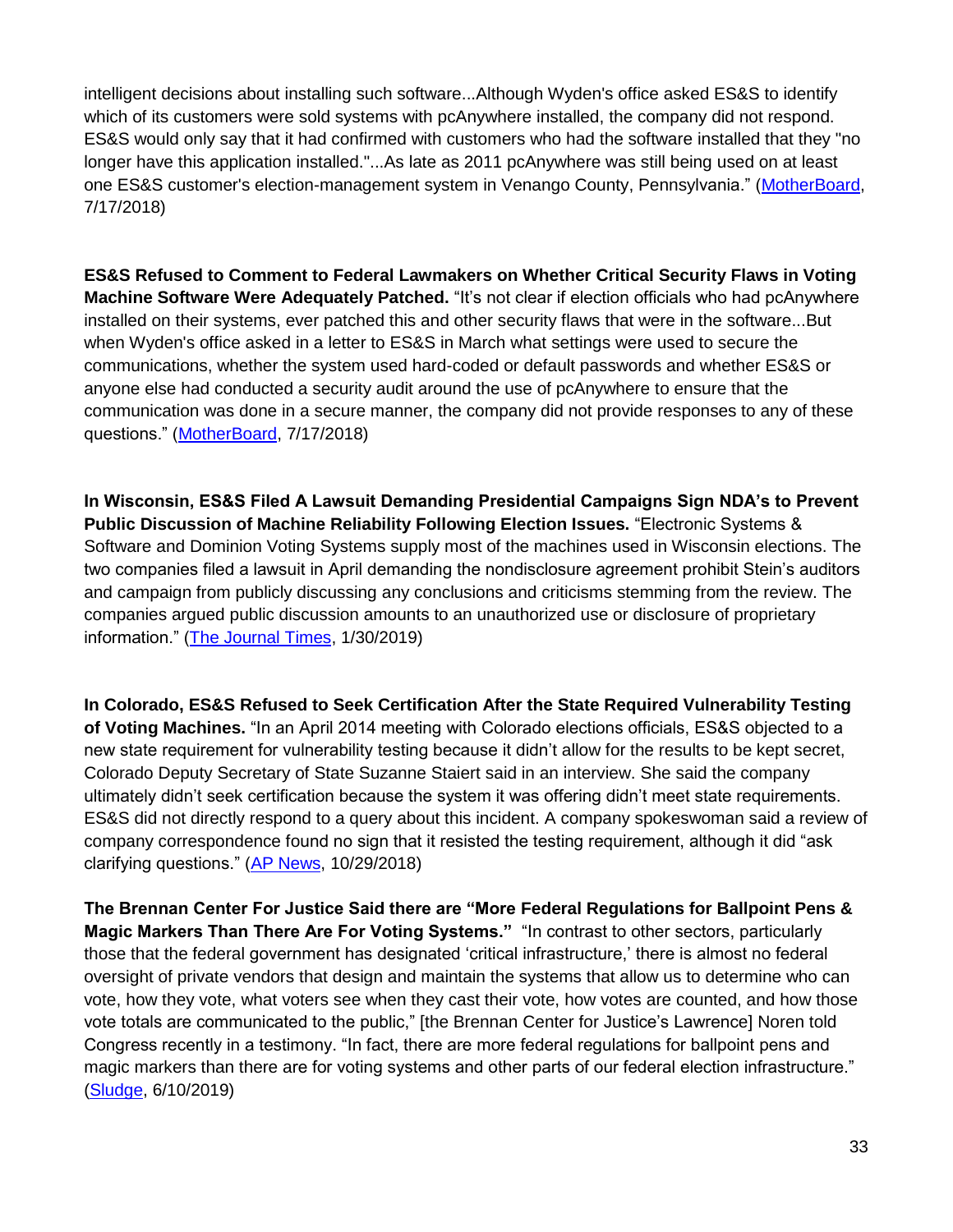**Following Pressure from Lawmakers, ES&S CEO Tom Burt Said the Company Would No Longer Sell Paperless Voting Machines as Primary Device for Casting Ballots.** "Voting machine maker ES&S has said it "will no longer sell" paperless voting machines as the primary device for casting ballots in a jurisdiction. ES&S chief executive Tom Burt confirmed the news in an op-ed. TechCrunch understands the decision was made around the time that four senior Democratic lawmakers demanded to know why ES&S, and two other major voting machine makers, were still selling decade-old machines known to contain security flaws." [\(TechCrunch,](https://techcrunch.com/2019/06/09/voting-machine-maker-election-security/) 6/9/2019)

**After Facing Criticism for Denouncing Machine Vulnerabilities, ES&S CEO Called for Legislation Mandating Stronger Election Machine Testing Programs**. "The chief executive also called on Congress to pass legislation mandating a stronger election machine testing program. Burt's remarks are a sharp turnaround from the company's position just a year ago, in which the election systems maker drew ire from the security community for denouncing vulnerabilities found by hackers at the annual Defcon conference. [\(TechCrunch,](https://techcrunch.com/2019/06/09/voting-machine-maker-election-security/) 6/9/2019)

**ES&S CEO Tom Burt Also Called For "Physical Paper Records of Votes" (***\*\*not the same as hand-marked paper ballots***).** "Second, we must have physical paper records of votes. Our company, Election Systems & Software, the nation's leading elections equipment provider, recently decided it will no longer sell paperless voting machines as the primary voting device in a jurisdiction. That's because it is difficult to perform a meaningful audit without a paper record of each voter's selections. Mandating the use of a physical paper record sets the stage for all jurisdictions to perform statistically valid postelection audits. [\(Roll Call,](https://www.rollcall.com/news/opinion/paper-record-every-voter-time-congress-act) 6/7/2019)

**Critics Called the ES&S Pivot New "Marketing" "After Years of Selling Voting Equipment It Knew Was Insecure." "**But critics say Election Systems & Software's open pivot to paper is simply marketing, after the company saw that paperless machines were on the way out. "After years of selling voting equipment that it knew was insecure, and fighting tooth and nail against real election security, ES&S is finally admitting that paper ballots are the most secure system currently available," Sen. Ron Wyden, whose PAVE Act is one of the strictest security bills introduced in the Senate, told CNN in a statement." [\(CNN,](file:///C:/Users/Esosa%20Osa/Documents/areers.bankofamerica.com/search-jobs.aspx%3fc=united-states&r=us) 6/19/2019)

**Senator Wyden Said ES&S Should Tell Its "Friends in Georgia" to Stop Standing in the Way of Legislation to Help Protect American Democracy.** "If it is serious about this change of heart, ES&S would tell its friends in Georgia and Speaker McConnell to stop standing in the way of the PAVE Act's common-sense requirements to protect American democracy," the Oregon Democrat said. [\(CNN,](file:///C:/Users/Esosa%20Osa/Documents/areers.bankofamerica.com/search-jobs.aspx%3fc=united-states&r=us) 6/19/2019)

**ES&S Paid Lobbying Firm Peck Madigan Jones \$150,000 to Lobby House and Senate Members.** ES&S hired lobbying firm Peck Madigan Jones in Oct. 2018 and paid it a combined \$150,000 to lobby the U.S. Senate and House of Representatives in the fourth quarter of 2018 and the first quarter of 2019. [\(Sludge,](https://readsludge.com/2019/06/10/as-he-blocks-election-security-bills-mcconnell-takes-checks-from-voting-machine-lobbyists/) 6/10/2019)

**ES&S Lobbyists Donated to Mitch McConnell—Who is "Single-Handedly" Standing in the Way of Any Election Security Legislation.** "Emily Kirlin, a lobbyist for Peck Madigan Jones who lobbies for ES&S on election security and H.R. 1, gave McConnell's campaign committee \$1,000 on February 19, and her colleague who works with her on the contract, Jen Olson, gave McConnell \$1,000 on March 4.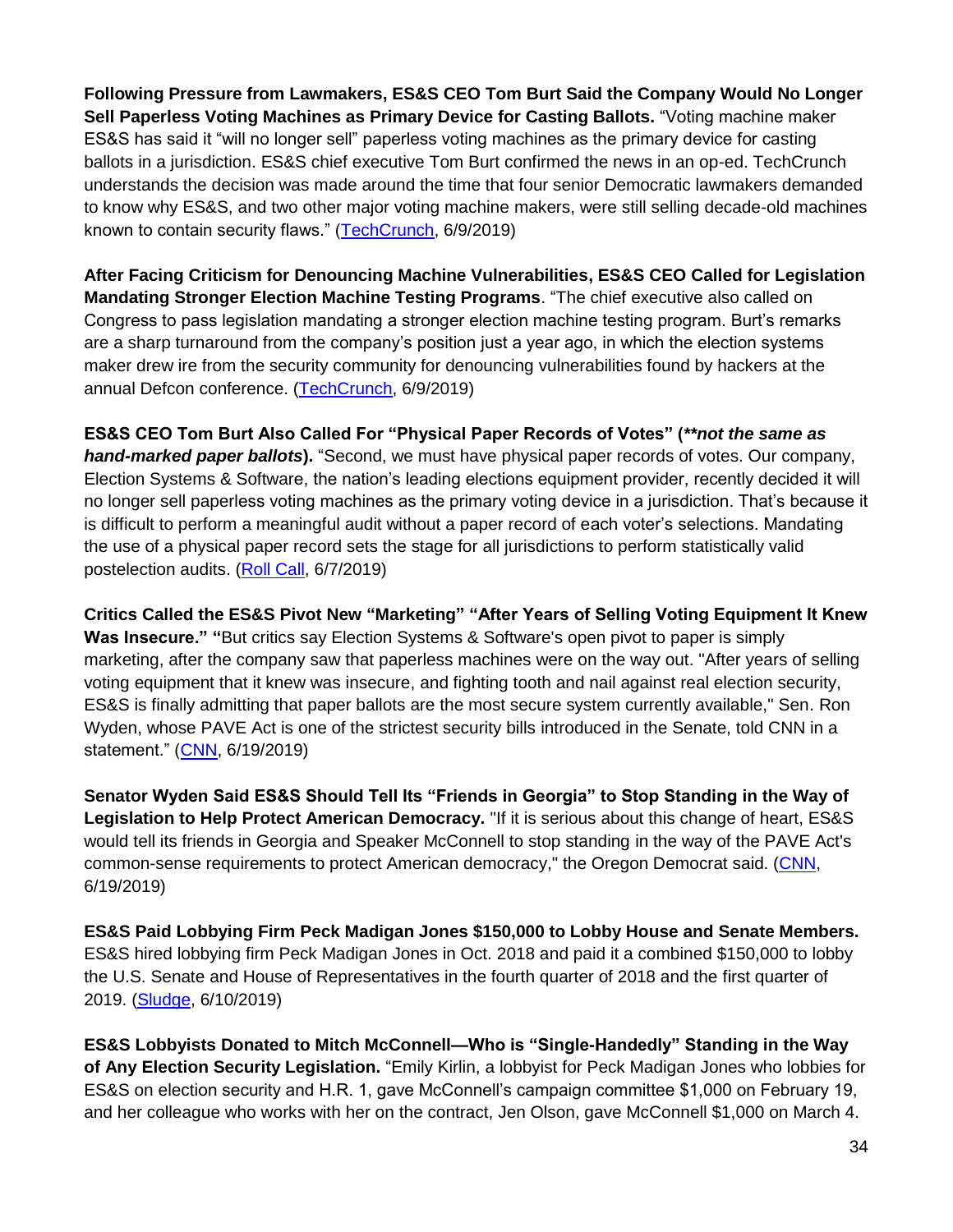"It's not surprising to me that Mitch McConnell is receiving these campaign contributions," the Brennan Center for Justice's Lawrence Noren told Sludge. "He seems single-handedly to be standing in the way of anything passing in Congress around election security…" [\(Sludge,](https://readsludge.com/2019/06/10/as-he-blocks-election-security-bills-mcconnell-takes-checks-from-voting-machine-lobbyists/) 6/10/2019)

**Public Citizen Called the ES&S Contributions to McConnell "A Reward from the Industry for Letting Them Off the Hook."** "Mitch McConnell's conflicts of interest in blocking any and all election security legislation is not only shameful, it is placing our democracy at risk," Craig Holman, government affairs lobbyist at Public Citizen, told Sludge. "The conflicts of interest arise from more than the campaign contributions he is receiving from voting machine vendors—contributions which certainly appear to be a reward from the industry for letting them off the hook—but it is also a self-serving act for strictly partisan purposes. [\(Sludge,](https://readsludge.com/2019/06/10/as-he-blocks-election-security-bills-mcconnell-takes-checks-from-voting-machine-lobbyists/) 6/10/2019)

**Ballot Marking Devices Cost About 3x As Much as Truly Paper-Based Systems, Says Election Security Expert in Congressional Testimony.** "According to testimony from Alex Halderman, Professor of Computer Science and Engineering at the University of Michigan, equipping a precinct with ballot-marking electronic devices costs about three times as much as equipping it with a truly paper-based system along with a dedicated electronic device for voters with disabilities. "Fortunately, the most cost-effective approach is also the most secure: hand-marked paper ballots counted using optical scanners," Halderman stated. [\(Sludge,](https://readsludge.com/2019/06/10/as-he-blocks-election-security-bills-mcconnell-takes-checks-from-voting-machine-lobbyists/) 6/10/2019)

ES&S INDIANA CONTRACT TERMINATED AFTER INVESTIGATION REVEALS ES&S VIOLATED INDIANA STATE LAW, LIED TO ELECTION OFFICIALS, AND WERE RESPONSIBLE FOR ERRORS RESULTING IN LONG WAIT TIMES, VOTER ANXIETY, DISCOURAGED VOTERS, AND EMBARRASMENT

**Johnson County Terminated Contract with ES&S After State Investigation Determined ES&S Responsible for Technical Issues that Triggered Long Lines in 2018.** What struggled to work were the electronic poll books used to check a voter's registration, triggering long lines at polling stations. A state investigation determined that the vendor for the e-poll books, Election Systems & Software (ES&S), was responsible for the technical issue, and the Johnson County election board ultimately voted to terminate the contract. [\(The Hill,](https://thehill.com/policy/cybersecurity/435361-voting-tech-creates-growing-concern-for-local-officials) 3/24/19)

**Johnson County Clerk Said the Community Had Lost Trust in ES&S.** "Trena McLaughlin, the county clerk for Indiana's Johnson County who took office after the November vote, told The Hill that the election board decided to terminate its contract with ES&S because the community had lost trust in the vendor. "We have had a lot of people asking, 'should we be using ES&S?'" she said." [\(The Hill,](https://thehill.com/policy/cybersecurity/435361-voting-tech-creates-growing-concern-for-local-officials) 3/24/19)

**ES&S Issues Resulted in Voter Anxiety, Discouraged Voting, and Brought Embarrassment and Negative Publicity to Johnson County.** "The problems which occurred in Johnson County was a source of negative publicity for the County. In addition to embarrassment, the more important impact was on voters who did not understand what was occurring and this likely created voter anxiety, impacted confidence in the electoral process, and probably discouraged voters from continuing to wait to cast a ballot. The work around offered on Election Day was not in compliance with the Indiana Election Code." [\(Voting System Technical Oversight Program Report,](https://www.scribd.com/document/397140254/Report-Johnson-County-Voting-Investigation#download&from_embed) 12/31/2018)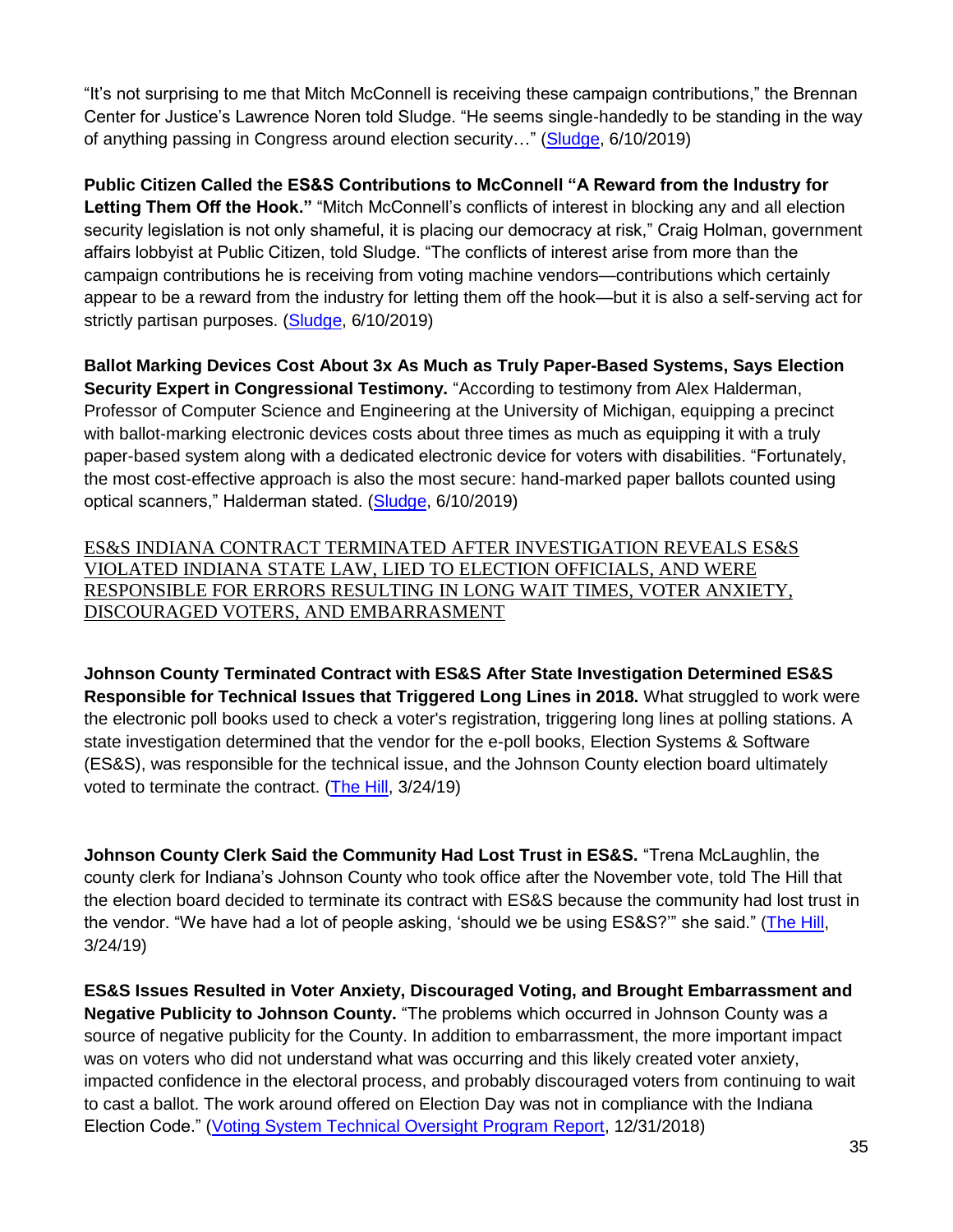**Indiana Officials Called Election Day Issues "Unacceptable" and Said the Responsibility "Rests on the Shoulders of ES&S.** "The situation which occurred in Johnson is unacceptable for any Indiana electronic poll book vendor. The responsibility for what occurred rests on the shoulders of ES&S, because they opted for a limited WAF instance configuration with Microsoft Azure after switching from Amazon Web Services. The premise that their pre-election load testing adequately predicted election day needs is difficult to accept." [\(Voting System Technical Oversight Program Report,](https://www.scribd.com/document/397140254/Report-Johnson-County-Voting-Investigation#download&from_embed) 12/31/2018)

**ES&S Violated Indiana State Law When It Failed to Report Several System "Anomalies" Prior to Election Day.** "The VSTOP investigators also concluded that ES&S failed to report several system "anomalies" that occurred prior to election day, which violates Indiana election law. And, attempts to fix the lagging computer issues on election day also resulted in a violation of state code." [\(CBS4Indy.com,](https://cbs4indy.com/2019/01/09/cbs4-exclusive-johnson-county-violated-election-laws-new-state-report-uncovers/) 1/09/2019)

**ES&S Violated Indiana Law When It Offered County A Work-Around for Its Own Performance Issues.** "3. ES&S made a business decision to move from Amazon Web Service (AWS) to Microsoft Azure but did not notify the State of Indiana or VSTOP. 4.ES&S offered Johnson County a work-around to allow voters to be checked in at the vote centers. However, this work-around resulted in electronic poll books not being able to communicate between vote centers in Johnson County. This solution was not in compliance with the Indiana Election Code. 5. ES&S has stated that the Microsoft Azure Web Application Firewall (WAF), which is part of the Application Gateway, is the key reason for the performance issues on Election Day. 6." [\(Voting System Technical Oversight Program Report,](https://www.scribd.com/document/397140254/Report-Johnson-County-Voting-Investigation#download&from_embed) 12/31/2018)

**"After Tests Failed to Predict Election Day Server Needs, ES&S Erased All Logs Prior to Election Day and All Diagnostic Logs For The General Election."** "ES&S misjudged server needs and the impact of WAF instances for Election Day. Pre-election load tests conducted by ES&S did not adequately predict Election Day server needs. The logs for the load tests prior to the primary were not retained. Moreover, diagnostic logs were not retained by Microsoft or by ES&S for the General Election. 8. ES&S admitted, in retrospect, that 7 WAF instances was not sufficient for Election Day." (Voting [System Technical Oversight Program Report,](https://www.scribd.com/document/397140254/Report-Johnson-County-Voting-Investigation#download&from_embed) 12/31/2018)

**ES&S Lied to Indiana Officials About the Cause of Slow Electronic Poll Books On Election Day.** "ES&S initially maintained that the problem with slow electronic poll book performance on Election Day was caused by the Microsoft Azure Web Application Firewall (WAF). It was discovered in responses to VSTOP questions by ES&S, and in subsequent conversations with ES&S, that the problem was caused by the limited number of instances in the WAF that ES&S secured through Microsoft Azure for electronic poll book data traffic." [\(Voting System Technical Oversight Program Report,](https://www.scribd.com/document/397140254/Report-Johnson-County-Voting-Investigation#download&from_embed) 12/31/2018)

**Indiana Officials Believe ES&S Issues May Have Occurred in All Counties On Election Day In 2018.** "The anomaly report from ES&S, required by law, was limited in scope concerning the issues encountered. Issues may have also occurred in all ES&S counties on Election Day as well as during early voting (see Appendix A)." [\(Voting System Technical Oversight Program Report,](https://www.scribd.com/document/397140254/Report-Johnson-County-Voting-Investigation#download&from_embed) 12/31/2018)

**ES&S Did Not Have Their Systems Properly Set Up To Handle High Voter Turnout.** "The VSTOP report claims Johnson County's election software vendor, ES&S inadequately anticipated server needs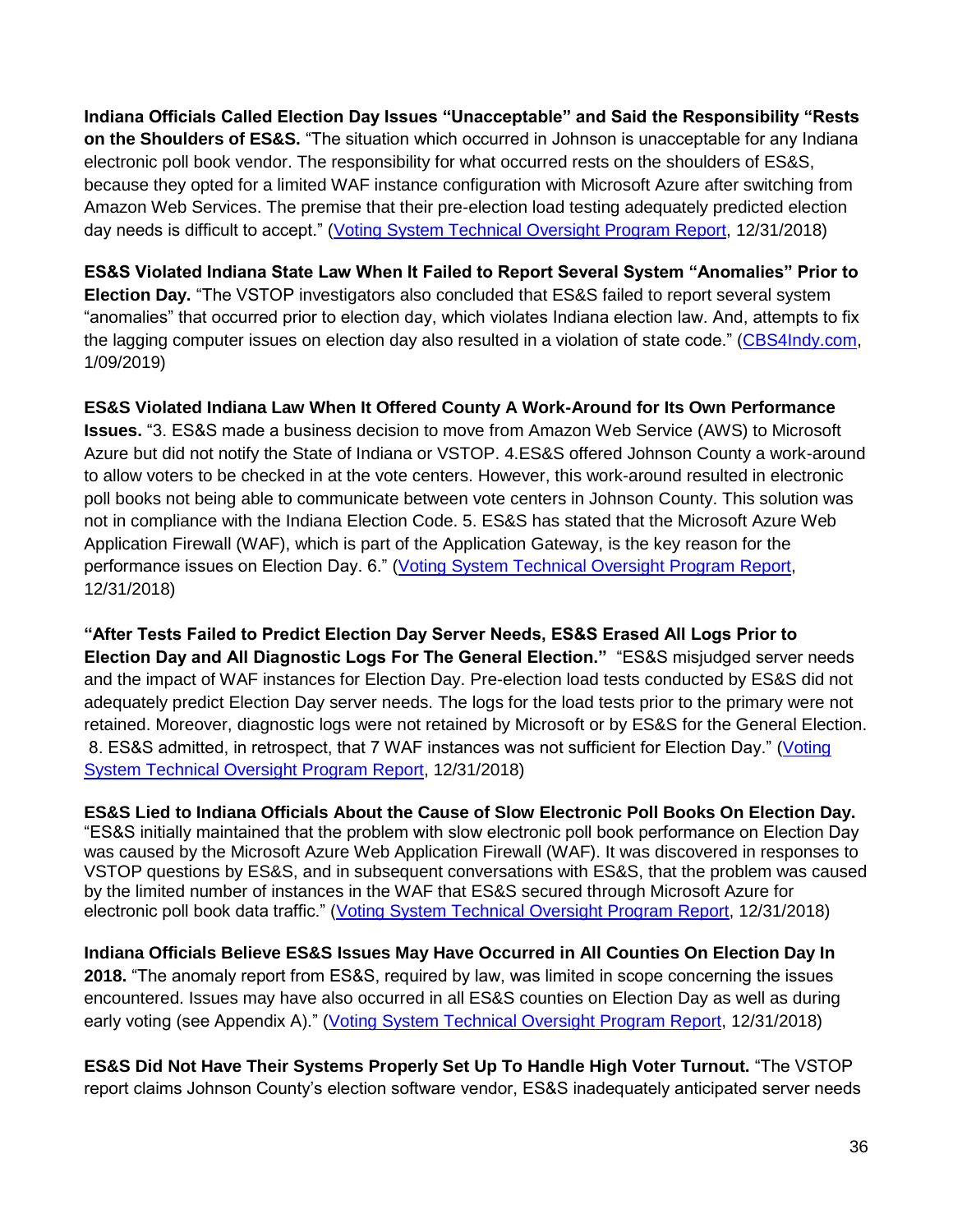on election day, and did not have their systems properly set up to handle the high voter turnout seen around the county." [\(CBS4Indy.com,](https://cbs4indy.com/2019/01/09/cbs4-exclusive-johnson-county-violated-election-laws-new-state-report-uncovers/) 1/09/2019)

**In 2018, ES&S Pollbooks Did Not Meet Performance Expectations in Indiana and Resulted In Longer Wait Times.** "The ES&S ExpressPoll EZRoster 3.2.2.1 did not meet performance expectations at vote centers in Johnson County, Indiana on Election Day, November 6, 2018. 2. The ExpressPoll EZ Roster 3.2.2.1 performance issues resulted in longer than expected wait times for voters." (Voting [System Technical Oversight Program Report,](https://www.scribd.com/document/397140254/Report-Johnson-County-Voting-Investigation#download&from_embed) 12/31/2018)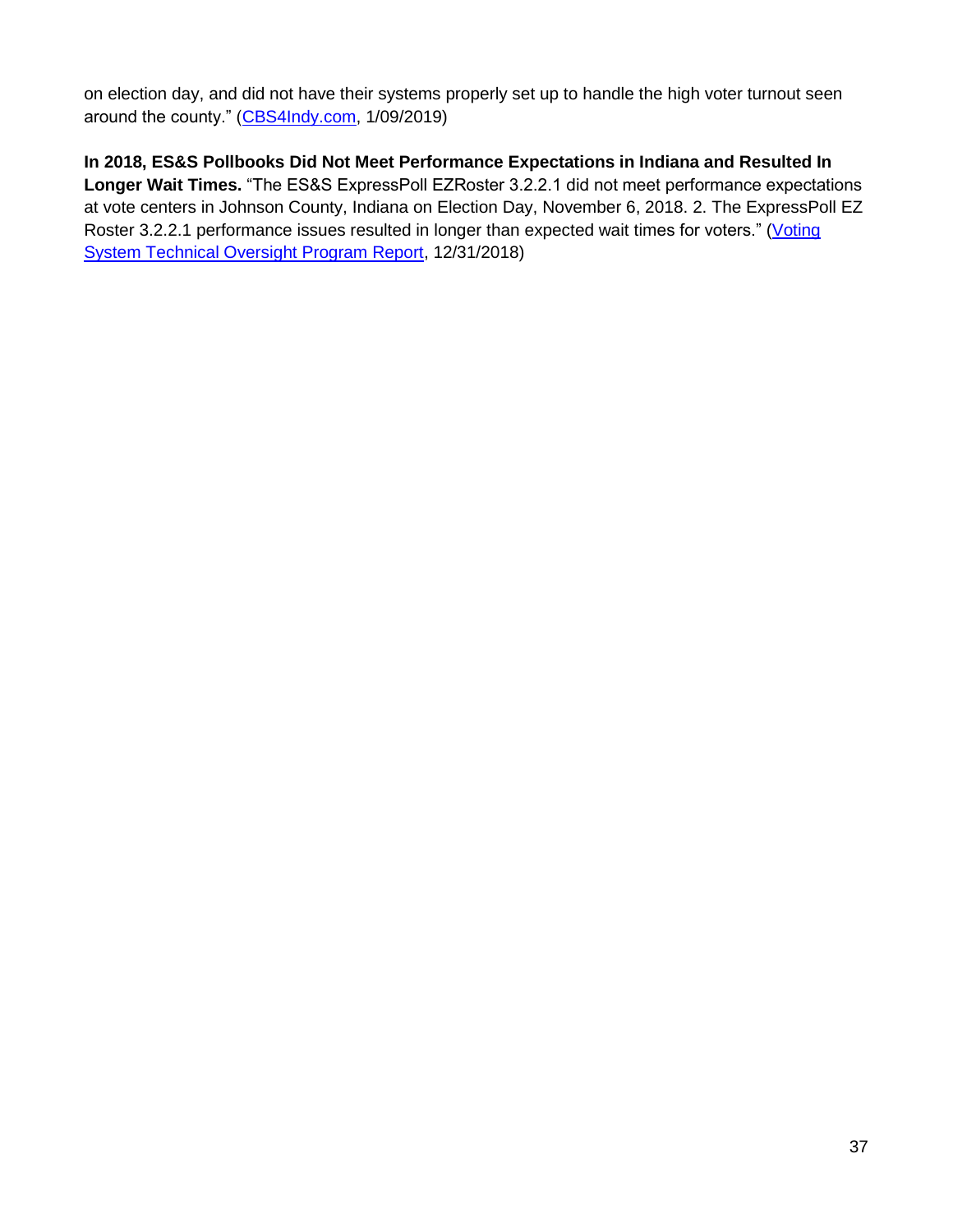### Appendix A: (**ES&S Security Test Report**, 8/28/2017)

## **Information Assurance Compliance**

Using the NIST Security Content Automation Protocol (SCAP), all Electionware servers and workstations were scanned for misconfigurations in accordance with US federal IA standards. These standards conform to mitigating known vulnerabilities and hardening target systems on a US government network.

The following table presents a summary of patches missing on the operating system and misconfigurations on each class (workstation or server) of systems in the Electionware suite.

#### **Electionware Servers**

| <b>Missing Operating System Patches</b> |    |  |  |  |
|-----------------------------------------|----|--|--|--|
| <b>Critical</b>                         | 17 |  |  |  |
| Important                               | 49 |  |  |  |
| Moderate                                | 2  |  |  |  |
| <b>Unrated</b>                          | 8  |  |  |  |

| <b>SCAP Misconfigurations</b>                 |    |  |  |  |
|-----------------------------------------------|----|--|--|--|
| Windows 2008 R2 STIG3                         | 46 |  |  |  |
| <b>Firewall STIG Configuration</b>            |    |  |  |  |
| .NET Framework 4 STIG Configuration           |    |  |  |  |
| <b>Internet Explorer 9 STIG Configuration</b> | 13 |  |  |  |

#### **Electionware Clients**

| <b>Missing Operating System Patches</b> |    |  |  |  |
|-----------------------------------------|----|--|--|--|
| <b>Critical</b>                         | 24 |  |  |  |
| Important                               | 51 |  |  |  |
| <b>Moderate</b>                         |    |  |  |  |
| <b>Unrated</b>                          | 9  |  |  |  |

| <b>SCAP Misconfigurations</b>                    |    |  |  |  |
|--------------------------------------------------|----|--|--|--|
| <b>Windows 7 STIG</b>                            | 51 |  |  |  |
| <b>Firewall STIG Configuration</b>               | 3  |  |  |  |
| .NET Framework 4 STIG Configuration              | 2  |  |  |  |
| <b>Internet Explorer 9 STIG Configuration</b>    | 3  |  |  |  |
| <b>Windows 7 USGCB<sup>4</sup> Configuration</b> | 45 |  |  |  |
| <b>Firewall USGCB Configuration</b>              | 8  |  |  |  |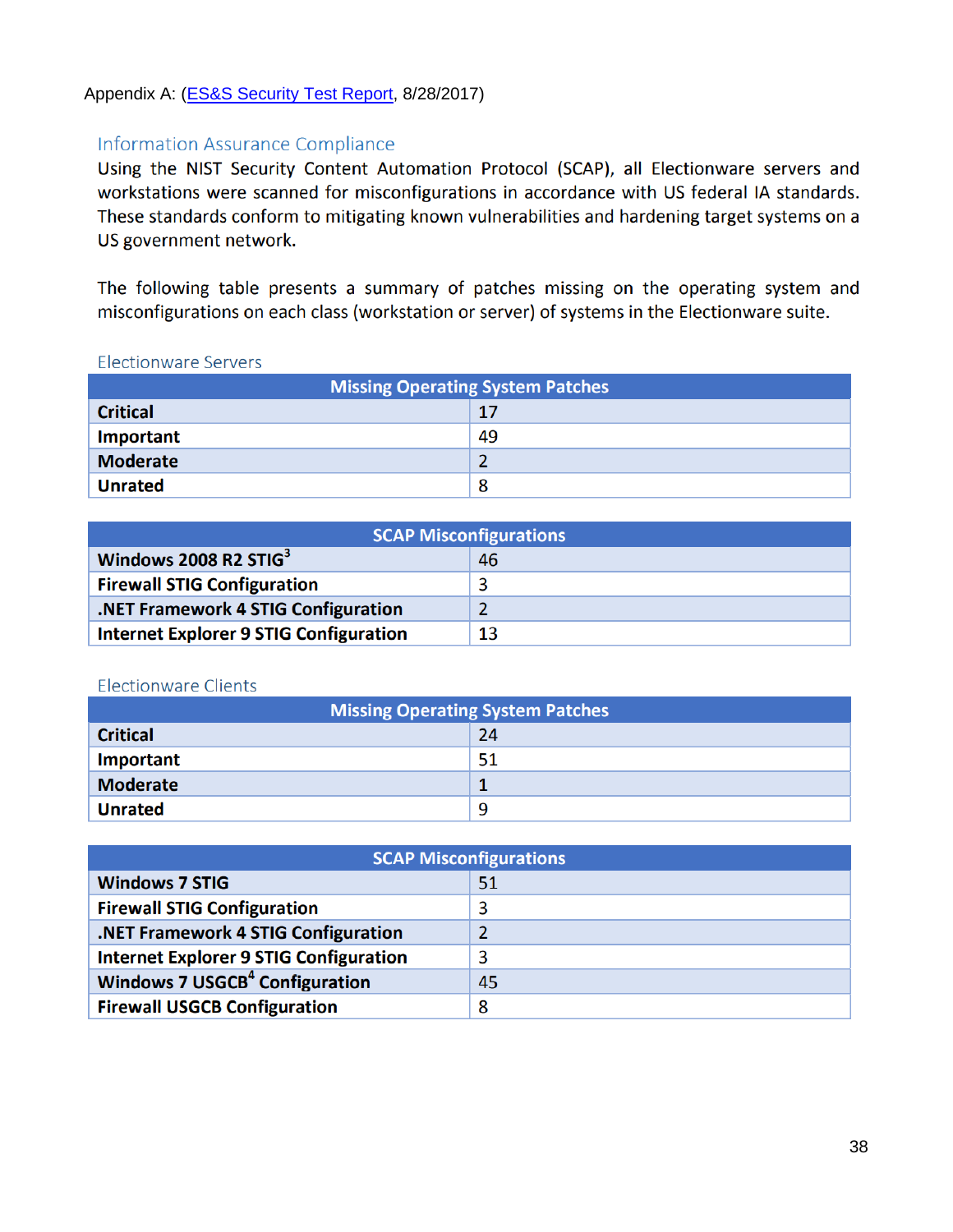#### Appendix B: Vendor RFI Analysis: Statewide Voting Machine Contracts

| <b>Georgia Vendor RFI Analysis: Statewide Voting Machine Contracts (Millions)</b> |           |            |             |             |         |                                |           |  |  |
|-----------------------------------------------------------------------------------|-----------|------------|-------------|-------------|---------|--------------------------------|-----------|--|--|
|                                                                                   | ES&S      | <b>SOS</b> | <b>OSET</b> | <b>Hart</b> |         | Smartmatic Clear Ballot UNISYN |           |  |  |
| <b>Total: Hand-Marked Paper Ballots</b>                                           | 45.8      | 247        | 112         | 68.5        |         |                                | 63        |  |  |
| Total w/ Printing Cost Est (\$28M)*                                               | 73.8      | 247        | 112         | 96.5        |         |                                | 91        |  |  |
| <b>Machines</b>                                                                   | 22.8      | 60         | 50          | 41          |         |                                | 48        |  |  |
| Printing, Licensing/Maintenance**                                                 | 23        | 187        | 62          | 27.5        | -       | -                              | 15        |  |  |
| Caveats                                                                           | <b>NP</b> | $+LM$      |             | <b>NP</b>   | None    | None                           | <b>NP</b> |  |  |
|                                                                                   |           |            |             |             |         |                                |           |  |  |
| <b>Total: Ballot Marking Devices</b>                                              | 207.4     | 207.4      | 202         | 174         | 169     | 156.5                          | 185.4     |  |  |
| Total w/ Printing Cost Est (\$5.8M)*                                              | 213.2     | 213.2      | 202         | 179.8       | 174.8   | 162.3                          | 191.2     |  |  |
| <b>Machines</b>                                                                   | 150       | 150        | 131         | 117         | 135     | 101.5                          | 137       |  |  |
| Printing, Licensing/Maintenance                                                   | 57.4      | 57.4       | 71          | 57          | 34      | 55                             | 48.4      |  |  |
| <b>Caveats</b>                                                                    | <b>NP</b> | <b>NP</b>  |             | <b>NP</b>   | Avg, NP | DNA, NP                        | <b>NP</b> |  |  |

\*for vendors that did not provide printing cost estimates, OSET Institute's 10 yr estimates were used

\*\* printing, licensing/maintenance costs are over a 10 yr period

#### KEY

. NP: No printing costs were included in originial vendor estimate

. +LM: Licensing/maintenance cost added from ES&S report

. DNA: Data is not available...unredacted Clear Ballot link broken

. None: Did not provide details

. Avg: This is the average of the range provided in RFI

Dominion only provided a basic pricing sheet for every voting machine technology they offered. Which machines, how many, additional costs, were time prohibitive details. As such, Dominion was not included.